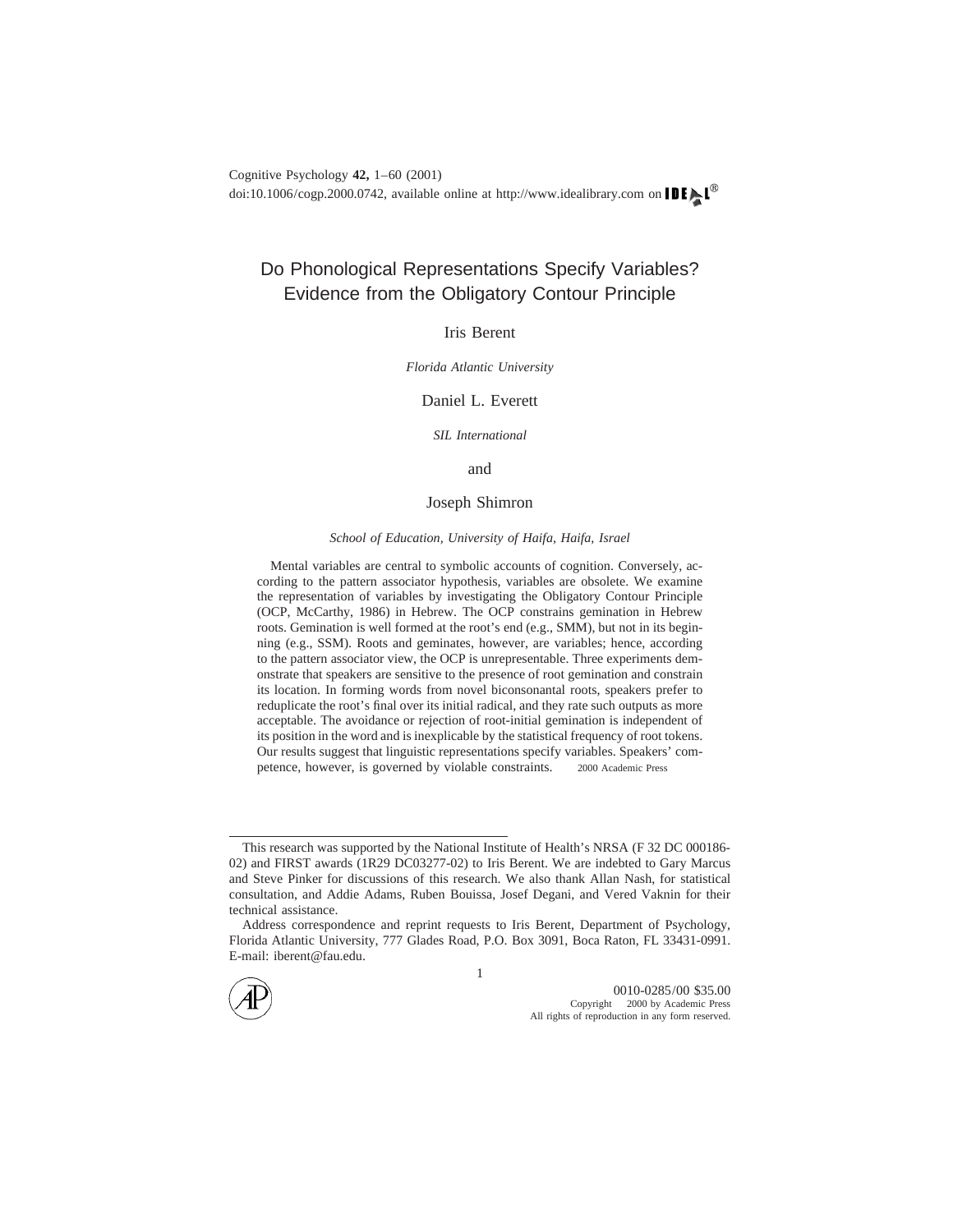Productivity is a defining feature of natural language. The knowledge of language entails the ability to produce and comprehend novel utterances (Chomsky, 1980). Generative linguistics attributes the productivity of language to the representation of mental variables. Variables are abstract placeholders. A variable (e.g., *Noun*) can enumerate a large number of tokens, including familiar tokens (e.g., *house* and *cat*) as well as novel instances (e.g., *blix;* Marcus, 1998a, 1998b, in press; Pinker & Prince, 1988). Variables could further be used to define formal relationships across a universal class of potential tokens. For instance, using the variable X to refer to any syllable, one could capture the structure of the sequences *gaga, dada, papa,* namely their identity, XX. Because variables treat all tokens as equivalent, ignoring their idiosyncrasies, variables allow to extend generalizations to novel tokens, regardless of their similarity to known items. Indeed, 7-month infants trained on XYY sequences (e.g., *galala* and *badada*) can discriminate novel XYY sequences (e.g., *wofefe*) from novel XXY sequences (e.g., *wowofe;* see Marcus, Vijayan, Bandi, Rao, & Vishton 1999).

Variables are central to symbolic accounts of cognition. On the symbolic hypothesis, mental states are determined by the constituent structure of variables (Fodor & Pylyshyn, 1988; Fodor & McLaughlin, 1990; Pylyshyn, 1986). It is the syntactic structure of mental representations that permits physical machines to exhibit systematicity and productivity (Fodor & Pylyshyn, 1988). A radical alternative to the symbolic approach is offered by eliminative connectionism. On this view, formal variables and their syntactic relations play no role in mental processes (Elman, 1993; Elman, Bates, Johnson, Karmiloff-Smith, Parisi, & Plunkett, 1996; Hare & Elman, 1995; Plaut, McClelland, Seidenberg, & Patterson, 1996; Plunkett & Marchman, 1993; Rueckl, Mikolinski, Raveh, Miner, & Mars, 1997; Rumelhart & McClelland, 1986; Seidenberg, 1987; 1997; Seidenberg & McClelland, 1989). Mental states are determined by context-sensitive associations between specific tokens and by the network's particular activation dynamics. Thus, the knowledge of language and its productive use is largely explicable in terms of the statistical properties of the linguistic input. The following investigation examines this claim.

Before we discuss our evidence, a brief explanation of our terminology is in order. In what follows, we use the term ''pattern associator'' to refer to the class of cognitive models that eliminate variables. The pattern associator hypothesis should not be equated with connectionism. We do not question the principled adequacy of connectionism in capturing human cognition, nor do we contrast connectionist and nonconnectionist formalisms. Instead, we compare two classes of potential (connectionist) models. One class embodies mental variables, whereas the other class eliminates them. The ability of some connectionist networks to implement symbolic functions is well known (Hornik, Stinchcombe, & White, 1989; Siegelman & Sontag, 1995). Existing connectionist models that implement variables include the analogical reason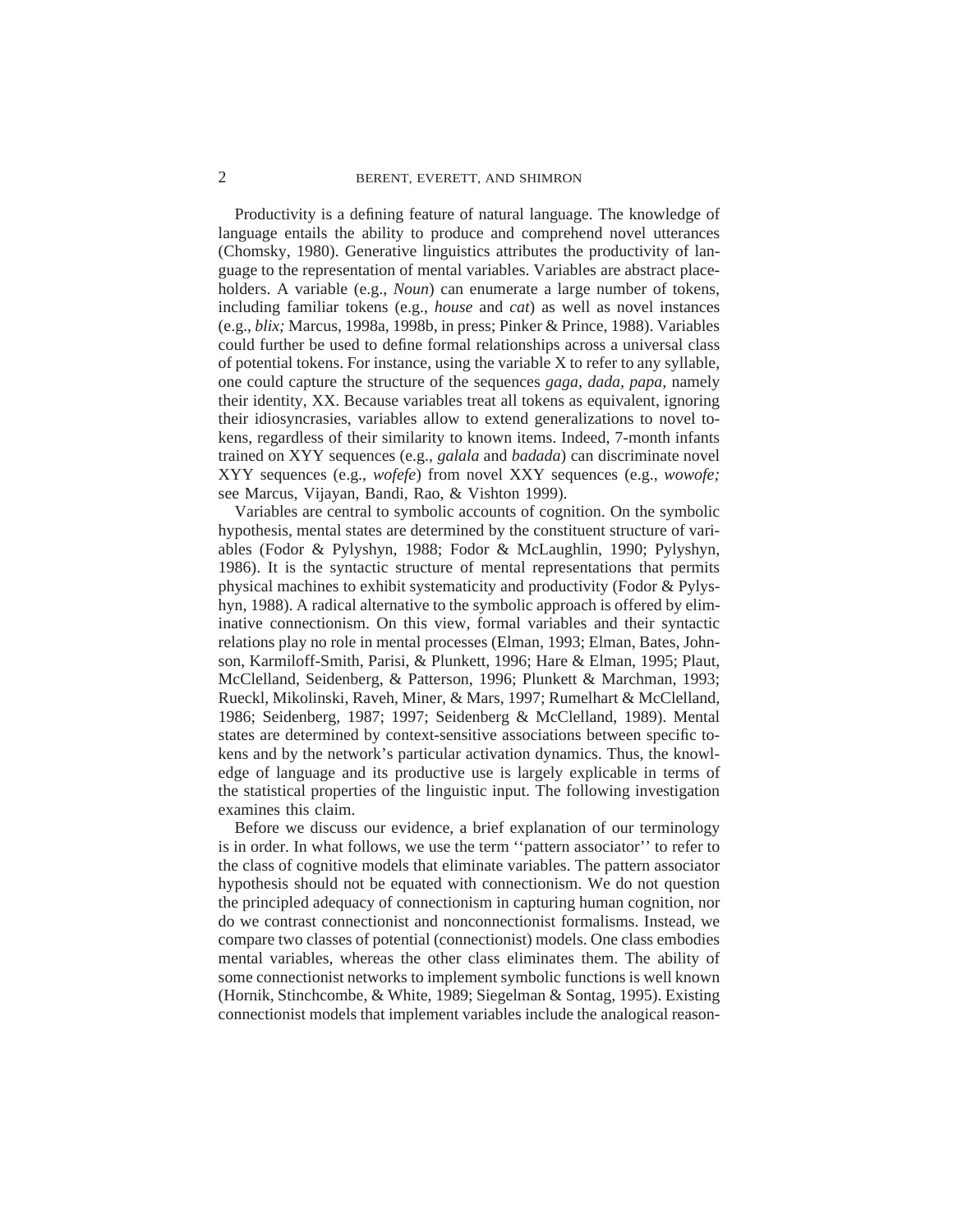ing model by Hummel and Holyoak (1997) and Prince and Smolensky's (1997) optimality theory, an account of linguistic competence based on the principles of Harmony theory (Smolensky, 1995; for further discussion see Marcus, 1998a; in press). In contrast, a large group of popular connectionist models eliminates mental variables (e.g., Elman, 1993; Hare & Elman, 1995; Plaut et al. 1996; Plunkett & Marchman, 1993; Rueckl et al., 1997; Rumelhart & McClelland, 1986; Seidenberg & McClelland, 1989). This class is not limited to any particular model brand or architecture (e.g., feedforward networks, single recurrent networks, etc.). Common to these models is the assumption that variables are not represented; hence, they play no role in human cognition. Implementational and eliminative connectionism thus present radically different cognitive hypotheses. It is the cognitive hypothesis, tacit in these classes of models, that is the center of our investigation. Are variables necessary for explaining linguistic productivity?

A familiar, highly contentious, case for studying the role of linguistic variables is inflectional morphology. We first summarize some of the key findings in this area. We then present a new case study from morphophonology, a constraint on root structure known as the Obligatory Contour Principle (McCarthy, 1986). Our experiments exploit this phenomenon for examining the role of variables in linguistic representations.

# THE REPRESENTATION OF VARIABLES: EVIDENCE FROM INFLECTIONAL MORPHOLOGY

The role of variables has been extensively examined by research on inflectional morphology and, in particular, verb past-tense inflection. According to the words/rules view (Pinker, 1999; see also Kim, Pinker, Prince, & Prasada, 1991; Kim, Marcus, Pinker, Hollander, & Coppola; 1994; Marcus, Brinkmann, Clahsen, Wiese, & Pinker, 1995; Pinker, 1991, 1994, 1999; Prasada & Pinker, 1993), past-tense inflection is achieved by two mechanisms. Irregular inflection (e.g., *come–came*) is generated by an associative process whose operation is highly sensitive to the properties of specific tokens. In contrast, regular inflection (e.g., *like–liked*) is formed by a simple rule that concatenates the verb stem and the past-tense inflectional suffix. Regular inflection thus operates on variables (e.g., verb stem) rather than on the tokens they enumerate (e.g., *like*). Variables are mentally represented and play a causal role in inflection. In contrast, according to the pattern associator hypothesis, variables and formal constituents are obsolete. The formation of *liked* from *like* is no different than the production of *came* from *come* (e.g., Hare & Elman, 1995; Plunkett & Marchman, 1993). Both are explained by the associations of specific tokens. Speakers' sensitivity to the constituents of *liked* is attributed to the co-occurrence of orthographic phonological and semantic features rather than to their corresponding variables (e.g., Seidenberg, 1987; Rueckl et al., 1997). Variables are not encoded nor do they play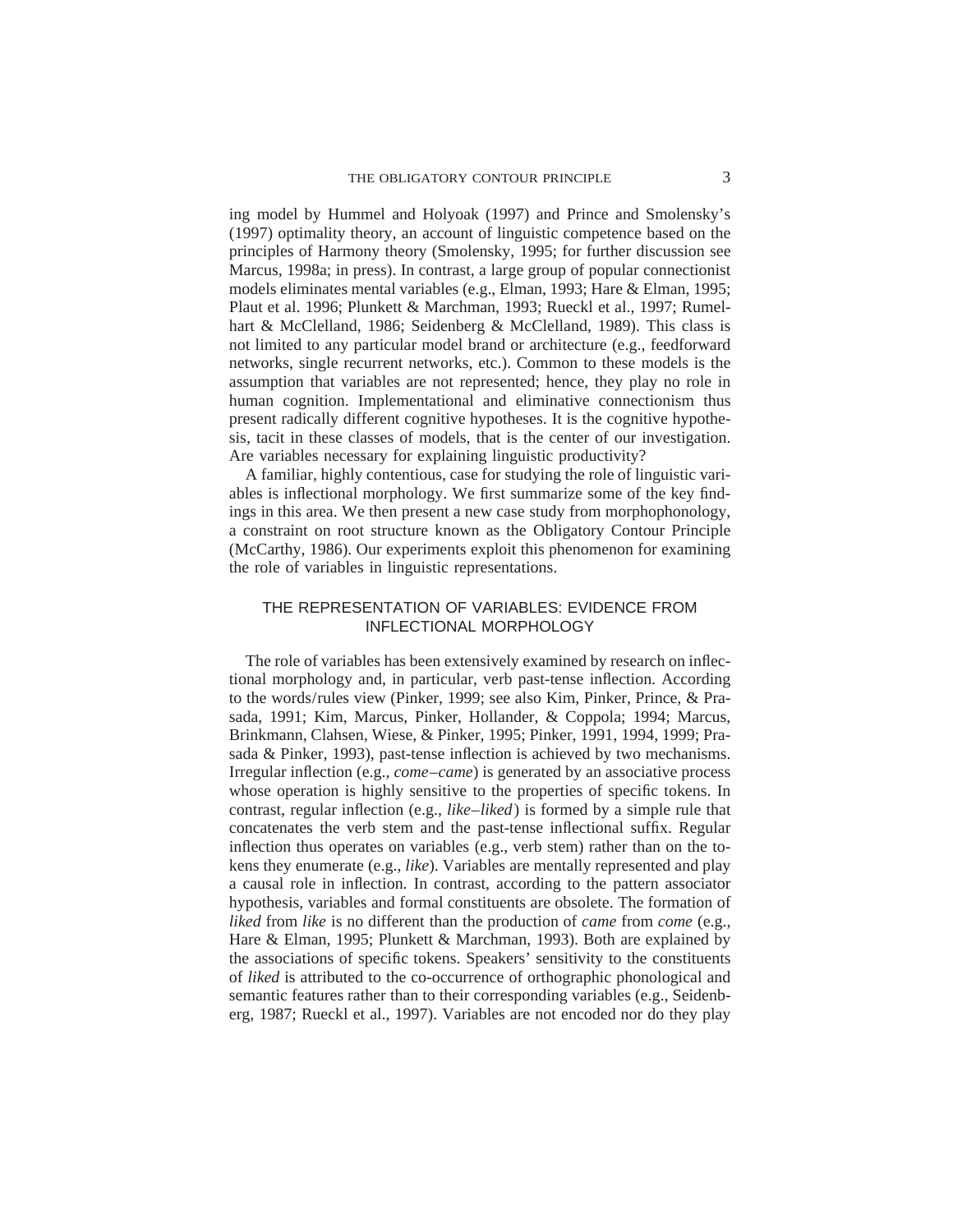any role in inflectional morphology. A widely debated question in the morphological literature, then, is whether the representation of morphologically complex words encodes the compositional structure of abstract variables.

The representation of variables has been supported by three types of evidences. One is the demonstrable contribution of morphemes to word perception even after controlling for their nonformal correlates (e.g., Feldman, 1994; Fowler, Napps, & Feldman, 1985; Marslen-Wilson, Komisarjevsky Tyler, Waksler, & Older, 1994). A second line of investigation identifies properties that differentially affect regular vs irregular inflection. Because regular inflection is achieved by a rule, it should be independent of a word's idiosyncratic properties. In accord with this prediction, novel verbs are regularly inflected regardless of their similarity to existing regular verbs. In contrast, irregular inflection, the outcome of an associative process, is highly sensitive to similar existing irregular verbs (Prasada & Pinker, 1993; but see Daugherty & Seidenberg, 1992). Selective similarity effects for irregular, but not regular inflection, is also observed in nominal inflection (Berent, Pinker, & Shimron, 1999).

The third line of research probes for knowledge that is specifically defined over linguistic variables. Consider nominal inflection. According to the symbolic view, all regular nouns are members of a single category. This category is defined solely by the fact that its members instantiate a variable, as there is no semantic orthographic or phonological feature common to all these nouns. If it can be demonstrated that, despite their surface dissimilarity, regular nouns are treated alike, and distinguished from irregular nouns, then we have evidence for their representation by a variable. Such a demonstration would indicate that a morphemic variable, such as ''regular noun,'' is the domain of a mental constraint. Findings supporting this claim were reported by Gordon (1985). Gordon (1985) showed that 3- to 5-year-old children differentially treat regular and irregular nouns, allowing irregular (e.g., *mice eater*) but not regular (e.g., *rats eater*) plurals inside a compound.<sup>1</sup> The ban on compounding regular plurals cannot be due to their sound (the *s* ending) or meaning, as pluralia tantum (e.g., *pants*), but not their semantic controls (e.g., *shirts*), are produced inside a compound.2 In contrast to compounding, that selectively allows irregular plurals, names selectively disallow them. Names invariably take regular inflection, even when they sound identical to an existing irregular noun. For instance, members of the Child family are

<sup>1</sup> Further work (Alegre & Gordon, 1996) demonstrates that regular noun inflections are permitted in compounds when they are fed back to morphology from syntax (e.g., [red rats] eater). Importantly, in the absence of such a recursive process (e.g., red [rats eater]), regular inflections are prohibited in compounds.

<sup>2</sup> Seidenberg, Haskell, and MacDonald (1999) proposed a connectionist account for such data. Their proposal attributes the ban on regular plurals in a compound to semantic and phonological preferences. As indicated above, Gordon (1985) has controlled for these aspects of compounding. It is thus unclear how Seidenberg's et al (1999) accounts for these facts.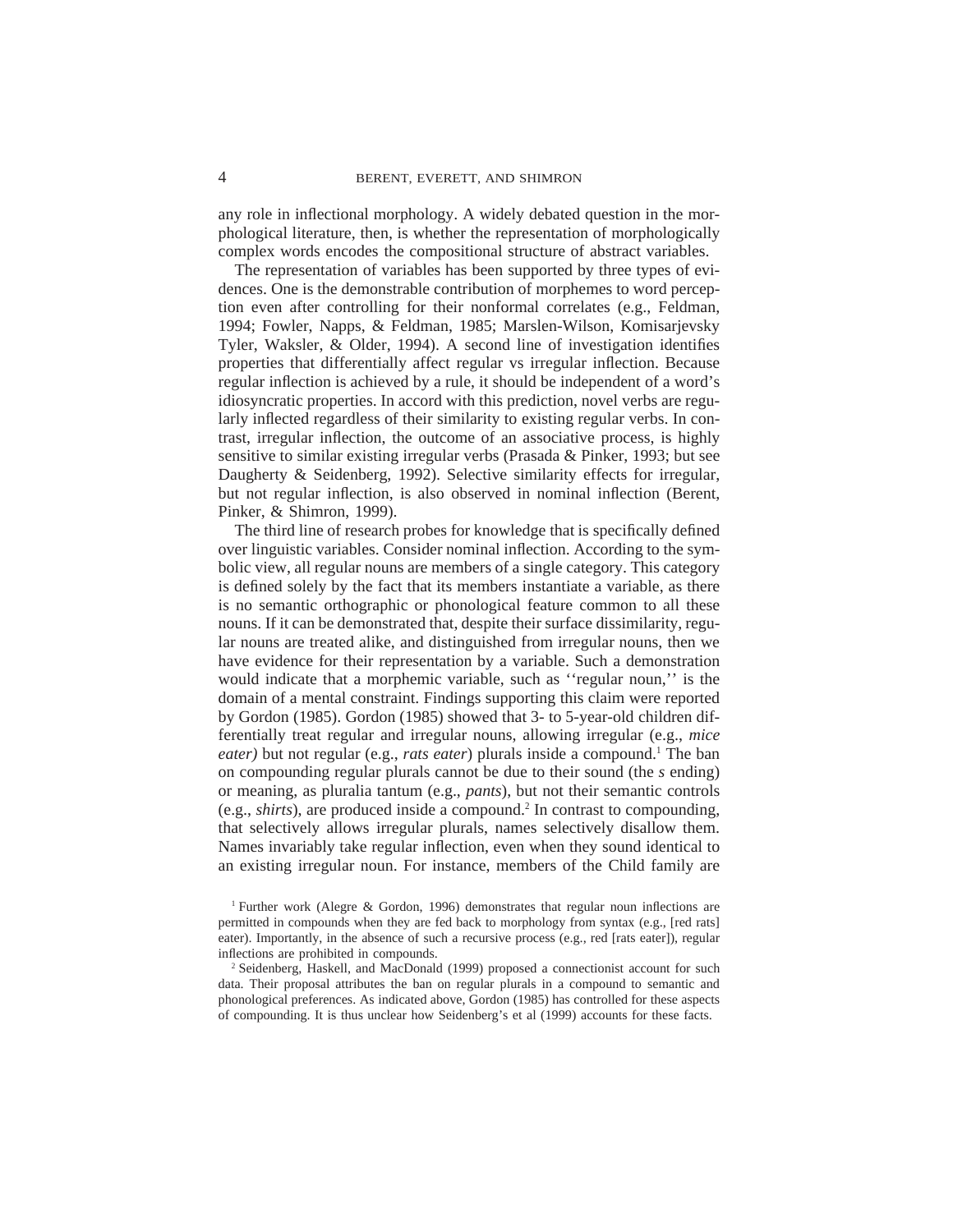*The Childs,* not \**Children*<sup>3</sup> (Berent et al., 1999; Kim et al., 1991, 1994). These two pieces of evidence support the status of variables by demonstrating that they define the domain of linguistic generalizations, compounding and inflection, respectively. Following a similar rationale, we explore the role of the root morpheme as the domain of a phonological constraint, the Obligatory Contour Principle (OCP).

# THE REPRESENTATION OF VARIABLES: EVIDENCE FROM THE OCP

The OCP is a fundamental principle in modern phonology (Goldsmith, 1990; Kenstowicz, 1994; McCarthy, 1979, 1986, 1989; Yip, 1988). In its formulation by McCarthy (1986), the OCP is a universal phonological constraint on lexical representations. The lexical OCP bans adjacent identical elements in a phonological constituent. Evidence for the OCP has been observed in a variety of languages, and its effects concern the identity of segments, tones, and features. One of the most widely cited evidence for the OCP is found in Semitic morphology. We thus chose to investigate OCP effects in Hebrew. We first describe OCP effects in the formation of Hebrew words. Next, we explain the implications of OCP effects to the investigation of mental variables. We review existing evidence for the OCP and outline some questions that are unaddressed by this research, questions that motivate our present investigation.

# *OCP Effects in Hebrew*

Hebrew words include two ingredients: a root and a word pattern. The root typically contains three consonants. The word pattern provides the vowels and affixes and specifies the location of the three root consonants by means of placeholders. Words are formed by inserting the root in a word pattern. For instance, the verb KaTaB (he wrote), is formed by inserting the root, KTB, in the verbal word pattern CaCaC.4 Verbal word patterns are called *binyanim* (singular: *binyan*). The Hebrew binyanim differ considerably in the location of the root in the word, the vowels, affixes, and some core aspects of the word's meaning. For example, the conjugation of the root KTB in the word patterns hitCaCeC and hiCCiC yields the verbs hitKaTeB

<sup>3</sup> The avoidance of irregular inflection for names is a special case of a more general phenomenon, namely the blocking of irregular inflection for nouns and verbs that have no visible canonical root. Because irregularity is a property of the root, the lack of visible root also prevents access to the irregularity feature; hence, regular inflection applies by default (Kim et al., 1991, 1994; Marcus et al., 1995). Additional cases where the root is invisible include borrowings, acronyms, and words derived from a different grammatical category (cf. *He flew to LA* vs *He flied out to center field*).

<sup>4</sup> We use C to refer to any consonant. For viewing convenience, we notate root consonants in uppercase.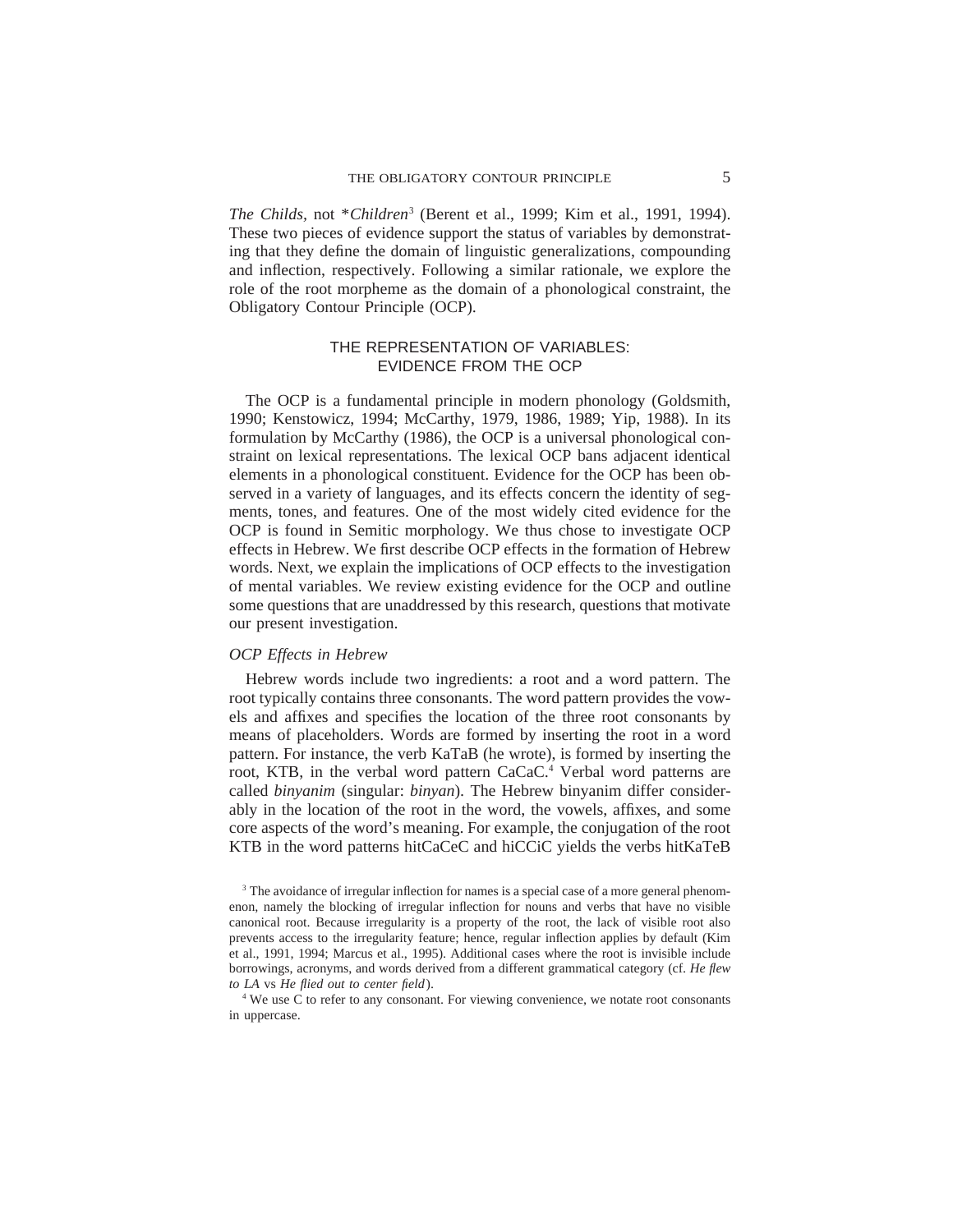



**FIG. 1.** The representation of the verbs katab and hitkateb. Note that root consonants are represented on a single plane, segregated from vowels and affixes.

(corresponded with) and hiKTi $B<sup>5</sup>$  (he dictated), respectively. In addition to their morphological status, however, the root consonants also form a phonological constituent. This fact is captured in autosegmental phonology by representing the root consonants on a single plane, separate from the vowels and affixes. Figure 1 illustrates the multiplanar structure of the verbs KaTaB and hitKaTeB. Note that consonants and vowels are segregated into different planes and anchored to a skeleton, an abstract set of timing units, assigning distinct slots to consonants and vowels.

This representation has some important consequences for explicating phonological process. The segregation of the root consonants renders them adjacent in phonological representations. Phonological constraints are thus free

 $5$  A subsequent spirantization realizes the K and B as x and v, respectively.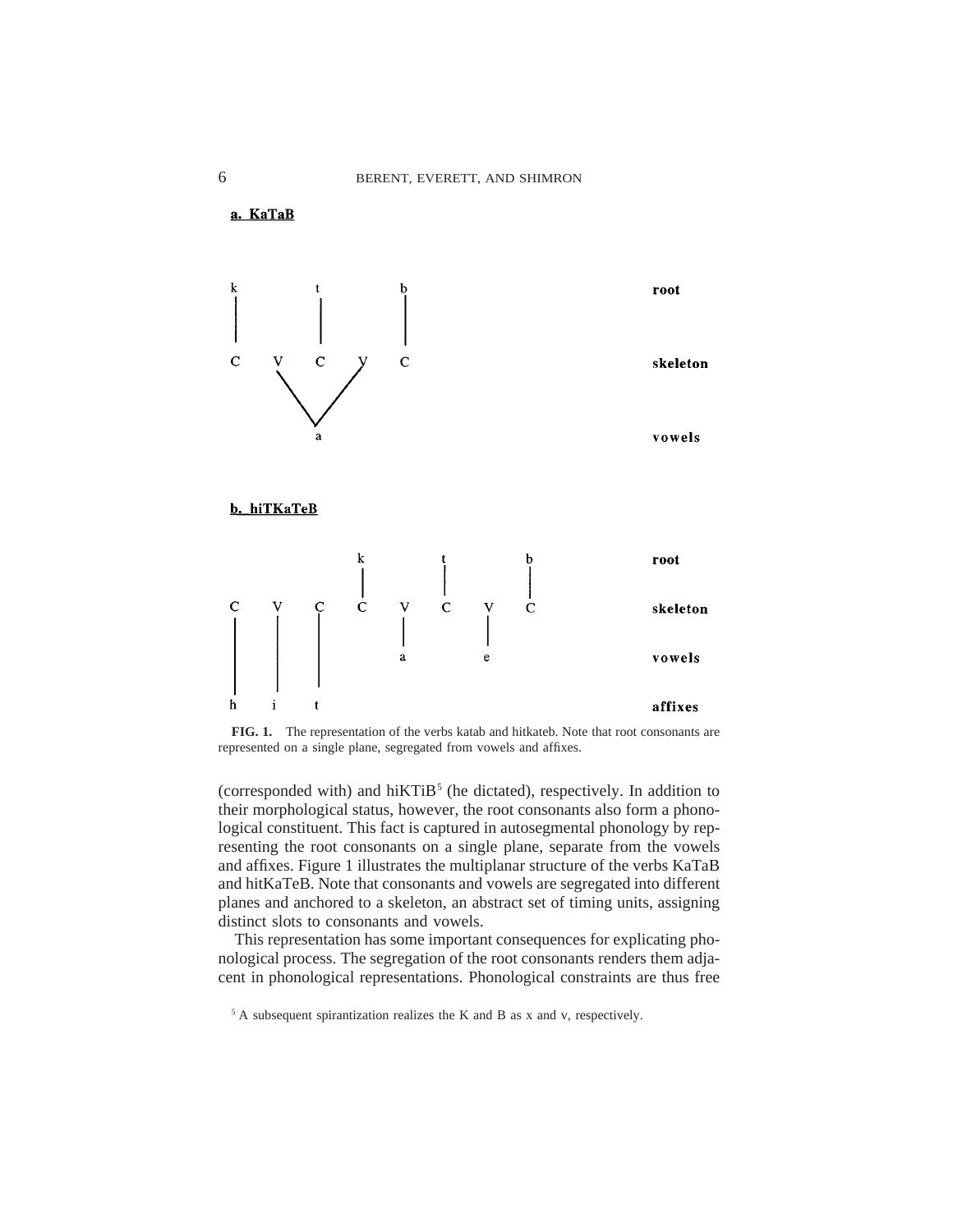

**FIG. 2.** The derivation of root-final gemination from its underlying biconsonantal form. The left figure illustrates the alignment of the biconsonantal root SM with the word pattern CVCVC. Because the alignment proceeds from left to right, the leftmost consonant slot remains unfilled. The right figure describes the spreading of the phoneme into the free slot. The doubly linked phoneme surfaces as root-final geminate, SMM.

to operate on root consonants, ignoring any intermediate vowels. The focus of our present investigation is in one such constraint, the OCP. The OCP bans identical adjacent consonants from the representation of the root in the mental lexicon. To the extent that Hebrew roots exhibit geminates, these must be formed by the grammar. For instance, consider the root SMM. According to McCarthy (1979, 1986), this root is stored in the lexicon as a biconsonantal root, SM. The geminates emerge in the process of word formation. To form a word from a biconsonantal root (e.g., SM), it must be aligned with a word pattern containing three slots for the root consonants. The alignment proceeds from left to right, leaving the rightmost slot of the root consonants unoccupied. To fill the empty slot, the second root radical (e.g., m in SM) spreads rightward. The root-final radical, m, links to two consonant slots, resulting in the surface root form SMM (see Fig. 2). The geminates in SMM are thus the manifestation of a single lexical radical, avoiding a violation of the OCP. In what follows, we refer to the process that generates roots with geminates, e.g., SMM from a biconsonantal representation (e.g., SM as reduplication.<sup>6</sup>

This account makes a simple, testable prediction. If root gemination is well formed only when it is produced by rightward reduplication, then there should be an asymmetry in the location of geminates in the root. Roots with final gemination, such as SMM may be formed by the rightward reduplication of a biconsonantal lexical representation, SM. In contrast, root-initial gemination, such as SSM, cannot be formed by rightward reduplication from SM. Such roots must be stored in the lexicon with their geminates, thereby violating the OCP. The acceptability of geminates should thus depend on

<sup>6</sup> Reduplication in McCarthy's analysis differs substantially from the proposals of Gafos (1998) and Everett and Berent (1998). These differences are inconsequential for the present discussion, as all accounts share the assumption that geminates are obtained by the copying of a variable.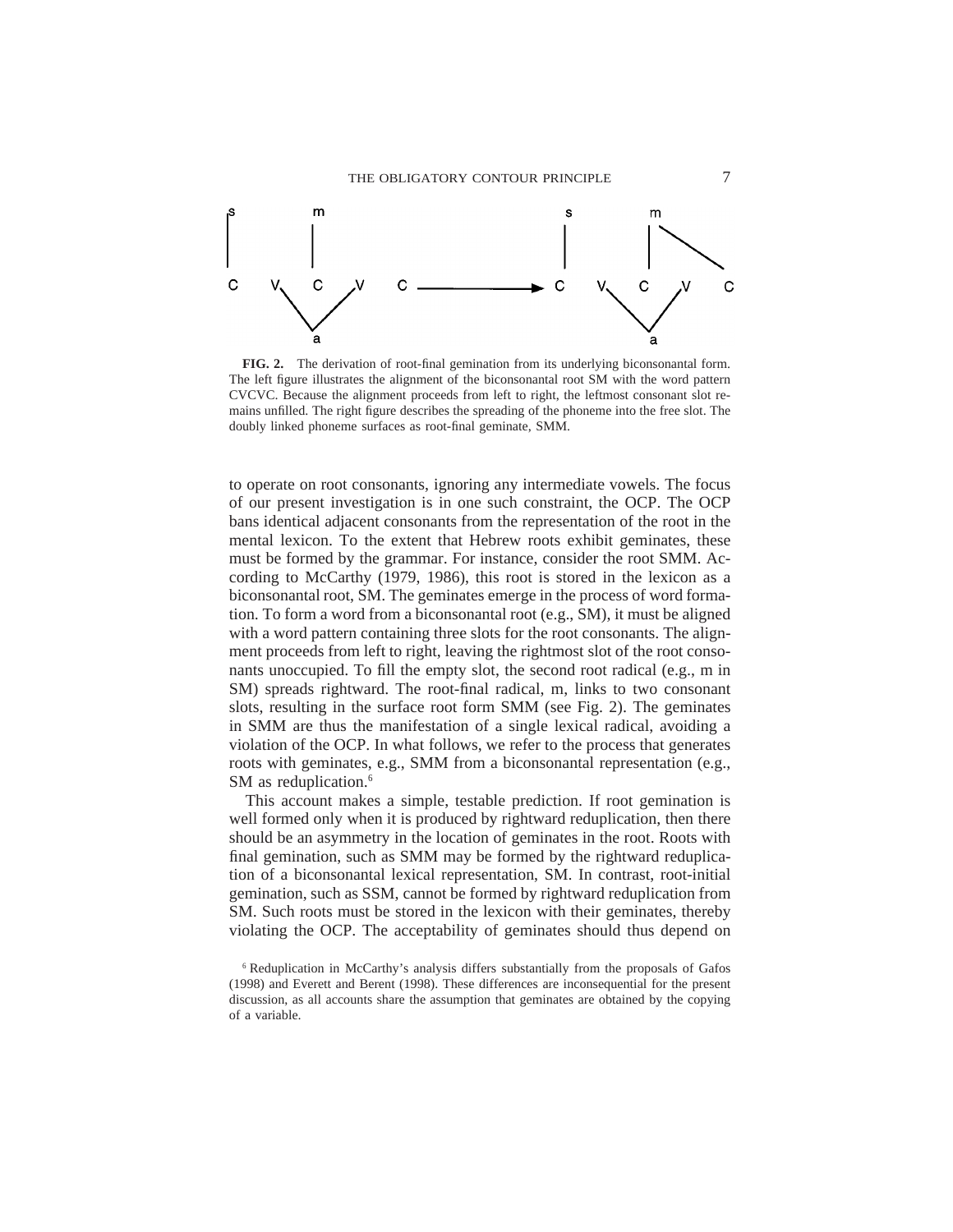their location in the root: Root-initial gemination (e.g., SSM) is ill formed, whereas root-final gemination (e.g., SMM) is well formed.

This prediction is well supported by the distribution of roots in Semitic: Root-initial gemination is extremely rare, whereas root-final gemination is frequent. However, this asymmetry may also reflect a diachronic source that is no longer active in modern speakers' competence. In this series of experiments, we assess the psychological reality of the OCP. Our interest in the OCP is twofold. One source of interest in the OCP is its pivotal role in phonological theory. However, our primary interest in this phenomenon stems from its potential to inform a central debate in cognitive theory, namely the representation of mental variables.

# *OCP Effects as Evidence for Variables*

The OCP refers to two variables: the root morpheme and geminates. If mental representations do not specify variables, then neither geminates nor the root could be representable. Thus, the pattern associator hypothesis must predict that the OCP cannot constrain mental representations. The elimination of variables, however, does not necessarily prevent a pattern associator from mimicking OCP effects. If the behavior in question correlated with the statistical distribution of linguistic tokens, then a pattern associator could exhibit a constraint on Hebrew roots by appealing to their statistical correlates. Hebrew does not seem to present the language learner with such a bootstrapping strategy when it comes to the OCP. The frequency of subword units in Hebrew generally does not correspond to the frequency of morphological constituents. A constraint on root structure does not appear to be learnable from the statistical structure of Hebrew words.

To appreciate the distinction between root and word structure, consider the words *titfor* and *titer. Titfor* is an existing Hebrew word (*she will sew*), whereas *titer* is a nonword. These two ''words'' share the geminate *tit* in their word-initial position, but differ in their root structure. *Titer* is formed from the root TTR, a novel root that manifests root-initial gemination. In contrast, *titfor* is formed from the familiar root TFR. The word-initial geminates in *titfor* stem from the affixation of the prefix *ti* to a root whose initial radical happens to be  $/t/$ , but lacks any root gemination. Thus, word-initial geminates are not necessarily root initial. Likewise, root-initial geminates are not necessarily word initial. The conjugation of the root TTR and TFR in the word pattern maCCiC yields *mattirim* and *matfirim.* Neither of these forms manifests word initial gemination. However, because the root of *mattirim* has root-initial geminates, it violates the OCP.

The absence of a systematic correspondence between word and root structure is not limited to a few rare cases. Hebrew roots are productively inflected in numerous binyanim that differ considerably in the word location of the root. Thus, the position of the root geminates in the word is bound to change dramatically as it is inflected in different binyanim. Because the binyanim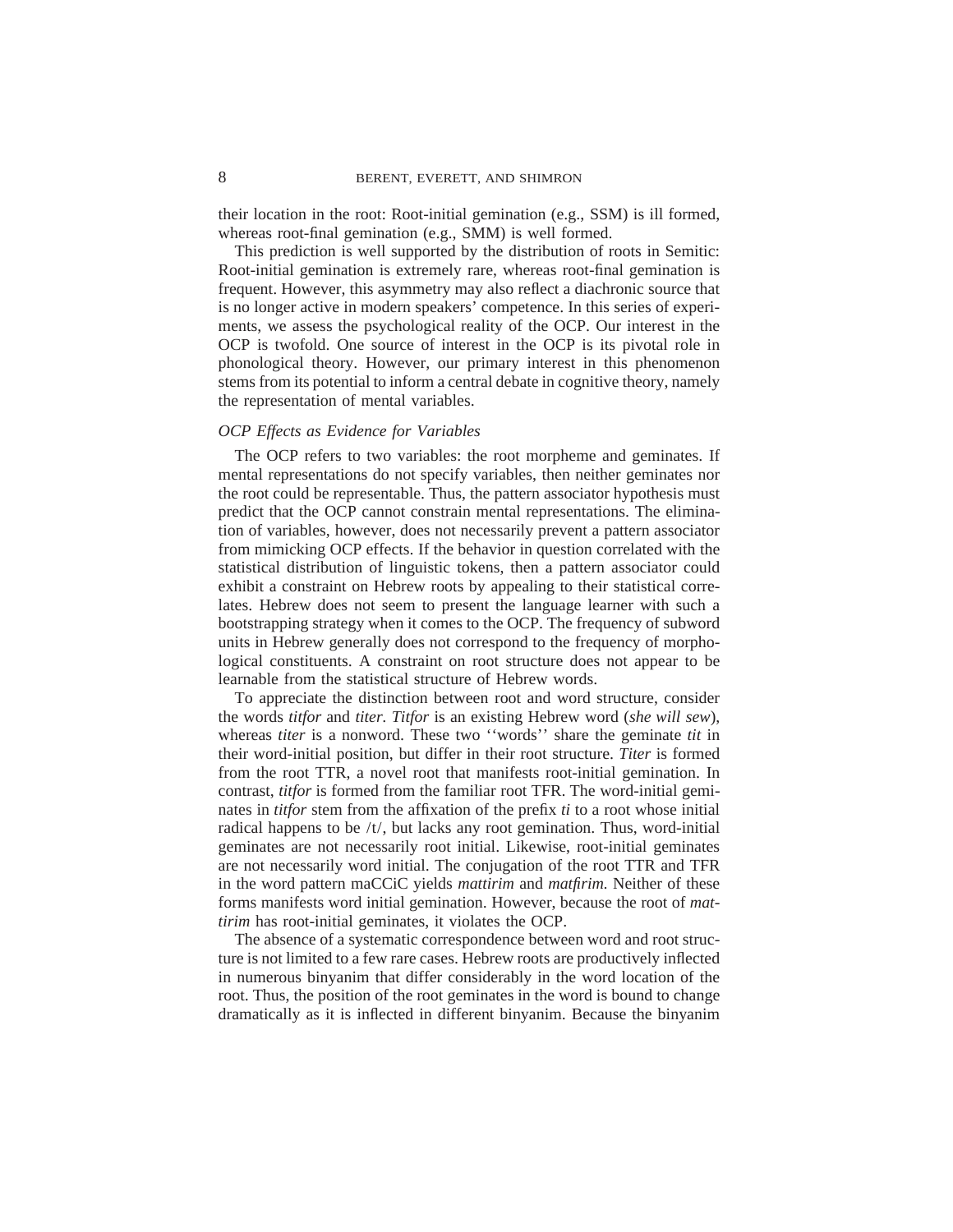### THE OBLIGATORY CONTOUR PRINCIPLE 9

| Root type  | Class 1 | Class 2      | Class 3        |
|------------|---------|--------------|----------------|
| <b>SSM</b> | Si-SeM  | maS-Si-Mim   | hiS-ta-SaM-tem |
| <b>MSS</b> | Mi-SeS  | maM-Si-Sim   | hit-Ma-SaS-tem |
| <b>PSM</b> | Pi-SeM  | $maP-Si-Mim$ | hit-Pa-SaM-tem |

TABLE 1 Illustration of the Materials Used in Berent and Shimron (1997)

frequently entail prefixation, any root whose root-initial radical matches the prefix's consonant will result in ''fake'' geminates word initial. The constraint on root structure thus cannot be easily inferred from the co-occurrence of subword units. The OCP is also difficult to surmise from the properties of root tokens. The OCP renders all tokens of three consonants corresponding to a potential Hebrew root a single class. However, the members of this class exhibit no common defining feature: The class of potential Hebrew roots share no orthographic, phonological, or semantic feature. If speakers nevertheless treated all these tokens as members of the same category, then the defining feature of this category is likely to be formal.

# *Existing Experimental Evidence for the OCP*

Initial support for the OCP is provided by the recent findings of Berent and Shimron (1997). Berent and Shimron reasoned that, if the OCP is a mental constraint that is synchronically active, then speakers should prefer word forms derived from roots with final gemination over words whose roots manifest root-initial gemination. Furthermore, if the constraint on gemination applies to a formal constituent, the root, then the acceptability of geminates should depend on their location in the root, not in the word. Rootinitial gemination should be ill-formed regardless of its position in the word (cf. SiSeM vs hiStaSeM). Similarly, the acceptability of root-initial geminates should not depend on their surface adjacency: Root-initial gemination should be ill formed even when the geminates are separated by a full vowel (e.g., SiSeM) or even an infix (e.g., hiStaSeM).

To examine these predictions, Berent and Shimron (1997) asked participants to rate the acceptability of nonwords generated from nonroots, i.e., combinations of three consonants that do not correspond to any existing Hebrew root. The critical items contained root-initial gemination (e.g., SSM). These roots were matched with two types of control roots (see Table 1). One control was a no-gemination root (e.g., PSM). These roots were matched to the initial gemination roots in the second and third consonants, but differed in the first consonant, which was not a geminate. Words derived from roots with initial gemination should thus be rated lower than these no-gemination control roots. To rule out the possibility that the rejection of SSM-type roots is merely due to the presence of gemination, rather than to its location, a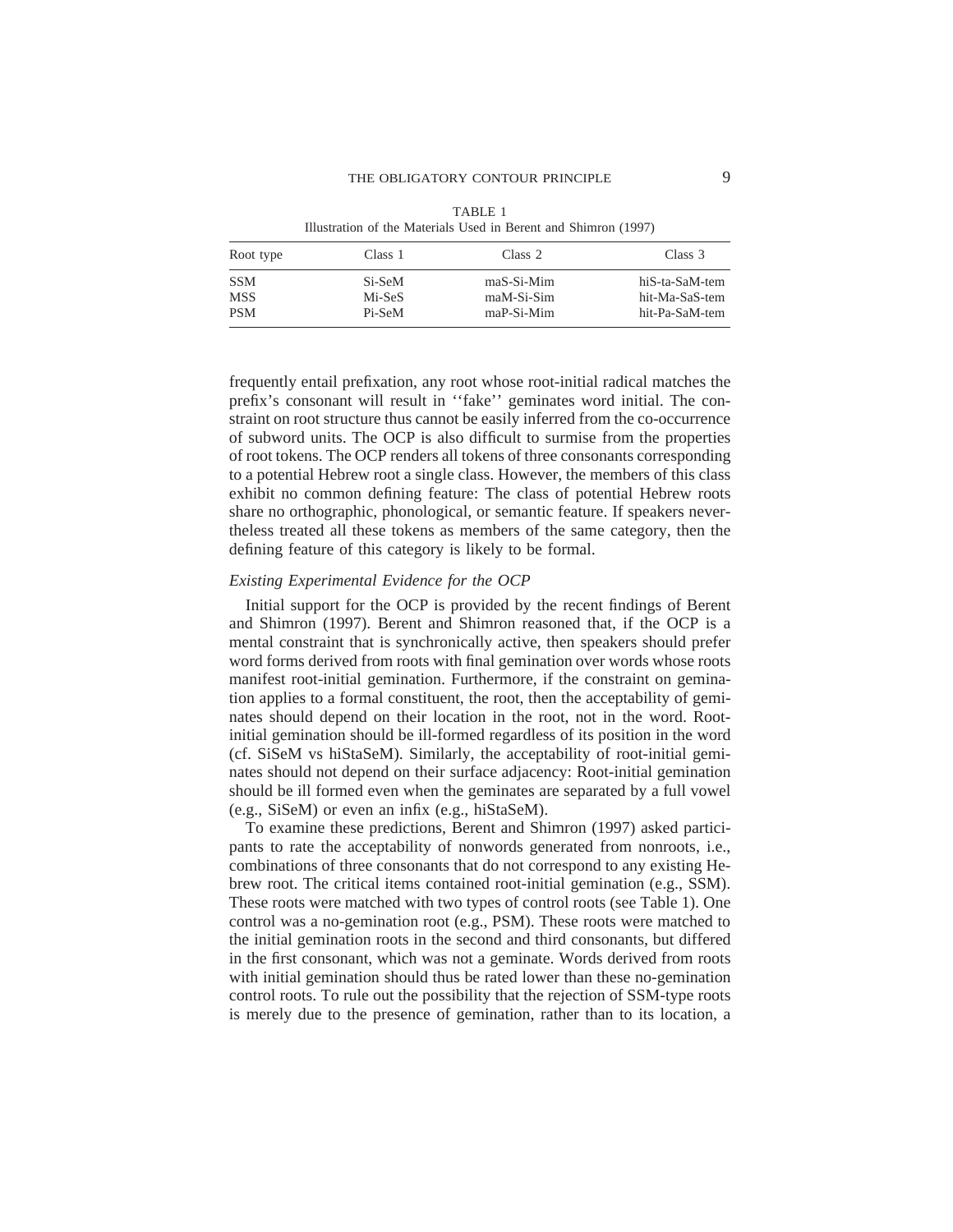second type of control root was used. These roots exhibited root-final gemination (e.g., MSS). They include exactly the same consonants as in the initial gemination roots, but in reverse order. A consistent rejection of words derived from SSM-type roots relative to MSS- and PSM-type controls would indicate a sensitivity to the location of geminates. To further demonstrate that the rejection of root-initial gemination is due to the location of geminates in the root, rather than the word, Berent and Shimron conjugated the roots in several word patterns which differed in the transparency of the root and the surface adjacency of the geminates. The rating results reflected a strong rejection of root-initial gemination relative to its two types of controls. Importantly, the ill formedness of SSM-type roots emerged regardless of the location of geminates in the word. For instance, forms like hiS-ta-SaM-tem (generated from the root SSM) were rated lower than controls despite the fact that the geminates are separated by an infix.7 These findings suggest that speakers' behavior is guided by a constraint on root rather than on word structure.

# *Some Unanswered Questions*

Berent and Shimron's results suggest that Hebrew speakers possess a knowledge whose domain is the root morpheme. The contents of this knowledge, however, are not entirely clear from Berent and Shimron's (1997) findings. According to McCarthy (1986), speakers' knowledge bans identical consonants in the root. Recall that geminates are defined as the copying of a variable. The critical evidence for identity avoidance comes from an asymmetry in the acceptability of geminates within the root. This asymmetry is compatible with McCarthy's (1986) account that surface geminates are the result of rightward spreading. However, the rejection of root-initial geminates may also reflect their statistical structure. Roots with initial geminates manifest a low bigram frequency. Their rejection may stem from their rarity rather than from identity avoidance. The existing evidence is thus compatible with the idea that speakers do not represent identity.

The uncertainty regarding the representation of identity raises some important theoretical questions for both cognitive and linguistic theory. The representation of identity is the subject of a heated debate sparked by the recent results of Marcus and colleagues (Altmann & Dienes, 1999; Eimas, 1999; Marcus, 1999a, 1999b, 1999c, McClelland & Plaut, 1999; Negishi, 1999; Seidenberg & Elman, 1999). Marcus et al. (1999) demonstrated that 7 month-old infants can learn a constraint on the location of identity in a simple artificial language consisting of trisyllabic words. They claim that such a constraint is unrepresentable by pattern associators; hence, its acquisition provides *prima facie* evidence for the representation of mental variables.

<sup>7</sup> This infix is due to a metathesis process that switches the location of the prefix consonant *t* and root-initial sibilants (e.g., hit $+$ SaSeM $\rightarrow$ hiStaSeM).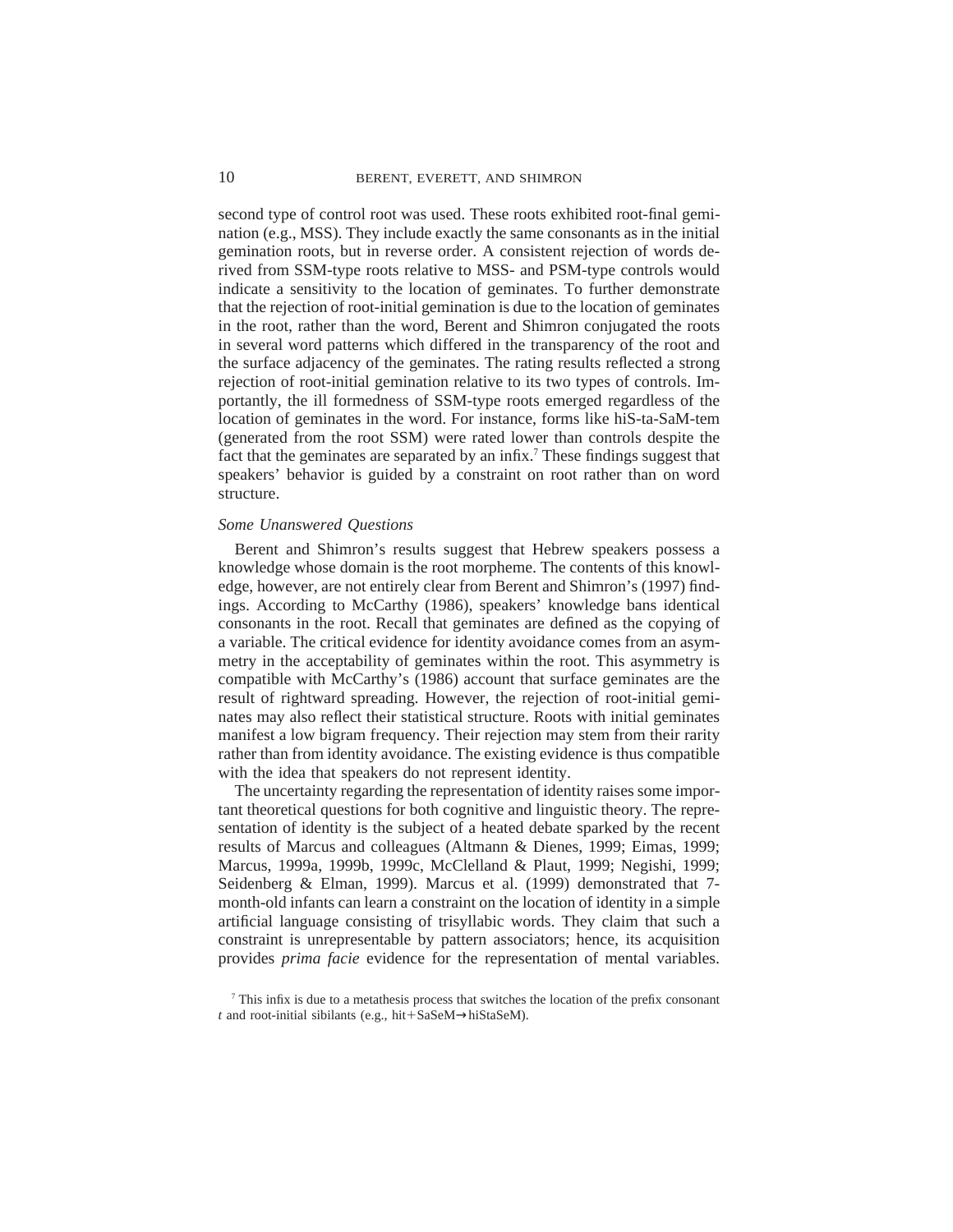However, the use of an artificial language task raises questions regarding the generality of these conclusions with regards to linguistic competence. The OCP presents the opportunity to examine the representation of identity in natural language. Specifically, if Hebrew speakers constrain identity in the root, and if this constraint is unlearnable from the statistical structure of root tokens, then the ability to represent variables must form integral part of linguistic competence. The adequacy of connectionist models as accounts of language may be contingent on their implementation of variables.

The present research investigates whether the constraint on root structure requires the representation of identity, an issue unaddressed by the previous results of Berent and Shimron (1997). We examine two questions with regard to the representation of identity. First, why are roots with final gemination rated more acceptable compared to roots with initial gemination? According to McCarthy (1986), the acceptability of root-final geminates (e.g., SMM) reflects their formation from biconsonantal representations (e.g., SM). Conversely, the greater acceptability of these roots may reflect their higher bigram frequency. To assess the correspondence between the formation of geminates and their acceptability, Experiment 1 examines the production of triconsonantal roots from biconsonantal inputs. Experiments 2–3 obtain ratings for the expected outputs of the production task. A convergence between the rating and production tasks would suggest that the acceptability of rootfinal geminates reflects their formation.

A second question examined in these experiments concerns the mental representation of identity: Are geminates represented by a variable? To dissociate symbolic and statistical explanations for the formation of geminates, we systematically investigate the statistical structure of Hebrew roots and assess whether participants' behavior is explicable by the expected probabilities of geminates in existing Hebrew roots. Our investigation also seeks converging evidence for the representation of the root morpheme by a variable. If mental representations do not specify variables, then the responses observed in these studies may be largely predicted by the distribution of linguistic tokens. Conversely, if speakers do represent variables, then statistical structure could not fully account for performance. Speakers' behavior should be sensitive to the combinatorial structure of variables, specifically, the location of identity within the root.

## EXPERIMENT 1

Experiment 1 employs a production task designed to mimic the formation of root geminates in normal language use. According to McCarthy's analysis (1986), surface forms such as SMM are derived from their underlying biconsonantal representations (e.g., SM) by a productive process of reduplication. Root-final gemination is extremely common in Hebrew. If McCarthy's (1986) account is correct, then all these roots must be formed by reduplica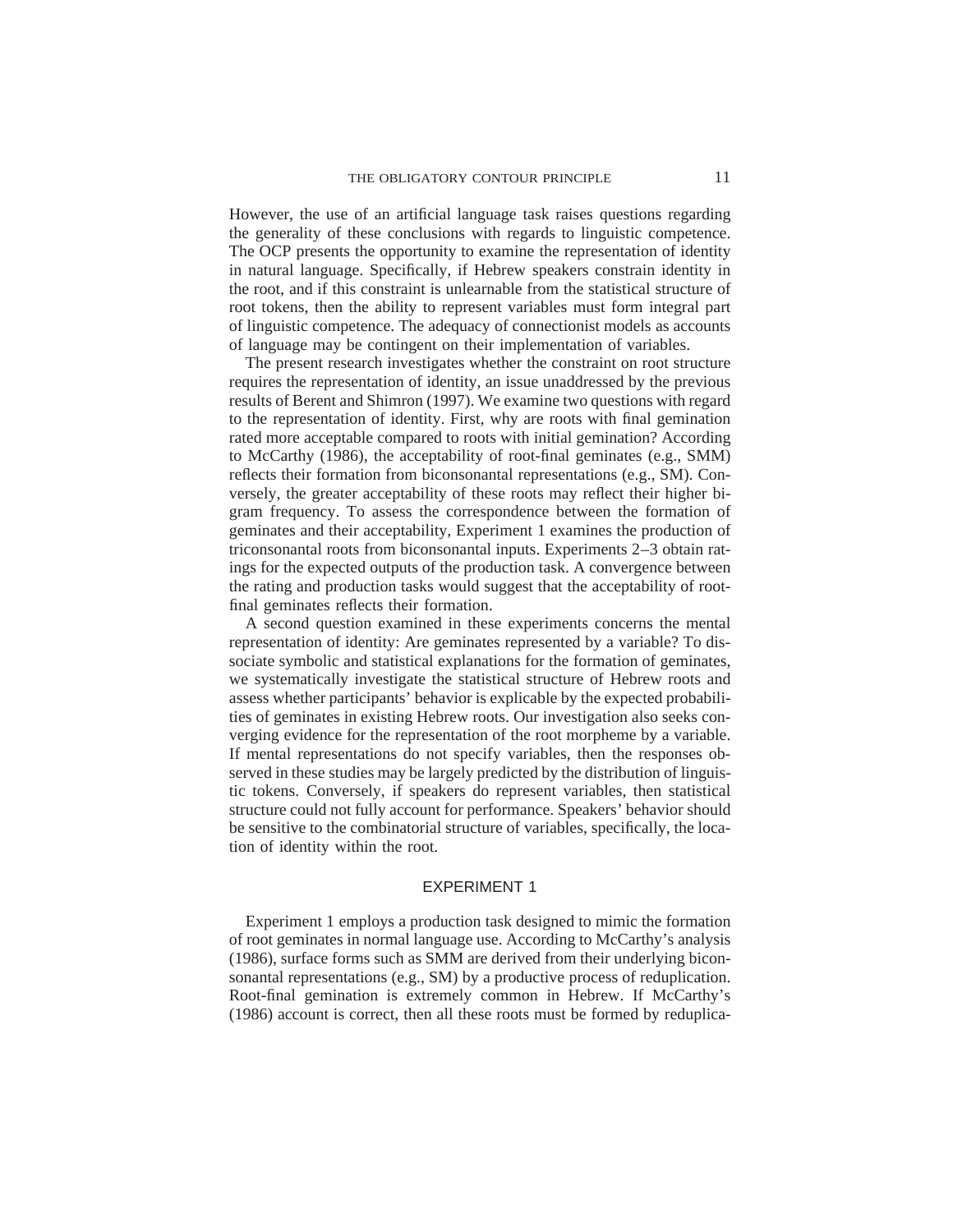tion. Reduplication must then be a frequent strategy of word formation. If speakers routinely form geminates by reduplicating biconsonantal representations, then they are likely to employ the same strategy in a task that requires the conjugation of biconsonantal roots. The production task used in Experiment 1 examines this prediction.

In this task, participants are presented with a new root and an existing word. Their task is to conjugate the new root in analogy to the word given. To illustrate the task, consider a trial in which speakers are presented with the new root PSM and asked to conjugate it by analogy to the verb Pa?aL.<sup>8</sup> To perform the task, participants must follow several steps. They must first decompose the exemplar into its root (e.g., *P?L*) and word pattern (e.g, Ca-CaC). Next, they must delete the exemplar's root (e.g., P?L) and replace it with the given root (e.g, PSM). The expected response in this case is PaSaM. However, half of the new roots were biconsonantal (e.g., SM). These roots are of particular interest because they present the participant with an *alignment* problem: To conjugate a root, it must be aligned with the root placeholders in the word pattern. For instance, in our example, the root PSM must be aligned with the three consonant slots in CaCaC. For biconsonantal roots, however, there is a mismatch between the number of slots required by the word pattern (three) and the number of radicals provided in the root input (two). How, then, can two consonants be aligned with three slots?

The alignment problem may be solved in several ways (please note that participants were not provided with any of these solutions nor were they told of the presence of biconsonantal roots). One solution is to violate the word pattern: Insert the root into two of the available slots and delete the additional vowel. This will leave the subject with the verb SaM. Of primary interest is the class of solutions that preserves the word pattern, but changes the given root by adding a consonant. There are two critical questions with regard to the insertion of a segment. First, we wished to find out *what* kind of segment is added: whether the added segment is identical to one of the given radicals, i.e., a geminate, or whether it is a new phoneme. A related question is whether the production of addition vs gemination is affected by the similarity to existing root tokens. Second, we wished to find out *where* in the word pattern the new segment is inserted. The first question is critical to the representation of geminates: Do speakers represent the identity of geminates by a variable? Our second question is important for understanding the role of the root morpheme. The symbolic and pattern associator hypotheses contrast on their predictions concerning each of these questions.

# *Predictions Regarding the Representation of Geminates*

If the OCP is active, then speakers must routinely form root gemination by reduplicating a stored biconsonantal representation. Participants are thus

<sup>&</sup>lt;sup>8</sup>? stands for a glottal stop consonant.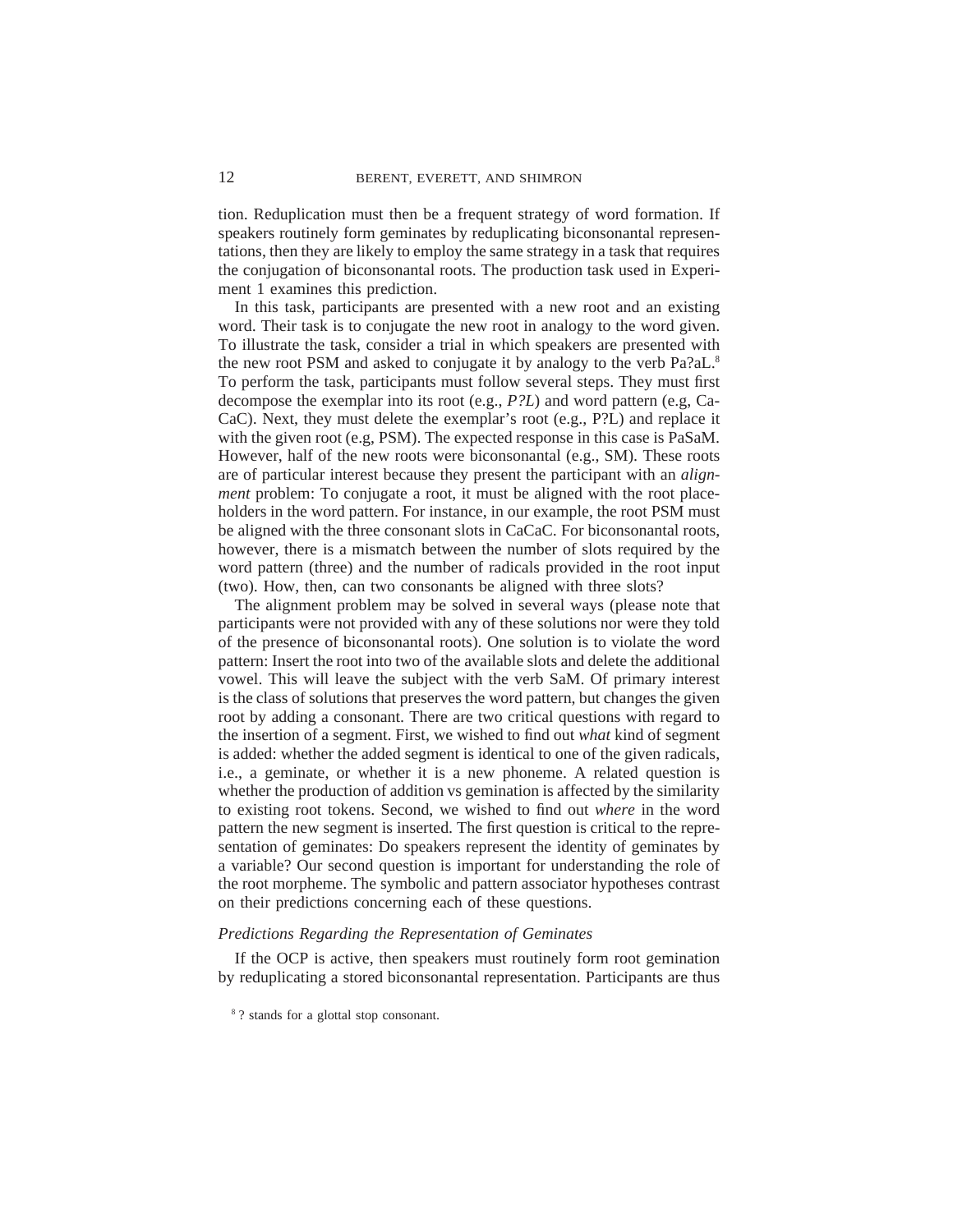likely to use reduplication in conjugating biconsonantal roots in our experiment. Consequently, they should be more likely to form a geminate than to add a new segment. Viewed as the copying of variables, reduplication should be further blind to contents of geminates and their frequency in the language. Conversely, according to the pattern associator hypothesis, participants are unable to represent variables; hence, they should also be unable to copy them. Geminates are simply a special case of nongeminate bigrams that happen to be identical. The formation of geminates is not formally distinct from the formation of any other bigram: Both reflect an associative process of segment addition. There are numerous demonstrations of the sensitivity of pattern associators to type frequency (e.g., Daugherty & Seidenberg, 1992; Plunkett & Marchman, 1993; Prasada & Pinker, 1993; Rumelhart & McClelland, 1986). We thus expect that the production of a new root bigram (either geminate or nongeminate) should mirror its probability of occurrence in the language. Our analyses assess whether the observed probability of geminate responses corresponds to the statistical structure of the Hebrew roots.

*Expected probabilities of reduplication vs segment addition.* A rough estimate of the magnitude of geminate responses expected by the statistical structure of Hebrew may be obtained by comparing the number of responses that may be formed by combining our biconsonantal inputs with an identical vs a new segment. Each of our biconsonantal roots may be combined with any of the 22 Hebrew consonants in each of its three positions. Only 2 of these 66 addition responses yield a root with final gemination. If geminates are formed by segment addition, then gemination responses should be far less frequent than addition responses.

To obtain a more precise estimate of the probability of geminates vs nongeminate responses, we examined the statistical structure of existing Hebrew root tokens.9 To estimate the statistical structure of Hebrew roots, we created a database including all productive triconsonantal roots from the Even Shoshan (1993) Hebrew dictionary, a total of 1412 roots. We next generated triliteral roots from our biconsonantal root inputs by inserting each of the

<sup>9</sup> Our choice of the root, rather than the word, as the unit of analysis was motivated by two considerations. First, the selection of the root as the basis for analysis permits evaluating the pattern associator's ability to account for identity independent from its ability to analyze the word's morphological structure. To capture the constraint on root identity, it is necessary to decompose the word into its morphological constituents and attend to regularities in root structure. The ability of pattern associators to achieve these goals in a nonconcatenative morphology is uncertain. The examination of bare root forms avoids this problem. In addition, this choice greatly simplifies our analyses. Recall that the Hebrew inflectional system is highly productive. Any given root may be inflected in numerous forms. For instance, a single root, KTB, gives rise to 115 verbal forms and 272 nominal forms. Hebrew has thousands of roots. An analyses of the words produced by all these roots falls beyond the scope of the present work. Importantly, this limitation provides the pattern associator hypothesis with the most favorable conditions imaginable to capture the constraints on root structure. Undoubtedly, our choice of the root as the basis of analysis is strongly biased in favor of the pattern associator hypothesis.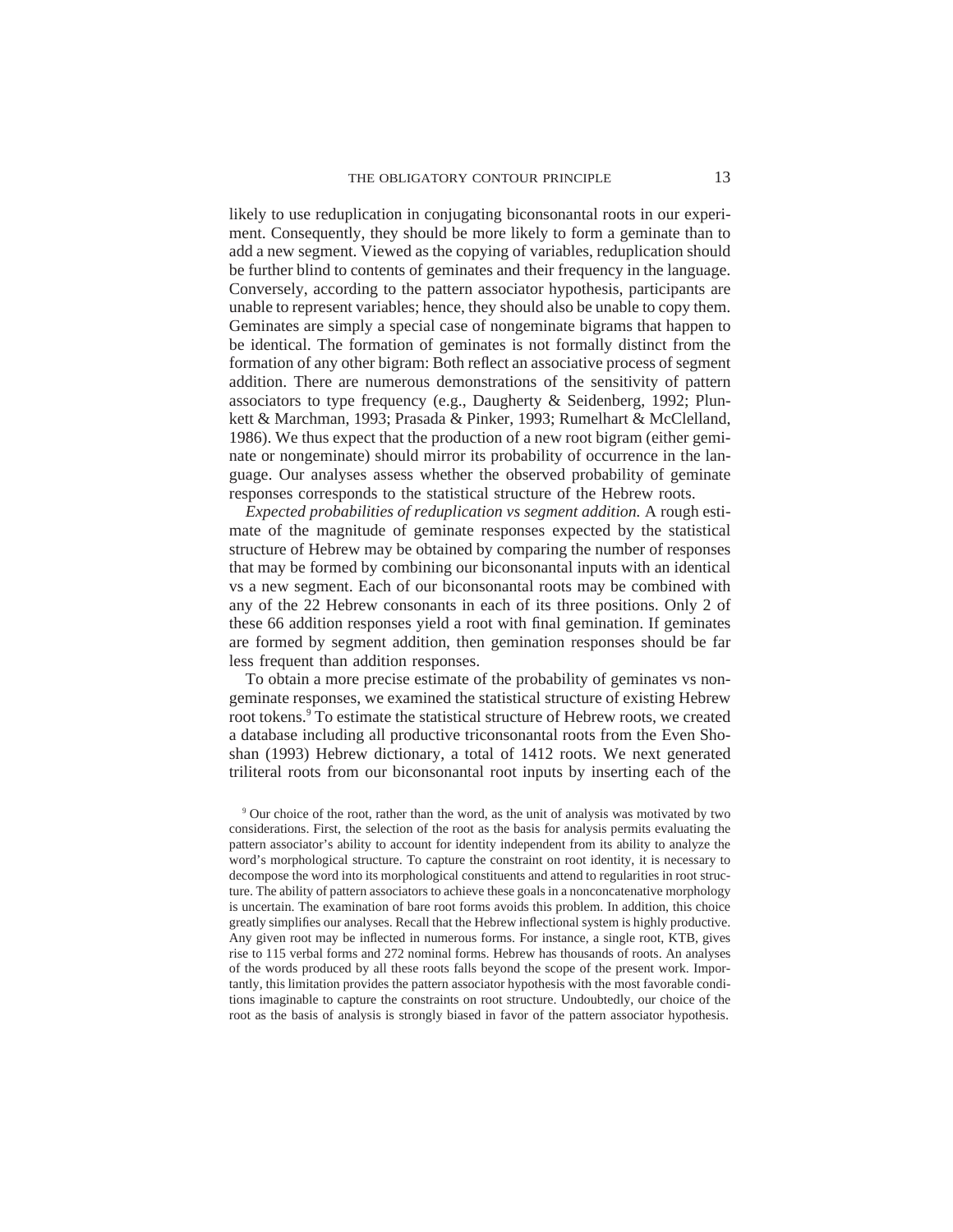22 Hebrew consonants in each of the three root positions. We computed the positional type bigram frequency of these triliteral roots by summing the positional type bigram frequency of their three bigrams (C1C2 + C2C3 +  $C1C3$ .<sup>10</sup> The summed positional bigram frequency of the triliteral roots generated by adding a new segment to our 24 biconsonantal roots is 12,722. Conversely, the summed positional bigram frequency of roots generated by adding a consonant identical to the final radical is 520. Thus, the expected probability of geminate responses relative to new segment addition responses is 0.049. We note that this figure is merely a rough estimate. The actual probability of observing geminate vs new addition responses in any given simulation may depend on the precise token frequency of geminates in the training set and the network's specific architecture and training. Nonetheless, in view of the robust asymmetry in the expected probability of gemination vs addition responses, it is reasonable to expect pattern associators to exhibit a qualitatively similar behavior.

*The effect of counterexamples.* If geminates are formed by an associative process of segment addition, then its likelihood should depend on the contents of specific root tokens. The existence of counter examples to the OCP permits testing these predictions. Hebrew has about four roots that violate the OCP. Two of these roots are frequent and productive (MMN, *to finance;* MMSh, *to realize*), and they both manifest root-initial gemination of the phoneme *m.* To examine the effect of bigram frequency, we manipulated the similarity of the experimental roots to such counterexamples. In half of the experimental roots, the initial geminates matched existing root-initial geminates (e.g., MG). The other half of the experimental roots was not analogous to any counterexample. If geminates are formed by an associative process, then roots whose initial radical matches a counterexample to the OCP should be more likely to exhibit root-initial gemination compared to no-analogy roots. Conversely, if geminates are formed by reduplication, then the similarity to counter examples should not affect the likelihood of reduplication.

# *Predictions Regarding the Representation of the Root*

In addition to the study of reduplication, our task may also provide converging evidence for the representation of the root morpheme as a mental constituent. If speakers have internalized a constraint concerning the location of geminates in the root, then not only are they expected to reduplicate rather than merely add segments, but they should further constrain the location of geminates relative to the root. Specifically, speakers should be more likely to reduplicate the second root radical over the first. Furthermore, the asymmetry in the location of geminates should emerge regardless of the position of the root in the word. Conversely, according to the pattern associator hy-

<sup>10</sup> We choose to examine the bigram as the unit of subroot token co-occurrence because this is the smallest possible unit of subroot radical co-occurrence.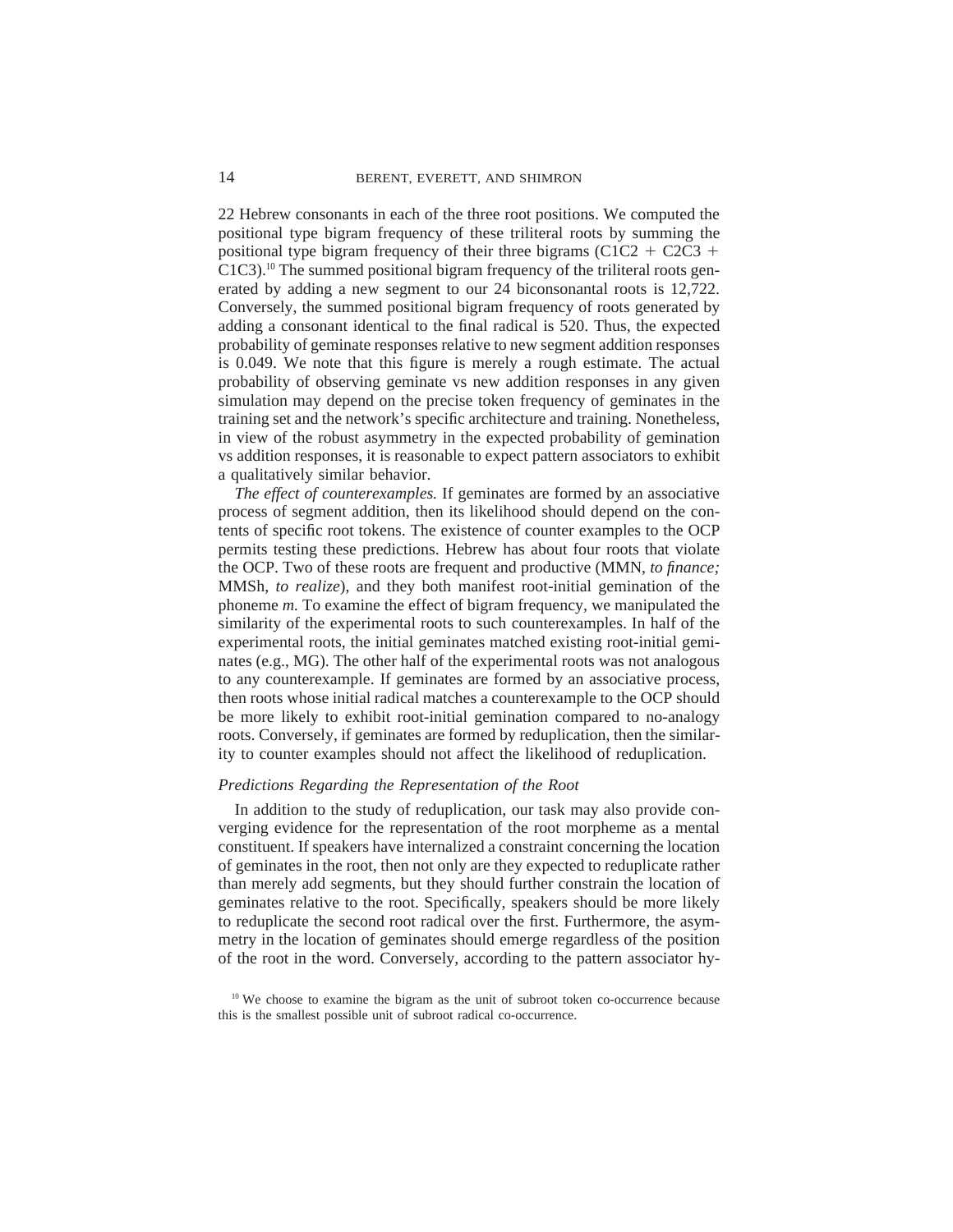### THE OBLIGATORY CONTOUR PRINCIPLE 15

| THICC WORT ARCHIS OSCU III THE FROM THE TASK |            |               |                   |
|----------------------------------------------|------------|---------------|-------------------|
| Root                                         | Word class | Exemplar      | Expected response |
| <b>PSM</b>                                   |            | $Pa-?aL-ti$   | Pa-Sa-Mti         |
| <b>PSM</b>                                   | н          | $maP-?i-I$ im | maP-Si-Mim        |
| <b>PSM</b>                                   | Ш          | hit-Pa-?aL-ti | hit-Pa-SaM-ti     |

TABLE 2 Illustration of the Conjugation of the Root PSM in the Three Word Patterns Used in the Production Task

pothesis, the root, the domain of the OCP, is unrepresentable. Hence, the production of a geminate segment may only be sensitive to its frequency in the word. Words contrasting on their surface structure should not exhibit any systematicity in the location of the new segment.

To dissociate root structure from word position, we manipulated the word pattern of the exemplars. Table 2 illustrates these word patterns. They differed in terms of the location of the root in the word pattern. In the first pattern, the root was unaffixed, whereas in the second and third patterns the root was prefixed and suffixed. The second and third patterns differed, however, with respect to the surface adjacency of geminates in the root. In the third word pattern, root geminates (either initial or final) are separated by at least a full vowel, whereas in the second word pattern root-initial geminates are truly adjacent. Berent and Shimron (1997) observed that surface adjacency increases the ill formedness of root-initial gemination. Importantly, if speakers are sensitive to the location of geminates in the root, then their tendency to reduplicate the second over the first radical should emerge in each of these word patterns.

## Method

## *Participants*

The production task was administered as part of a course at the School of Education in the University of Haifa. Twenty-four native speakers served as participants.<sup>11</sup> They were all students at the School of Education and received no compensation for their participation.

## *Materials*

Participants were presented with a printed list of roots and exemplars. They were asked to conjugate each root in analogy to a given exemplar. Both root structure and exemplar structure were manipulated.

*Root types.* Forty-eight novel roots were used in the study. Half of these roots were triconsonantal, and half were biconsonantal. Our primary interest was in the biconsonantal roots. The triconsonantal roots were used as fillers. Triconsonantal roots are perfectly alignable with the

 $11$  The production questionnaire was administered to 27 native Hebrew speakers students. Three of the students chose not to complete the questionnaire and were thus excluded from all analyses.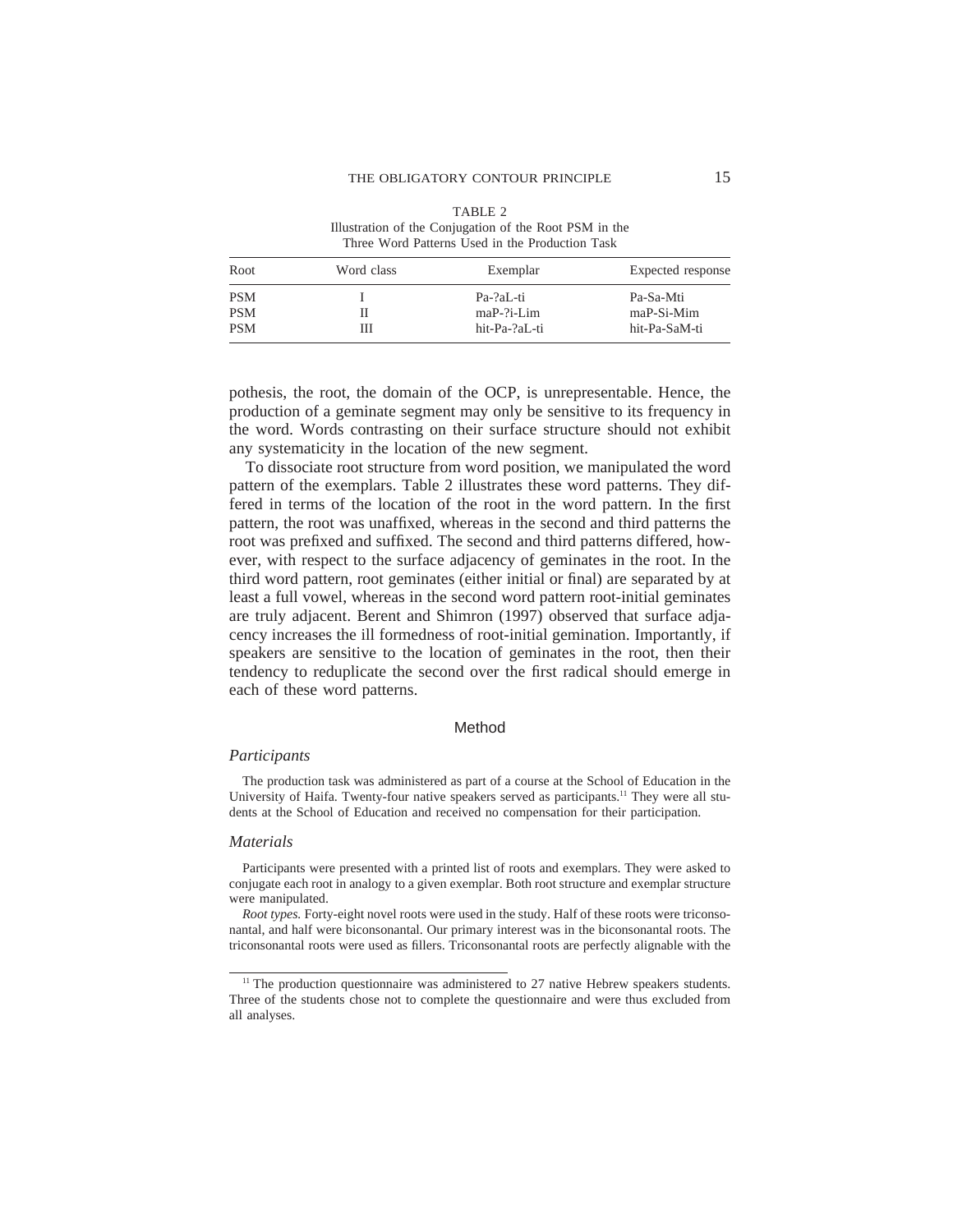three consonant slots provided by the word pattern. In contrast, the alignment of biconsonantal roots with the word pattern always yields an extra consonant slot. The inclusion of the triconsonantal root fillers was designed to encourage participants to fill this extra slot (by either gemination or addition) rather than leave this slot empty (and violate the word pattern).

*The structure of biconsonantal roots.* The 24 biconsonantal roots consisted of two groups. Half of the items were analogous to existing Hebrew roots that violate the OCP (the "analogy" roots), whereas the other half of the items were not analogous to counterexamples (the ''no analogy'' group). The analogy roots shared the initial consonant of existing Hebrew roots that violate the OCP. For instance, the novel root MG is analogous to the existing roots MMN, *to finance,* and MMSh, *to realize,* which violate the OCP. Modern Hebrew has four roots that violate the OCP. In two of these roots, the root-initial geminates are mm (MMN and MMSh). Because these roots are both highly productive and familiar, they are considered strong counterexamples to the OCP. The remaining two violations of the OCP are relatively weak, as their roots are unproductive and relatively rare (*nanas,* dwarf; *tite,* swept). Half of the items in the analogy groups had *m* as their first radical (a total of six items). The other half of the ''analogy'' items had either *n* or *t* root-initial geminates. Despite the relative weakness of the *nn* and *tt* counterexamples, we nevertheless included them in the analogy group for two reasons. First, the phonemes *t* and *n* are frequently used as prefixes. When these prefixes are followed by a root with the same initial phoneme, the resulting words exhibit word-initial gemination (e.g., the root TPR in *tiTPoR, she will sew*). Consequently, the phonemes *t* and *n* are often geminated in word-initial position. The familiarity with these word-initial geminates may encourage root-initial gemination as well. Second, there is only a limited number of possible nonroots with *m* initial geminates. By including the n-t initial geminates, we hoped to increase the size of the analogy group and the power of our manipulation.

*Word pattern structure.* Participants were asked to conjugate each of the roots described above by analogy to a given exemplar. These exemplars were formed by conjugating the root P?L in one of three classes word patterns (this root was chosen because it is often used as an exemplar in Hebrew grammar classes; hence, its conjugation is especially familiar). The three word classes<sup>12</sup> differed in terms of the surface transparency of the root in the word (see Table 2). In the first word class, the root was unaffixed, hence, the word's morphological structure was highly transparent. This class consisted of verbs in qal, pi?el, and pu?al in the singular past-tense perfect form. Conversely, in the second and third classes, the root was both prefixed and suffixed; hence, the word's morphological structure was more opaque. The second and third word classes differed, however, with respect to the surface adjacency of the root-initial bigram. In the second word class, the root-initial bigram is not separated by a full vowel (e.g., MaSSiMim). Members of the second class included the preset tense of binyan hif?il and mishkal nif?al. The third word class included verbs in binyan hitpa?el past tense. In this word class, the initial bigram is separated by at least a full vowel (e.g., hiStaSaMtem).

Each biconsonantal root (24 roots) and each triconsonantal root filler (24 roots) were paired with an exemplar in each of the three word classes, resulting in a total of 144 experimental trials.

### *Design*

Root structure (analogy vs no analogy) and word class (3) were crossed and manipulated within participants and within items.

 $12$  We use the term "word class" to refer to a group of word patterns (mishkalim or binyanim) that share properties that are of theoretical interest to our investigation. This term has no technical linguistic significance.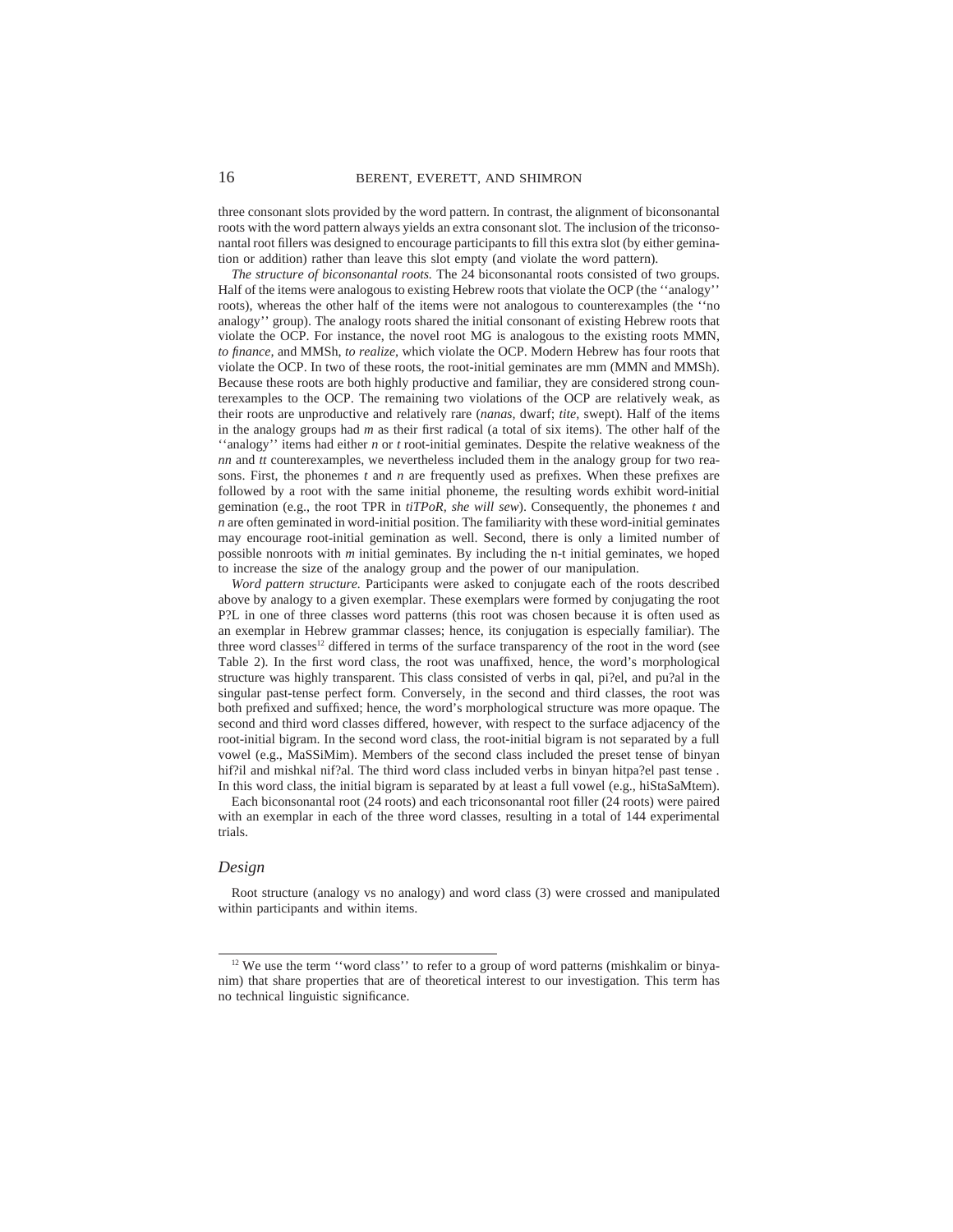### *Procedure*

Participants were presented with a printed list. There were 144 lines in the list, each representing a separate trial. Each trial presented a novel root and a familiar word exemplar. Participants were asked to conjugate the new root in analogy to the exemplar and write down their response. The order of the trials in the list was random. The orthographic representation of the exemplars specified all their vowels using diacritic marks.

At the beginning of the study, participants were provided with written instructions that were also read to them aloud. They were told that

the purpose of the study is to examine how Hebrew speakers form new words. To that end, we invented a few roots of new words. We wish to examine how Hebrew speakers conjugate these roots according to the conjugations accepted in Hebrew. In the left column,<sup>13</sup> you will find new roots. To the right of the root we provide you with an example of a common Hebrew conjugation. We would like you to write the conjugation of the new root according to the example next to it. For instance:

| new root | conjugation exemplar | new conjugation |
|----------|----------------------|-----------------|
| lmn      | hitpa?alti           | hitlamanti"     |

Please note that neither the instructions to the participants nor the example mentioned the existence of biconsonantal roots or the possible use of a reduplication strategy. Participants were asked to use diacritic marks in order to specify the vowels in their written output.

#### *Coding Scheme*

Participants' responses to the experimental items were coded according to the following categories.

*Errors.* Errors were failures to respond, the deletion of one of the root's radicals, or the use of an incorrect conjugation.

*Correct responses.* Correct responses to the experimental roots were classified according to the following categories:

(a) *Root-initial gemination:* gemination of the first root radical. (b) *Root-final gemination:* gemination of the second root radical. (c) *No-gemination:* a correct alignment of the root with the word pattern without filling the third consonant slot. Such outputs often require the deletion of one of the vowels in the word pattern. Although the resulting word sometimes altered the word pattern, these responses were nevertheless considered correct. (d) *Addition:* Additions were responses that reflected a triconsonantal root consisting of the given biconsonantal root and an additional new radical. Additions were scored according to the phoneme added and its location in the root. A few of the additions reflected reduplication of parts of the root. For instance, given an xy root, we observed outputs such as xyx, xyxy, yxy, and yy. Although these responses seem to reflect the copying of root structure, rather than the addition of a new segment, these distinctions cannot always be clearly made. We thus opted for a conservative analysis, counting all these outputs as additions.

#### **Results**

Participants were overall quite accurate in the performance of the production task  $(M = 93.35\%)$ . To assess the effect of word class and analogy on

<sup>13</sup> In the Hebrew original (written from right to left) the new root was presented at the rightmost column and the exemplar was presented to its left.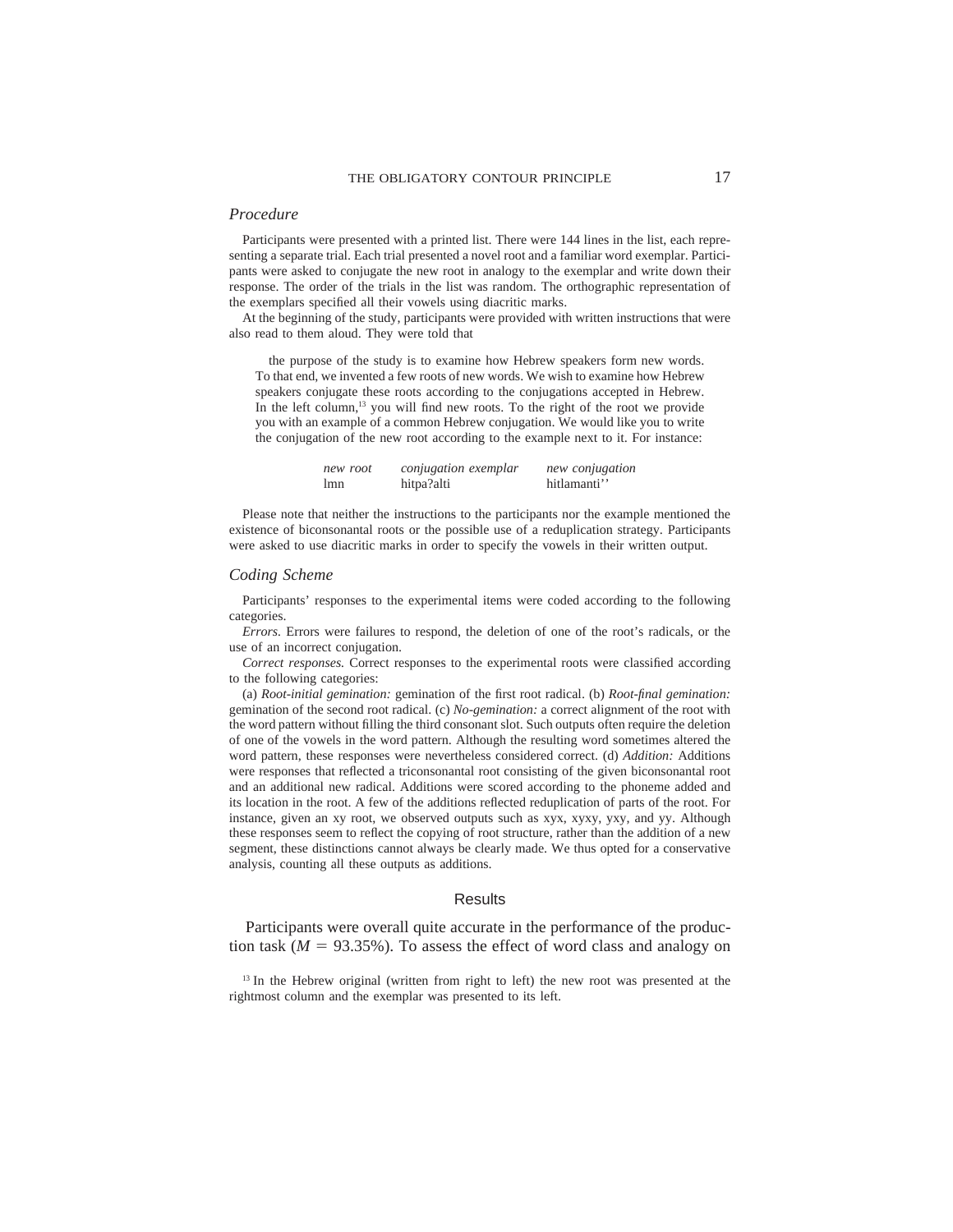their errors, we submitted the error data to ANOVAs [3 (word class)  $\times$  2 (analogy)] by participants and by items. In this and all subsequent analyses we adopt a level of .05 for rejecting the null hypothesis (*p* values are provided only for nonsignificant  $\overline{F}$  values that exceed 1). The ANOVAs revealed a main effect of word class, significant only in the analysis by items  $[F_s(1, \cdot)]$  $46$ ) = 1.346, *MS*<sub>e</sub> = 129.307; *F*<sub>i</sub>(1, 44) = 9.160, *MS*<sub>e</sub> = 11.924]. Tukey HSD comparisons indicated a slight increase in error rate in the second word class. No other effect approached significance (all  $p_s > .2$ , by participants and items).

Our interest, however, was in correct responses. Specifically, we assessed the representation of two mental variables: the root and geminates. In what follows, we describe the analyses examining evidence for each of these variables.

## *Evidence for the Representation of the Root Morpheme*

The first set of analyses assessed the representation of the root by examining whether it serves as the domain of a mental constraint, the OCP. If the OCP is active, then participants should prefer gemination of the second over the first root radical. This asymmetry should emerge regardless of the location of geminates in the word or their surface adjacency.

Participants' correct responses were submitted to separate ANOVAs [3] (word class)  $\times$  2 (gemination type)] by participants and items. These analyses yielded a significant effect of gemination type  $[F_s(1, 23) = 31.129, MS_s]$  $= 2509.79$ ;  $F_1(1, 23) = 2388.931$ ,  $MS_e = 32.70$ ] and a gemination type  $\times$ word class interaction  $[F_s(2, 46) = 3.735, MS_e = 74.79; F_i(2, 46) = 9.527,$  $MS<sub>e</sub> = 30.156$ . Of the total responses,  $46.817\%$  reflected root-final gemination, whereas the rate of root-initial gemination was 0.2315%. We next tested for the asymmetry in the location of geminates in each of the three word classes. These contrasts, as well as all subsequent planned comparisons, were tested using Dunn's test (Kirk, 1982, p. 106), protecting against type I error at the .05 level for the entire family of contrasts. Root-final gemination was far more frequent than root-initial gemination in the first  $[t<sub>s</sub>(46) = 20.86;$  $t_i(46) = 32.85$ , second  $[t_s(46) = 17.23; t_i(46) = 26.94]$ , and third  $[t_s(46)$  $= 17.87$ ;  $t_i(46) = 28.36$ ) word classes. Thus, speakers constrain the location of geminates relative to the root even when the morphological structure of the word is highly opaque (see Fig. 3).

# *Evidence for the Representation of Geminates*

Our previous analyses probed for an asymmetry in the distribution of geminates relative to the root morpheme. The term ''gemination,'' however, has been so far used merely descriptively to refer to the presence of two identical root consonants in the written output. To assess the representation of identity, we now turn to investigate whether geminate responses are explicable by an associative process of segment addition.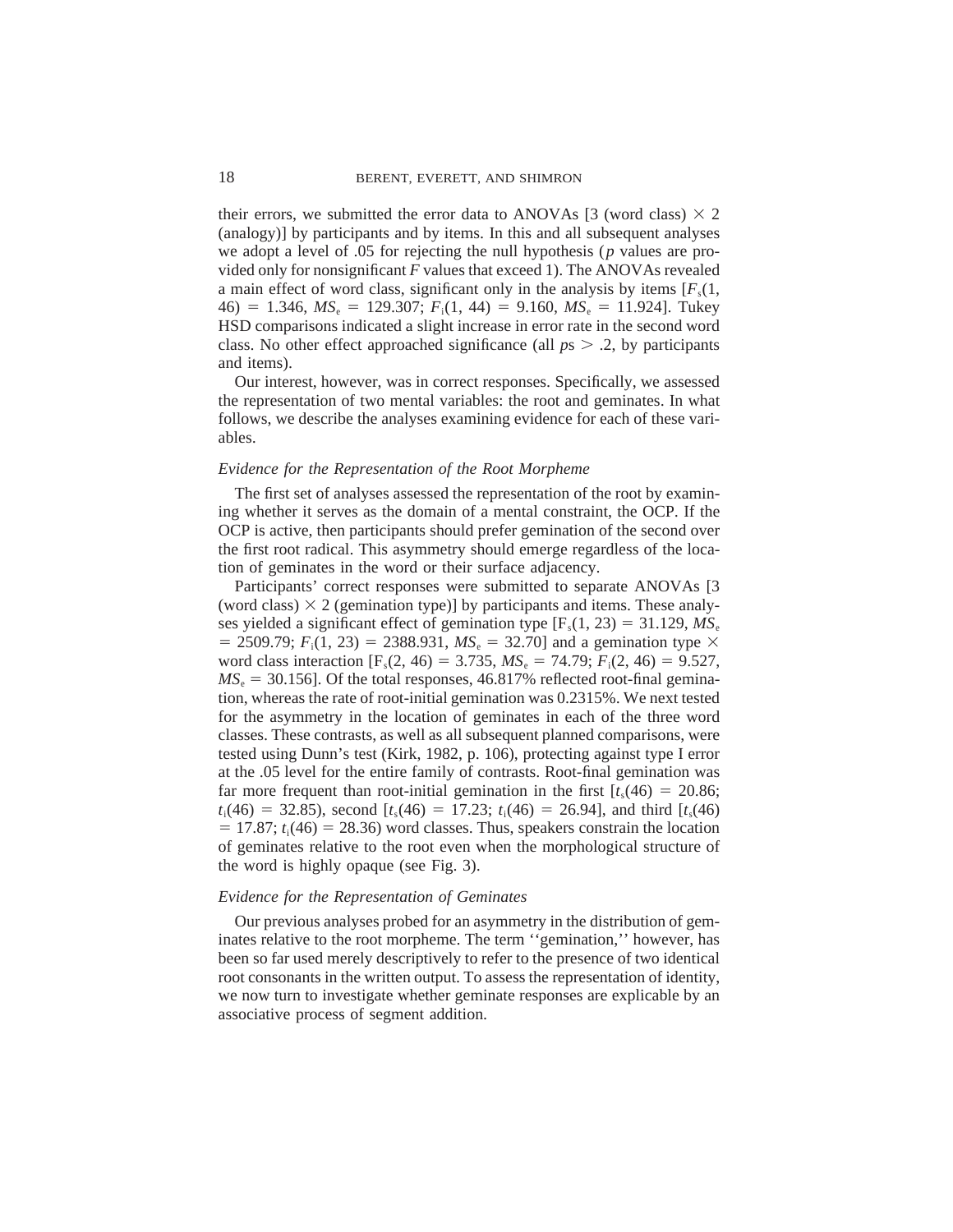

**FIG. 3.** The rate of root-initial vs final gemination in each of the three root classes in Experiment 1.

*The effect of analogy on the location of geminates.* If root-final gemination is due to the insertion of a phoneme, rather than to reduplication, then its likelihood should increase for roots analogous to violations of the OCP. To assess the effect of analogy on the type of gemination, we submitted the data to a three-way ANOVA [2 (analogy)  $\times$  3 (word class)  $\times$  2 (gemination type)] by participants and items. For the sake of simplicity, we examine only the effects and interactions involving the analogy factor. The interaction of analogy  $\times$  gemination type was significant by participants  $[F(1, 23) = 4.994$ ,  $MS_e = 21.293$  but not by items  $[F(1, 22) = 1.069, MS_e = 32.607, p = 1.069$ .3125]. There was a slight increase in the production of root-initial over rootfinal gemination for items analogous to counterexamples (see Table 3).

|                                                       | TABLE 3 |  |
|-------------------------------------------------------|---------|--|
| The Percentage of Responses Reflecting Root-          |         |  |
| initial vs Root-final Gemination as a Function of the |         |  |
| Analogy of the Root to Counterexamples                |         |  |

|              | Analogy | No analogy |
|--------------|---------|------------|
| Root initial | 0.463   | $^{(1)}$   |
| Root final   | 45.83   | 47.80      |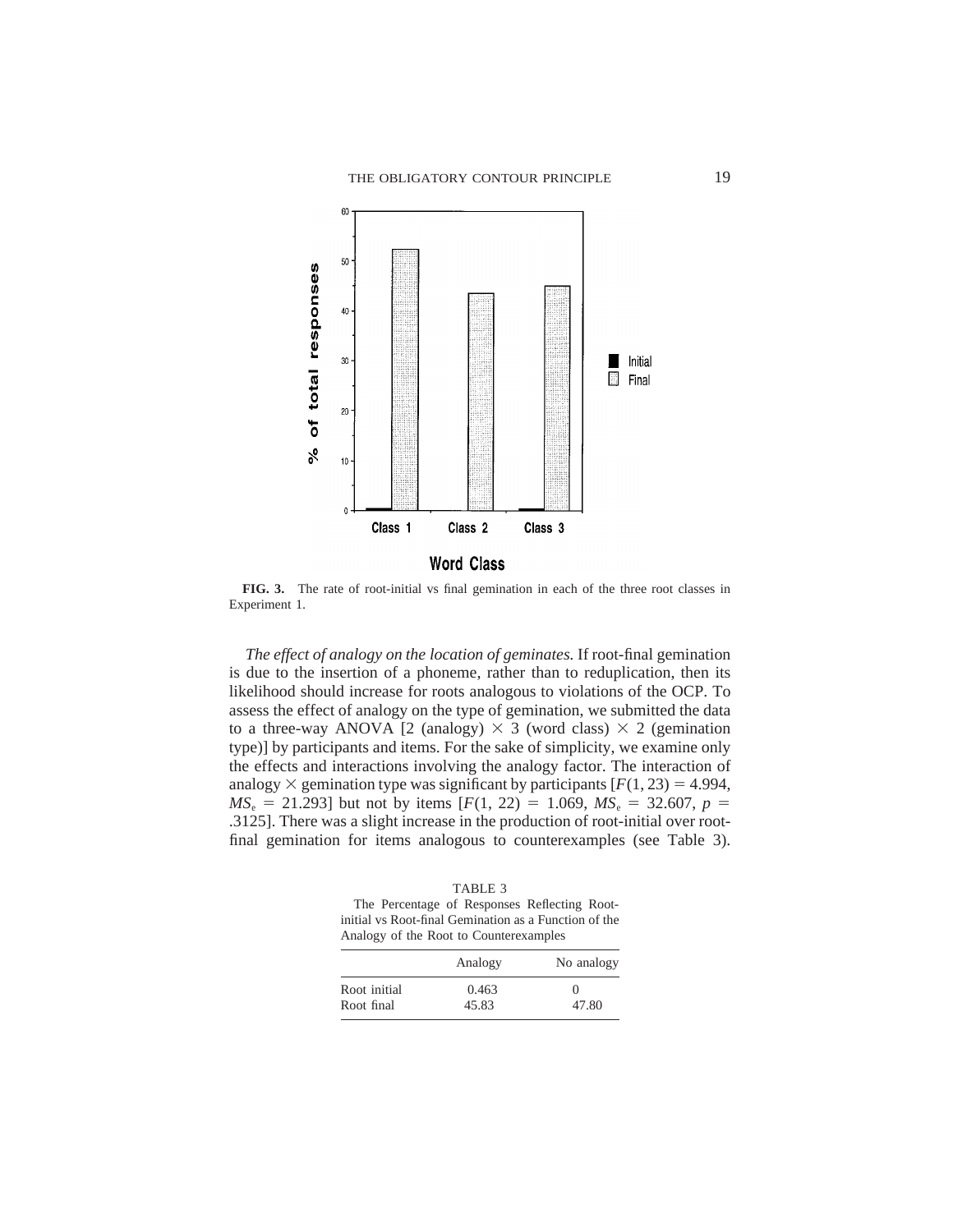#### TARI F 4

The Percentage of Responses Reflecting Rootinitial vs Root-final Gemination as a Function of the Analogy of the Root to Counterexamples

|              | m analogy | n-t analogy |
|--------------|-----------|-------------|
| Root-initial | 0.46      | 0.46        |
| Root-final   | 46.06     | 45.60       |

*Note.* m analogies are biconsonantal roots whose initial radical are m; n-t analogies are biconsonantal roots whose initial radical is either n or t.

However, root-initial gemination was far less frequent than root-initial gemination even when the item was analogous to counterexamples. None of the other effects involving the analogy factor approached significance (all *p*s . .13).

Given the trend suggesting the sensitivity of gemination to counterexamples, we wished to subject this finding to a closer scrutiny. Recall that our category of items analogous the to counterexamples contained two groups of items. Half of the items had *m* as their root-initial radical. These items are analogous to highly frequent and productive roots. The second half were items with *n* and *t* as their initial radical, roots for which the counterexamples were weaker. If participants are sensitive to counterexamples, then the rate of root-initial gemination should be higher for the strong analogy group. To investigate this prediction, we compared the magnitude of gemination for each of these groups separately. Participants' correct responses were submitted to an ANOVA [2 (analogy type; m vs n-t)  $\times$  3 (word class)  $\times$  2 (gemination type)]. These analyses failed to show any difference between the two types of analogy. The effect of analogy was not significant, nor did it interact with any other factor (all  $ps > 0.15$ , by participants and items; see Table 4). Specifically, root-final gemination was far more frequent than root-initial gemination even for roots whose initial radical is a strong counterexample,  $m \left[ t_s(46) = 30.92, MS_e = 78.335; t_i(10) = 4.83, MS_e = 32.245 \right].$ 

*Are gemination and addition different strategies?* If the emergence of geminates is due to the addition of a segment, rather than to reduplication, then the probability of observing geminates should be far smaller than that of adding a new segment. To examine this prediction we compared the different types of correct responses produced by our participants. There were three types of correct responses: gemination (root-final and root-initial), addition, and failure to geminate (see Table 5). For the sake of simplicity, we opted for the most conservative test for the reduplication hypothesis. We separated between initial and final gemination, assigning them into distinct categories, but combined all types of addition into a single category. These four types of correct responses (addition, initial gemination, final gemination, and no-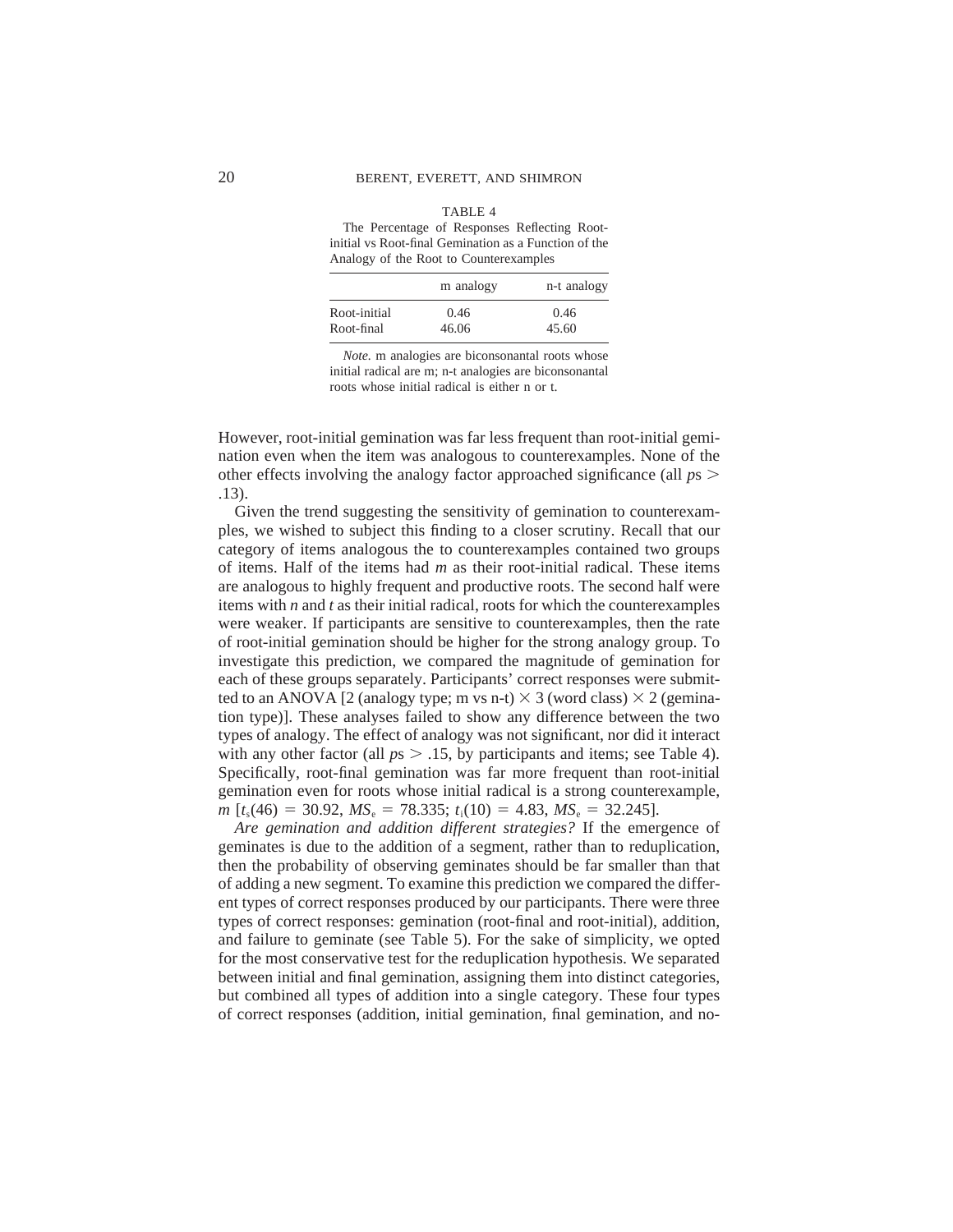| THUUUCHUIT TASN         |                                  |
|-------------------------|----------------------------------|
| Response type           | Percentage of<br>total responses |
| Additions               | 14.352                           |
| Root-initial gemination | 0.231                            |
| Root-final gemination   | 46.817                           |
| No-gemination           | 31.887                           |

TABLE 5 The Distribution of Correct Responses in the Production Task

gemination) were compared using a one-way ANOVA by participants and items. The main effect of response type was significant  $[F_s(3, 69) = 9.503$ ,  $MS_e = 1043.014$ ;  $F_i(3, 69) = 399.945$ ,  $MS_e = 24.82$ ]. The largest category of responses was root-final gemination. Root-final gemination was far more frequent than all the responses of segment addition combined  $[t_{s}(69) = 3.48;$  $t<sub>i</sub>(69) = 22.61$ ]. Interestingly, however, there was also a substantial number of no-gemination responses. Despite its numerical advantage, root-final gemination did not differ significantly from no-gemination in the analysis by participants  $[t_s(69) = 1.505, p = .1138; t_s(69) = 10.94]$ .

## Discussion

In this experiment, we examined Hebrew speakers' sensitivity to the OCP. The OCP bans identity from Hebrew roots. Thus, a sensitivity to the OCP requires the representation of two variables: the root and geminates. Our discussion evaluates speakers' sensitivity to root structure and compares statistical and symbolic accounts for their knowledge.

# *The Representation of Geminates*

Consider first the representation of geminates. Our principal test for the representation of geminates' formal structure is reduplication. If the OCP is active, then Hebrew speakers should routinely form root-final geminates by reduplicating stored biconsonantal forms. Our participants are thus expected to frequently use reduplication in the performance of the experimental task. Conversely, according to the pattern associator hypothesis, reduplication, the copying of a variable, is unrepresentable. Gemination, on this view, must be formed by an associative process of segment addition. Our findings present several challenges to this proposal.

The view of gemination as the outcome of segment addition predicts that this process should reflect the properties of specific root tokens and their frequency. Given the statistical structure of Hebrew roots, the expected probability of gemination should be lower than the probability of segment addition. Specifically, according to our our rough estimate, the expected rate of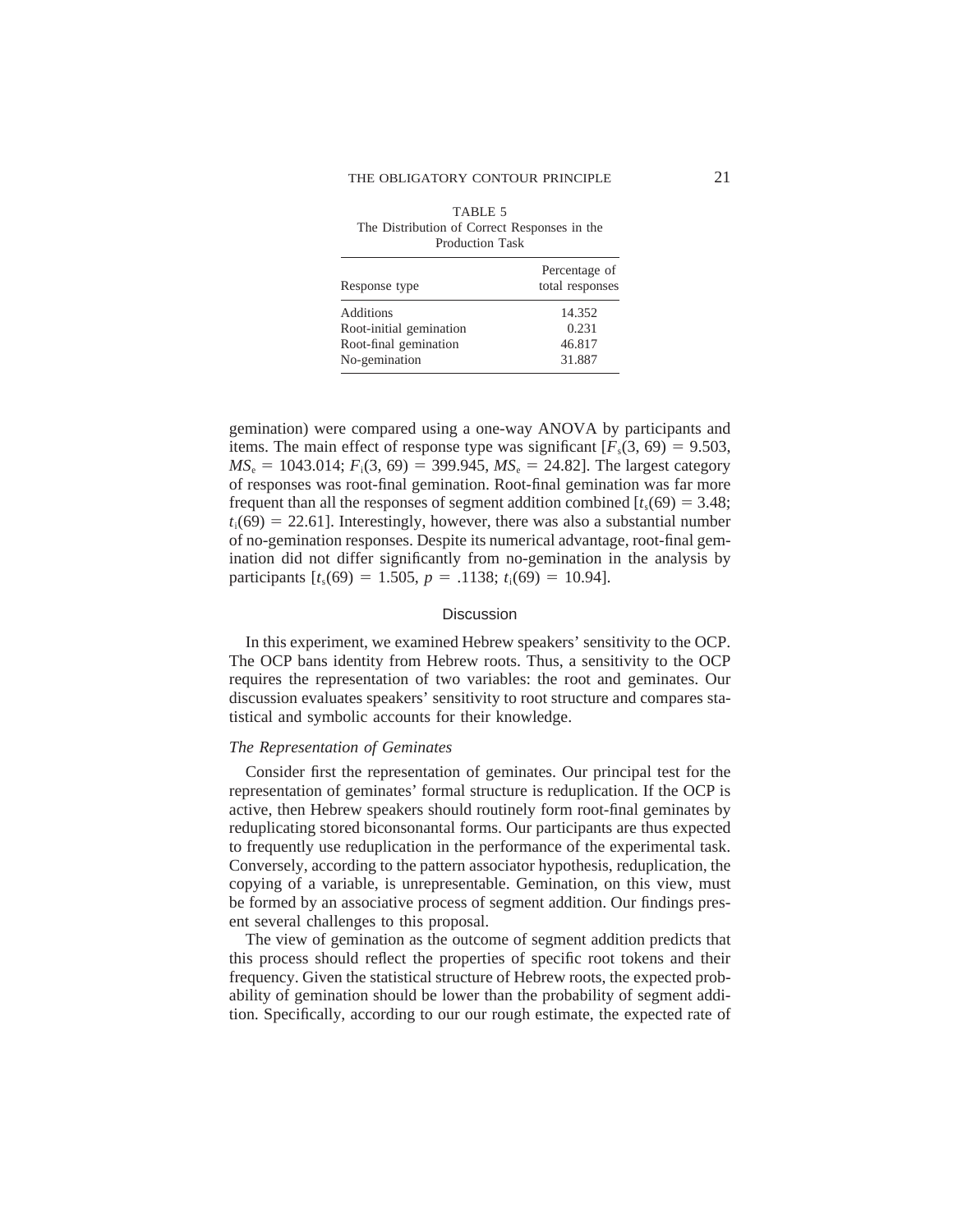final gemination vs. addition responses is 4.9%. Our results do not support this prediction. The observed rate of final gemination vs addition responses is 329.30%.14 Gemination (e.g., bb) was not only far more frequent than the addition of any particular new segment (e.g., bg), but, in fact, was significantly more frequent than the addition of all new segments combined. Likewise, our analysis of counter examples show little evidence for the sensitivity of gemination to similar tokens. The similarity of the target root to existing roots manifesting root-initial gemination (roots beginning with  $m$ ,  $n$ , or  $\tilde{t}$ ) had only a marginal effect on the probability of their gemination. Moreover, for the most productive and frequent counterexample, the root-initial geminate *mm,* there was no increase in root-initial gemination. These findings do not agree with the view of gemination as the addition of a new segment.

The associative account is further challenged by the absence of independent evidence for the existence of a segment addition strategy. If geminates were formed by segment strategy, then this strategy should have been manifested also in the addition of nongeminate segments. In particular, if the small number of addition responses we observe was due to a distinct strategy of segment addition, then these responses should have reflected the full range of triliteral roots that may be formed by adding a new segment to the biconsonantal input. Recall that our biconsonantal roots may be transformed into triliteral roots by inserting any one of the 22 Hebrew consonants in each of the three root positions. In contrast, the observed responses of new segment addition cluster around only two radicals, which account for 92% of the total responses of new segment addition (see Fig. 4). These are the segment  $/y/$ at the root-initial and root-middle positions and the segment /l/ at the rootfinal position. The frequent addition of the radical /l/ at the root-final position may well be due to the particular root exemplar given to our participants: All words exemplars were formed by conjugating the root P?L. The addition

<sup>14</sup> One may criticize our above analysis on the grounds that it fails to take into account the relative dominance of the geminate response within the response set for any given item. Specifically, it is conceivable that, despite the overall lower frequency of geminates relative to the set of *all* (geminate and nongeminate) responses, geminates dominate this set: they may exhibit higher frequency than any *single* nongeminate alternative. To assess this explanation, we compared the bigram frequency of potential geminate and nongeminate responses for each of our items. For instance, the item *bg* allows for the formation of geminates by introducing the segment *g* in either the root-middle or -final position. Accordingly, we compared the frequency the triliteral root *bgg* to each of the 42 nongeminate triliteral roots that could be formed by inserting one of 21 possible segments in the root's middle or final position (e.g., *bg?, b?g, bgd, bdg; bgz bzg;* etc.). Our analysis provides no evidence for the dominance of geminate responses. In particular, for 23 of our 24 items, there was at least one nongeminate triliteral root whose frequency was equal or greater than the geminate response. The mean number of nongeminate roots whose frequency exceeds geminate roots was  $12.58$  (*SD* = 6.82). Thus, the production of geminates is inexplicable by their dominance either within the response set or across items. The statistical structure of the Hebrew language cannot account for the behavior manifested by our participants.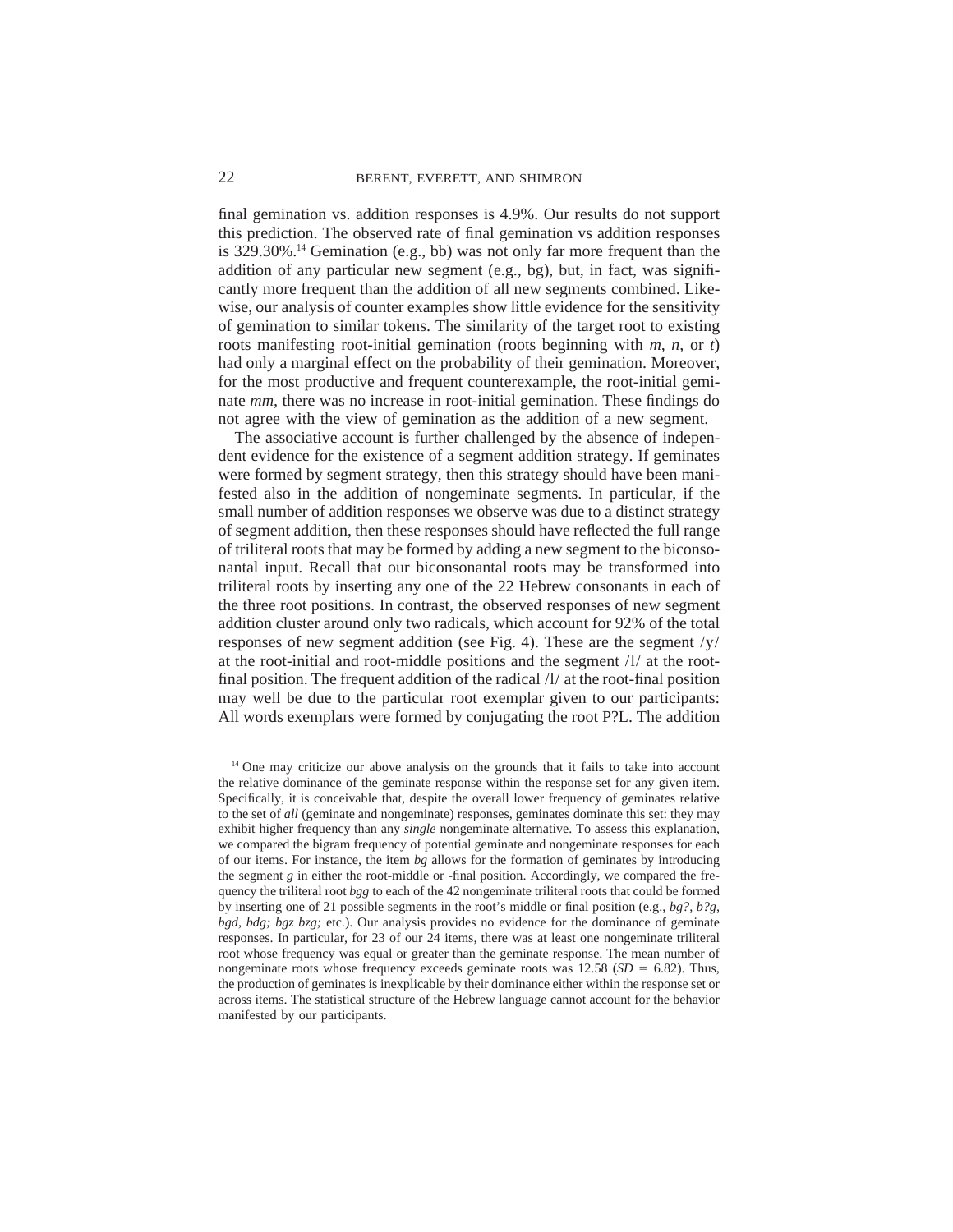

**FIG. 4.** The addition responses observed in Experiment 1 as a function of the segment inserted and its position in the root.

of /l/ at root-final position may simply reflect its coping from the given exemplar. Likewise, the addition of the /y/ phoneme may be explained by the phonological analysis of the biconsonantal input rather than by a statistical account.15 Thus, the grand majority of the addition responses observed in this experiment may be readily explained without postulating an addition strategy, governed by the statistical distribution of root tokens. The discrepancy between gemination responses and the statistical structure of Hebrew roots further suggests that, even if a segment addition strategy existed, it could not account for geminate formation.

<sup>15</sup> Hebrew roots containing initial and middle  $/y/$  are irregular (Rosen, 1977, Even-Shoshan, 1993). The conjugation of these roots sometimes deletes the  $/y/$  radical altogether. For instance, consider the roots YShB (associated with the meaning *sit),* and ShYM (associated with the meaning *name*). The radical /y/ surfaces in the past tense in binyan qal, e.g., YaShaB (he sat), but deletes in the imperative, SHeB (sit!). Similarly, the root-middle  $/y/$  surfaces in ShiYeM (*he named*) but deletes in SheM (*a name*). The irregular behavior of the radical /y/ may cast some ambiguity on the interpretation of biconsonantal forms. If participants interpret the given biconsonantal root as a word, rather than a root, then they may conclude that the input given to them contains the radical  $/y/$  at either the middle or the final position. For instance, given the input pb, speakers may assume that it represents the word /peb/ (singular, masculine, imperative, in binyan *qal*), whose root it in fact pyb. The conjugation of pyb would sometimes result in the surfacing of the /y/ radical.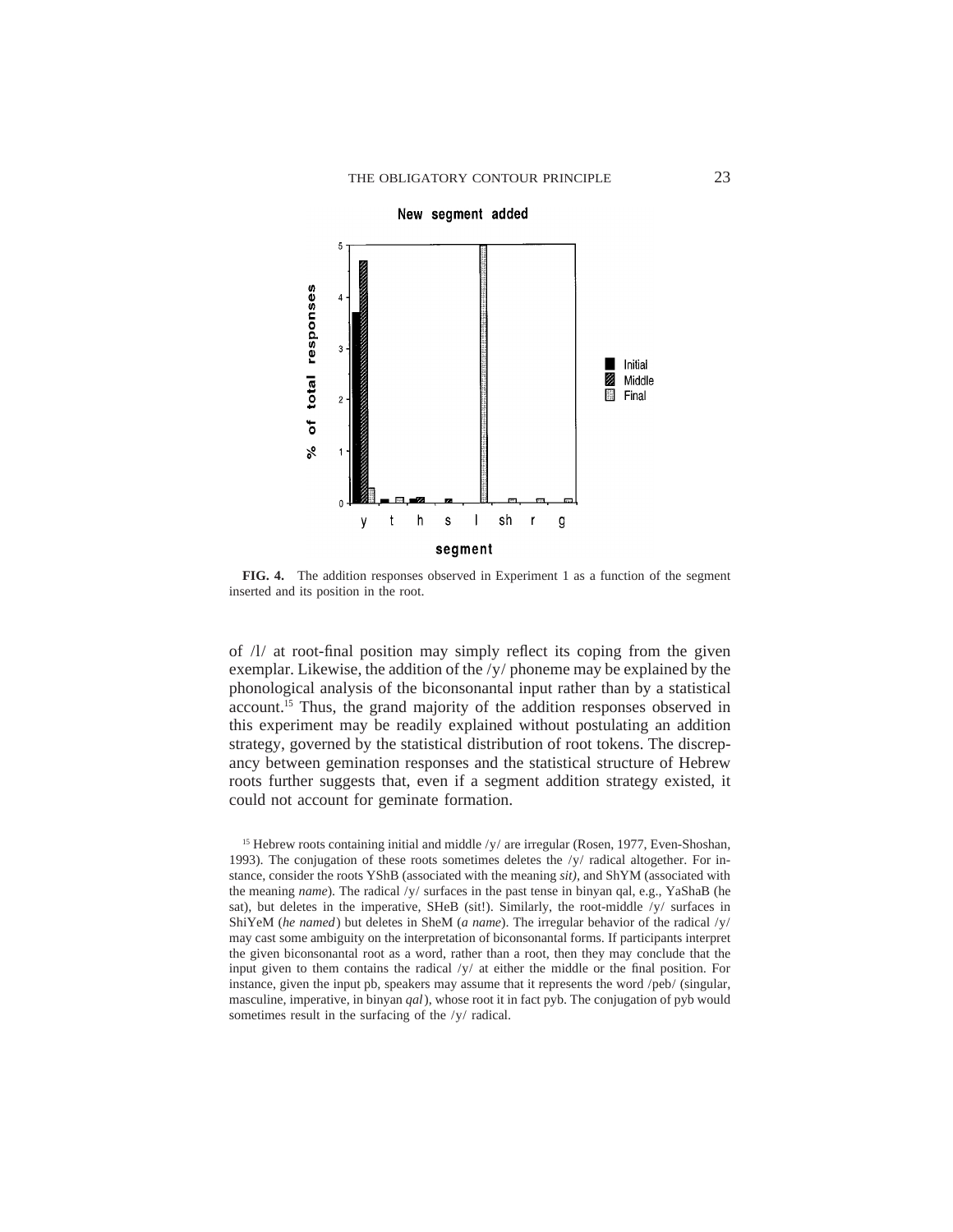# *The Representation of the Root*

Hebrew speakers appear to solve the alignment of a biconsonantal root with the word pattern by reduplication. In doing so, however, they do not randomly copy one of the root's radicals. Our findings reflect an overwhelming preference for copying the second over the first radical. Furthermore, this preference consistently emerged regardless of the location of the root in the word pattern. What is the basis for this remarkable asymmetry in the location of geminates?

One possibility is that speakers simply possess knowledge regarding the location of geminates in Hebrew words. The locus of geminates produced by our participants may reflect their probable word position. This account is strongly incompatible with our findings. Hebrew has numerous words that begin with geminates. Recall that Hebrew frequently exhibits word-initial geminates due to the concatenation of a prefix and a root beginning with the same radical. For instance, the words *titfor* (*she will sew*), *lilbosh* (*to wear*), and *nin?l* (*locked*) all reflect ''fake'' geminates due to prefixation. If the insertion of geminates in the experimental task was simply guided by knowledge of word structure, then root-initial gemination should have been frequent word initially. Likewise, if the root was eliminated, then participants should not have exhibited systematicity in root structure across word positions. Neither of these predictions is borne by the data. Root-initial gemination is practically absent, and its absence is just as pronounced when the root occupies word-initial or word-internal position. Thus, the marked asymmetry in the location of geminate responses cannot reflect the distribution of geminates in Hebrew words. To account for this asymmetry, we must assume the representation of a knowledge whose domain is the root, a variable.

## *A Puzzle*

Our findings as a whole are compatible with the claim that speakers possess a knowledge regarding the location of geminates in the root. This constraint closely matches the OCP (McCarthy, 1986). However, there is one aspect of the finding that is at odds with McCarthy's (1986) account. In about 32% of the correct responses, participants chose to avoid gemination altogether, producing roots with only two consonants. For instance, given the root bp and the exemplar Pa?aL, we observed the response PaB. These responses are considered correct because they represent a conjugation of the given roots in a possible word pattern. Specifically, PaB could reflect an irregular conjugation in binyan qal. However, such responses distort the word pattern in order to avoid reduplication.

No-gemination responses could not be dismissed as anomalous outcomes of task-specific strategies. Biconsonantal word patterns are not uncommon in Hebrew. Hebrew has several irregular forms containing only two root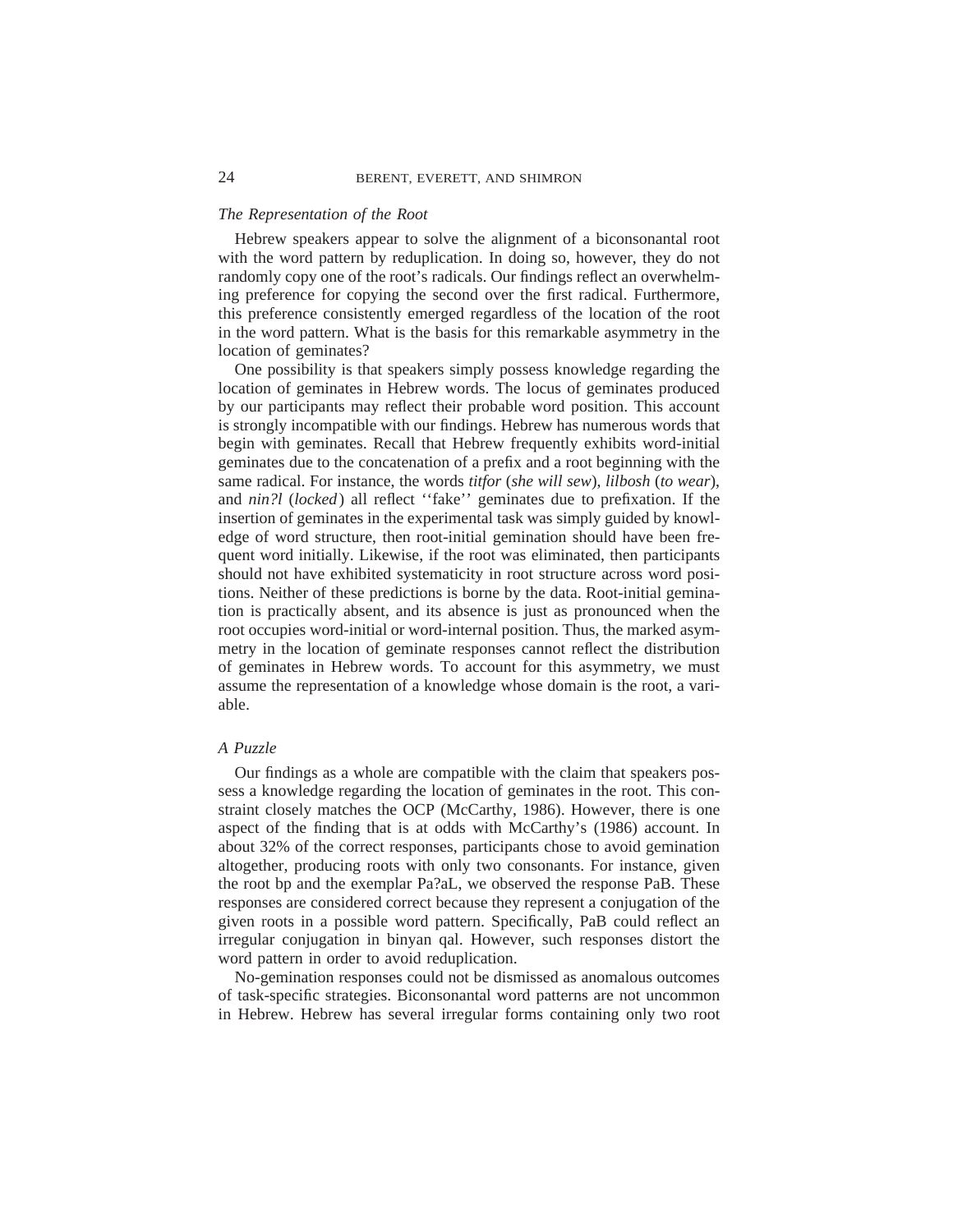consonants (e.g., SaMti, *I put;* NaXnu, *we rested;* Xam, *hot;* Kar, *cold*). Nevertheless, these no-germination responses are puzzling: Root-final gemination is clearly well formed. In fact, on McCarthy's (1986) account, rootfinal gemination should be indistinguishable from no-gemination roots as far as its well formedness. Furthermore, our results indicate that participants possess a reduplication strategy. If so, then why don't participants use this strategy across the board for all examples? Why do they sometimes prefer to avoid reduplication, even though this response distorts the word pattern? Is it possible that, despite its frequency, the identity of segments within a root is not entirely desirable?

# EXPERIMENT 2

Why do speakers avoid reduplication despite the ubiquity of geminates in the language? As noted above, words with surface biconsonantal roots exist in Hebrew, thus, their production cannot be solely due to a task-specific strategy. Our current results, however, cannot rule out the possibility that the production task enhances such responses. A second explanation attributes the avoidance of reduplication to the statistical properties of its output, rootfinal identity. Although root-final gemination is generally frequent, it is possible that the token frequency of triliteral roots generated by rightward reduplication of our experimental roots is lower than that of roots with no geminates. Thus, the avoidance of rightward reduplication may reflect the relative rarity of the resulting tokens.

On a third account, however, the avoidance of reduplication is neither a task-specific nor a statistical artifact, but is, instead, a feature of linguistic competence. Specifically, the avoidance of reduplication may reflect a relative unacceptability of identity in phonological representations. Such a conclusion, however, is incompatible with McCarthy's (1986) specific predictions. Furthermore, this proposal is incompatible with the theoretical framework in which these predictions are grounded. Generative linguistics has traditionally assumed that linguistic competence is governed by inviolable rules and constraints (e.g., Chomsky, 1965). This approach requires that a frequent linguistic structure is well formed. In view of the ubiquity of rootfinal gemination in Hebrew, it must be acceptable. Interestingly, despite the profound differences between generative linguistics and the pattern associator hypothesis, their predictions, in this case, are quite similar. Assuming that the token frequency of root-final geminates is not lower than that of no-gemination controls, the pattern associator should predict that root-final gemination is as acceptable as no-gemination. The possible undesirability of root-final gemination is problematic for these two accounts, albeit from quite different reasons. An identity avoidance constraint is problematic for the generative framework because this constraint is frequently violated. Conversely, for the pattern associator view, identity avoidance is problematic,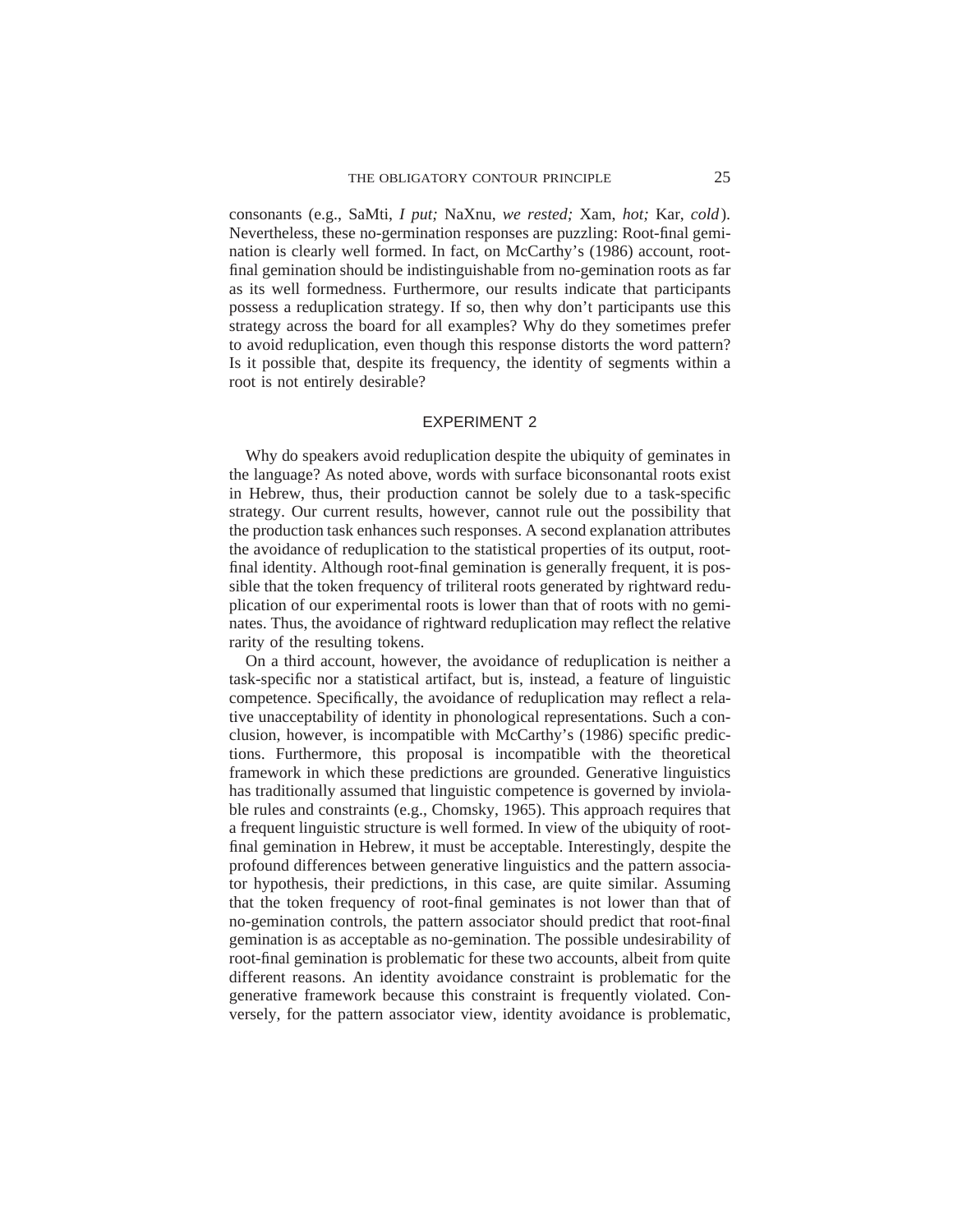| Root type | Class 1 | Class 2    | Class 3        |
|-----------|---------|------------|----------------|
| SSM       | Si-SeM  | maS-Si-Mim | hiS-ta-SaM-tem |
| SMM       | Si-MeM  | maS-Mi-Mim | hiS-ta-MaM-tem |
| PSM       | Pi-SeM  | maP-Si-Mim | hit-Pa-SaM-tem |
|           |         |            |                |

TABLE 6 An Illustration of the Materials Used in Experiment 2

not because it is violable, but because it is unrepresentable: If variables are eliminated, then geminates are indistinguishable from nongeminates.

Experiment 2 investigates the acceptability of root identity. To examine whether the relative frequency of the gemination responses observed in the production task corresponds to their acceptability, we asked native Hebrew speakers to rate these outputs. For each of the biconsonantal roots used in Experiment 1 we formed a trio of three triliteral roots. For instance, for the root SM, these were the root-initial gemination, SSM, root-final gemination, SMM; and no-gemination control, PSM (see Table 6). The root-initial and root-final gemination members were produced by reduplicating either the initial or the final radical of one of the biconsonantal roots used in Experiment 1. The no-gemination roots (e.g., PSM) were matched to the initialgemination roots in the second and third radicals, but included a different (nongeminate) initial radical. Each root trio was conjugated in each of the three classes of word patterns used in Experiment 1. Consequently, words sharing a root structure differed considerably in their surface structure. For instance, root-initial gemination surfaces as word initial in the first class (e.g., SiSeM), but as word medial in the second (e.g., MaSSiMim) and third (hiSta-SaMtem) class. The second and third classes differed with regard to the surface adjacency of consonants at the first and second root positions. In the second class, root-initial geminates were truly adjacent (e.g., maSSiMim), whereas in the third class, they were separated by at least a full vowel (e.g., hiStaSaMtem). This design thus dissociates root structure from word position. Participants were asked to rate the acceptability of each word in the trio relative to the other two members. Specifically, speakers were asked to determine which of these forms sounded the best, which sounded the worst, and which one was intermediate. These rating permit assessing the representation of two variables, the root and identity.

# *Predictions Regarding the Representation of the Root*

If speakers do not represent the root by a variables, then the marked contrast in the position of the root in the word should prevent systematicity in the rating of different word patterns sharing the same root structure (e.g., SiSeM, maSSiMim, and hiStaSaMtem). In contrast, if speakers represent the root, and if, further, the OCP is active, then speakers should be sensitive to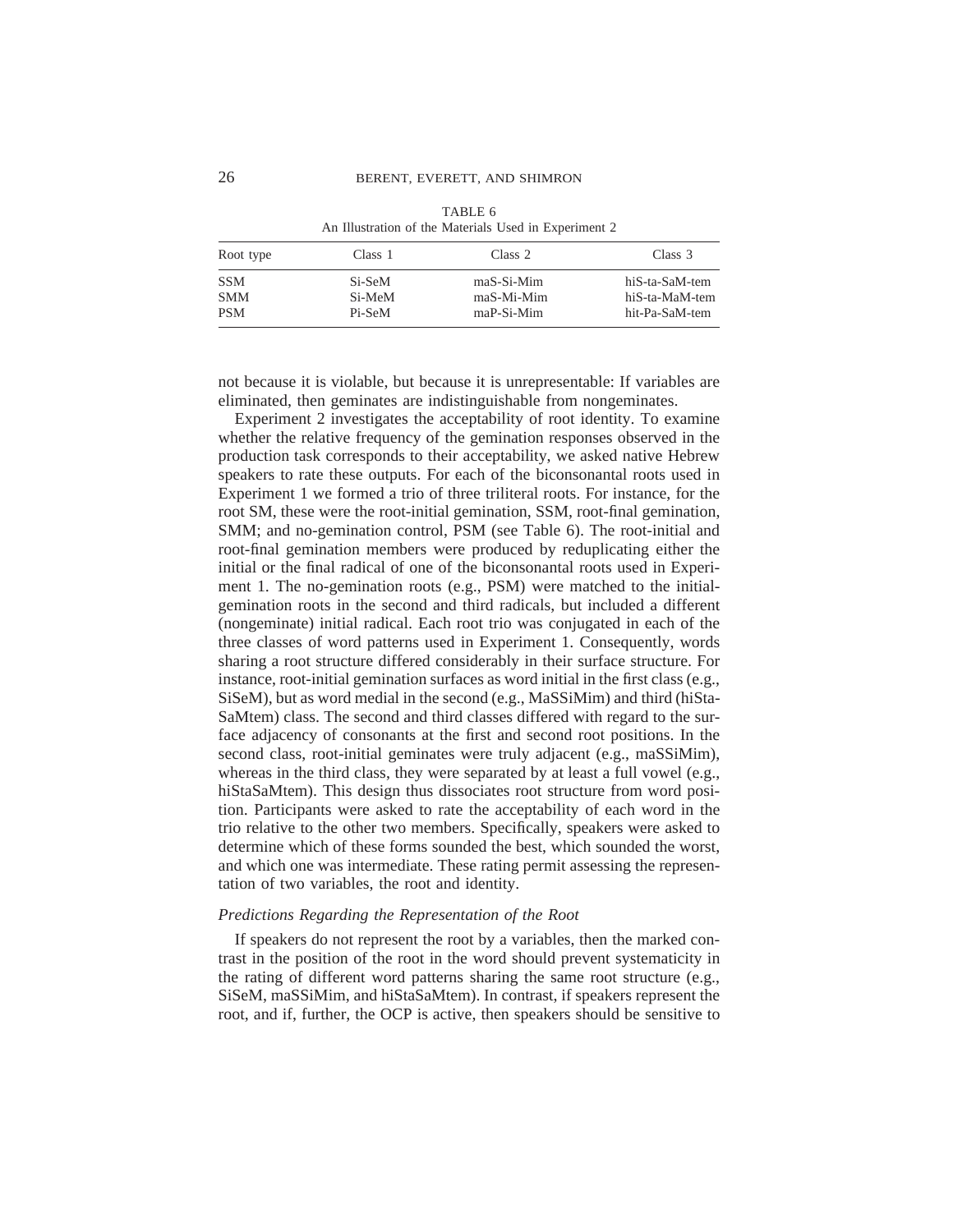the location of geminates in the root. Root-initial gemination should be rated lower than either root-final gemination or no-gemination controls, regardless of the location of geminates in the word.<sup>16</sup>

Additional evidence for the representation of the root may be found in the effect of root token frequency. Our previous discussion contrasted statistical and formal knowledge. However, these two sources of constraints are not mutually exclusive. In fact, it is the representation of the root variable that permits identifying root tokens as coherent linguistic objects despite their dissimilar surface manifestations in the word. The acquisition of statistical regularities regarding token properties may modulate the rating of our experimental roots. Roots whose initial gemination corresponds to a frequent bigram may not be rejected. To examine the effect of root tokens, we compared the rating of roots whose initial geminates are analogous to OCP violations with roots whose initial geminates never appear in root-initial position in Hebrew, the no-analogy roots. Within the analogy groups, half of the rootinitial geminates were *mm*, a bigram appearing in two frequent and productive violations of the OCP in Hebrew. The other half of the roots had either *nn* or *tt* as their initial bigrams, corresponding to rather infrequent and unproductive violations of the OCP. If speakers possess knowledge regarding the position of geminates in specific tokens, then we would expect a reduction in the rejection of roots that are analogous to OCP violations, especially those corresponding to the frequent bigram *mm.*

## *Predictions Regarding the Representation of Identity*

According to the pattern associator hypothesis, geminates are unrepresentable. Geminates are thus indistinguishable from nongeminate bigrams: Their acceptability should reflect their statistical structure.<sup>17</sup> Our materials present participants with two forms of identity: root-initial identity and root-final identity. Root-initial identity is both rare and unacceptable, according to the

<sup>16</sup> Note that our predictions strictly concern the *relative* acceptability of the different root forms (e.g., SiSeM is less acceptable than SiMeM), not an absolute level of acceptability (e.g., SiSeM is ill formed). We believe that absolute acceptability levels are not easily interpretable. A rating behavior is the outcome of various sources, including both the speaker's linguistic competence as well as various performance limitations and biases. The absolute unacceptability of a word may stem from its ungrammaticality. However, such judgment may also reflect a general bias against novel forms or identity. A comparison of root-initial gemination to controls addresses these biases. This method is not only sound experimentally, but may also be perfectly compatible with a theory of violable constraints. In this framework, the nonfatal violation of a constraint, could, conceivably, decrease the acceptability of a candidate without necessarily deeming it ''unacceptable.''

<sup>17</sup> The sensitivity to statistics over bare roots requires their abstraction from the word. Because root and word properties do not perfectly correlate, it is unclear whether statistics of bare root structure may be acquired by the pattern associator. For the sake of studying the effect of identity, we avoid the problem of root extraction by assuming that a pattern associator machine is provided with such forms.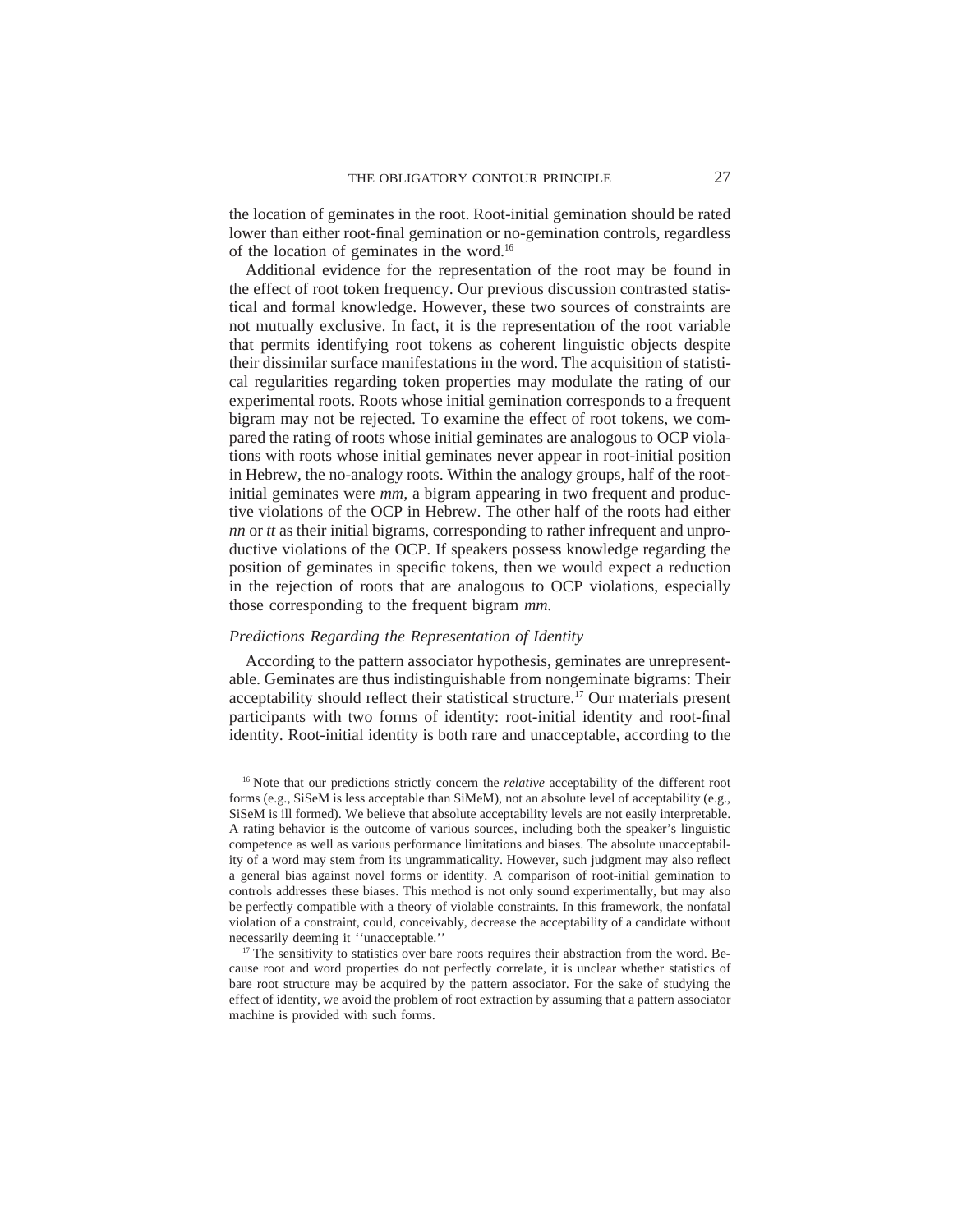OCP. Thus, a rejection of root-initial geminates may not necessarily reflect the representation of identity. Conversely, root-final geminates are frequent in the language. Our statistical analysis of the experimental roots indicate that their bigram frequency was higher than no-gemination controls. If speakers do not represent identity by a variable, then root-final gemination should be *more* acceptable than no-gemination controls. Conversely, if variables are represented, then geminates may be distinguished from nongeminates by virtue of their structure. Although the avoidance of root-final identity is incompatible with McCarthy (1986), it is nevertheless perfectly compatible with the symbolic view. If the aversion of root-final geminates in Experiment 1 reflects identity avoidance, then we should expect lower ratings for rootfinal gemination compared to no-gemination controls.

## Method

#### *Participants*

The rating task was administered as part of a course at the School of Education at Haifa University. Twenty-two native Hebrew speakers served as participants. They were all students at the School of Education at the University of Haifa and received no compensation for their participation.

## *Materials*

The materials were 216 words conjugated from 72 root trios. Each root was composed of three consonants that do not correspond to any existing Hebrew root. These root trios included three members: A root whose first and second radicals were identical (root-initial gemination, e.g., SSM), a root whose second and third radicals were identical (root-final gemination, e.g., SMM) and a root with three distinct radicals (a no-gemination root, e.g., PSM). The initial and final gemination members were formed by reduplicating either the initial or final radical in the 24 biconsonantal roots used in Experiment 1. Thus, the root-initial and root-final members were matched in their segmental contents and differed only in the location of the geminates. The no-gemination control was matched to the root-initial gemination member in its two final radicals, but differed in the first radical, which was not identical to the second.

The 24 root trios consisted of two equal groups. In the analogy roots, the initial gemination root was analogous to an existing Hebrew root that violates the OCP. Six of the analogous roots, had mm as their initial geminate—a bigram that appears in two frequent and productive Hebrew roots. The other six roots were analogous to weaker counterexamples. Three of these roots had *tt* as their initial bigram, and three had *nn* as their initial bigram. A second group of 12 root trios formed the no-analogy roots. The initial-gemination roots in these trios were not analogous to OCP violations.

The 24 trios of experimental roots were conjugated in each of the three word classes described in Experiment 1, yielding 72 word trios. The members of the word trio were identical in their word pattern and differed only in their root structure.

*Root frequency.* We assessed the statistical properties of our experimental roots by computing their type bigram frequency. In the absence of existing statistics on Hebrew roots (types or tokens), we used our own database, including all triliteral productive roots listed in the Even Shoshan Hebrew dictionary (1993), a total of 1412 roots. We calculated the positional type bigram frequency of our experimental roots by adding the frequency of their initial C1C2 bigram, their final C2C3 bigram, and the bigram of the initial and final radicals, C1C3. For instance, the summed positional bigram frequency of the root LLM is computed by summing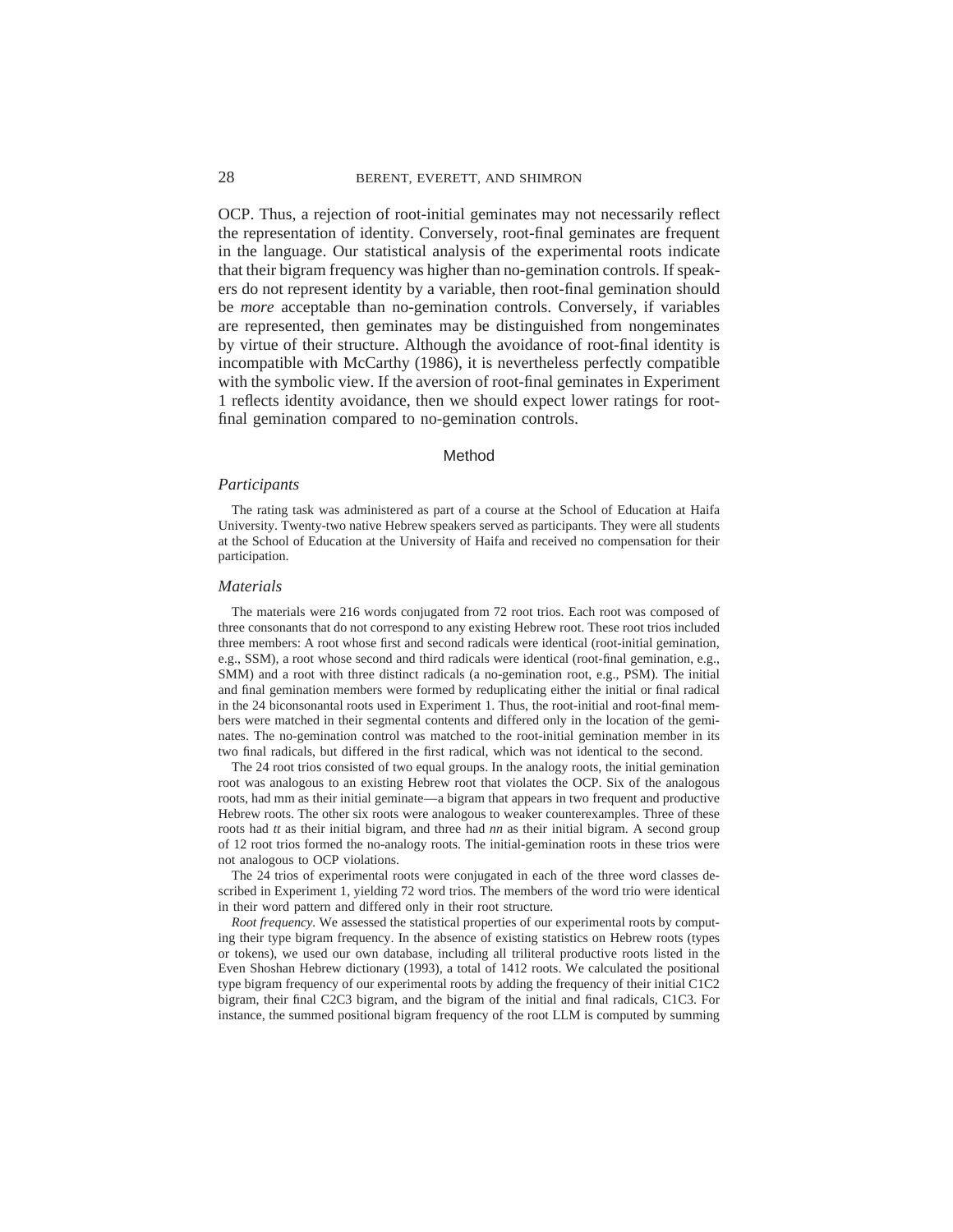#### THE OBLIGATORY CONTOUR PRINCIPLE 29

| $\cdots$ $\cdots$       |         |            |       |
|-------------------------|---------|------------|-------|
| Root type               | Analogy | No analogy | Total |
| Root-initial gemination | 6.83    | 5.25       | 6.041 |
| Root-final gemination   | 12.83   | 10.33      | 11.58 |
| No-gemination           | 8.58    | 10.083     | 9.33  |

TABLE 7 The Summed Type Positional Bigram Frequency of the Roots Used in Experiment 2 as a Function of Analogy

the type frequency of its initial bigram,  $\ln(0)$ ; its final bigram,  $\ln(6)$ ; and the bigram consisting of the initial and final radicals, lm (5); a summed type frequency of 11. The mean summed positional type bigram frequency for our materials is presented in Table 7. As expected, roots with initial geminates were less frequent than their no-gemination controls, which, in turn, were less frequent than roots with final gemination. To assess the reliability of these differences, we submitted the mean summed bigram frequency of our experimental roots to an ANOVA [3 (root type)  $\times$  2 (analogy)]. The ANOVA yielded a significant main effect of root type [ $F(2)$ ,  $44$ ) = 14.884]. The analogy  $[F(1, 22) < 1]$  and the interaction of analogy  $\times$  root type  $[F(2, 44)$  $= 2.104$ ,  $p = .1341$ ] were not significant. Planned comparisons confirmed that the frequency of roots with initial gemination was lower compared to roots with either final gemination [*F*(1,  $22$ ) = 29.422] or no-gemination  $[F(1, 22) = 10.38]$ . Conversely, roots with final gemination were significantly more frequent than their no-gemination controls  $[F(1, 22) = 4.85]$ .

# *Procedure*

Participants were presented with 72 word trios. They were asked to rate the acceptability of each word relative to the other trio members as a possible Hebrew word. In performing the rating task, speakers were advised to attend only to the sound of the word and ignore its spelling or meaning associations. They were asked to assign the number 1 to the word that sounds the best, 3 to the word that sounds the worst, and 2 to the intermediate word. To express high acceptability by higher numbers, we report the data using an inverted scale, created by subtracting each score from 4. Thus, 1 corresponds to the worst sounding item and 3 corresponds to the best sounding item.

# **Results**

Our discussion of these results addresses three questions: (a) Are Hebrew speakers sensitive to the location of geminates within the root? (b) Is the acceptability of root-initial geminates affected by their similarity to counter examples? (c) Do speakers prefer to avoid identity?

# *Are Hebrew Speakers Sensitive to the Location of Geminates Relative to the Root?*

Mean acceptability ratings were submitted to two ANOVAs [3 (word class)  $\times$  3 root type)] by participants and items.<sup>18</sup> These analyses reflected

<sup>&</sup>lt;sup>18</sup> It should be noted that the use of an ordinal rating scale could have introduced dependence among the subject mean ratings for the three root types, thereby violating one of the ANOVA'S assumptions. One option available for the analysis of such data is the use of nonparametric tests (e.g., the Wilcoxon *t* test for two dependent groups). Such an analysis, however, cannot examine the interaction of root type with word structure, an interaction that is crucial for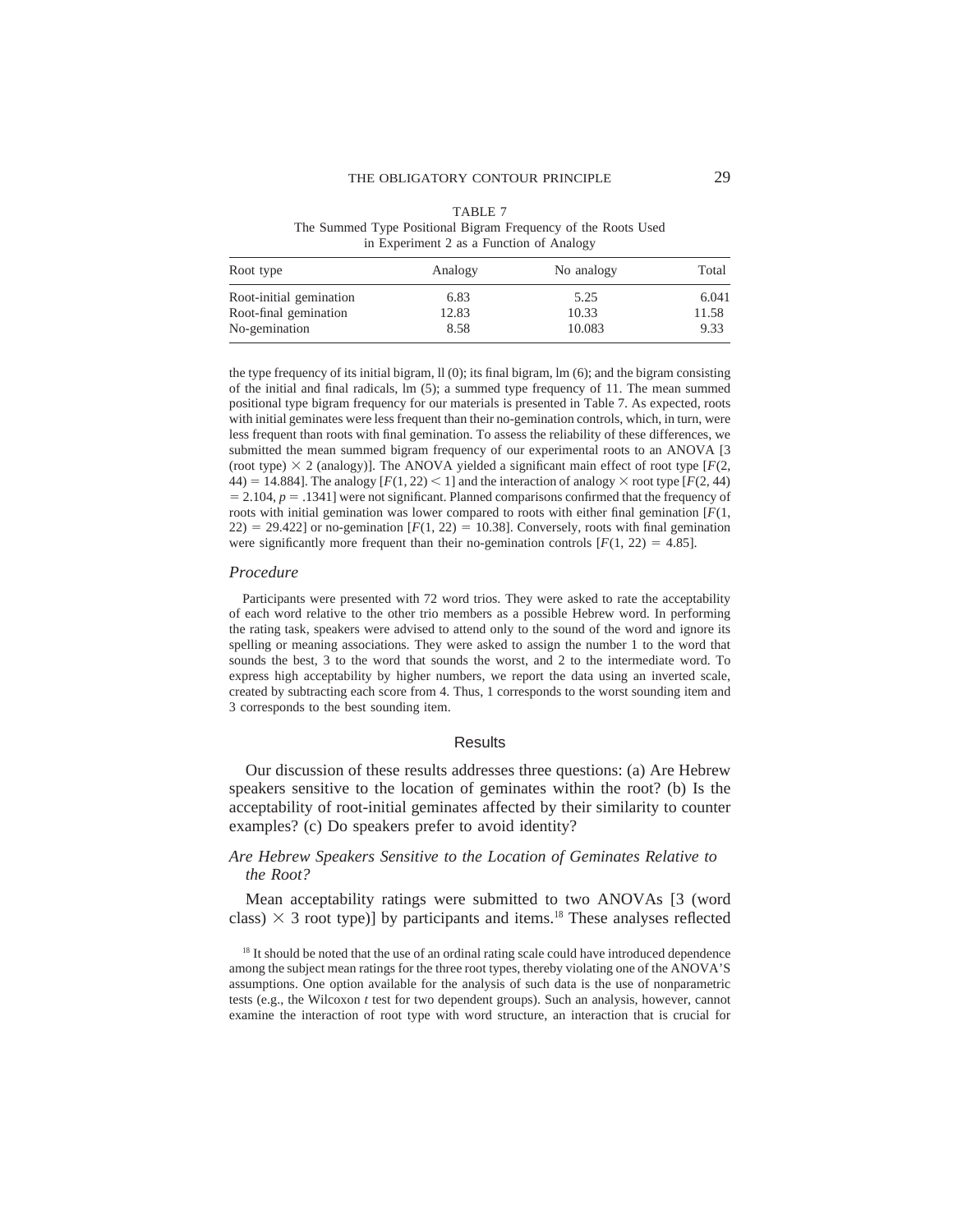

**FIG. 5.** Acceptability ratings as a function of root type and word class in Experiment 2.

a significant main effect of root type  $[F_s(2, 42) = 271.706, MS_s = .070;$  $F_i(2, 46) = 103.028$ ,  $MS_e = .203$  and a significant interaction with word class  $[F_s(4, 84) = 45.543, MS_e = .037; F_i(4, 92) = 16.743, MS_e = .113]$ . The effect of word class was not significant (all  $Fs < 1$ ).

The effect of root type was further investigated using Dunn's planned contrasts. Across word classes, root-initial gemination was rated significantly lower compared to either root-final gemination  $[t_s(42) = 12.49; t_i(46) =$ 7.52] or no-gemination  $[t_s(42) = 23.29; t_i(46) = 14.35]$  controls. This finding indicates a sensitivity to the location of geminates within the root. Importantly, the rejection of root-initial gemination emerged regardless of its location in the word (see Fig. 5). Root-initial gemination was rejected compared

evaluating whether the sensitivity to the location of geminates depends on their location in the root or merely the word. This question is pivotal for examining the representation of the root by a variable. Likewise, this approach cannot evaluate the modulation of root structure effects by analogy, an important question for evaluating the role of associative memory for root tokens. Another disadvantage of the analysis of a complex hierarchical design by means of separate *t* tests is the inflation in the likelihood of type one error. We thus chose to analyze the data by means of an ANOVA. To control for the increase in type one error due to the potential dependence between the observations, we tested all effects using the Greenhouse– Geisser procedure (Winer, 1971, p. 523). The critical statistic are reported using the original (uncorrected) degrees of freedom.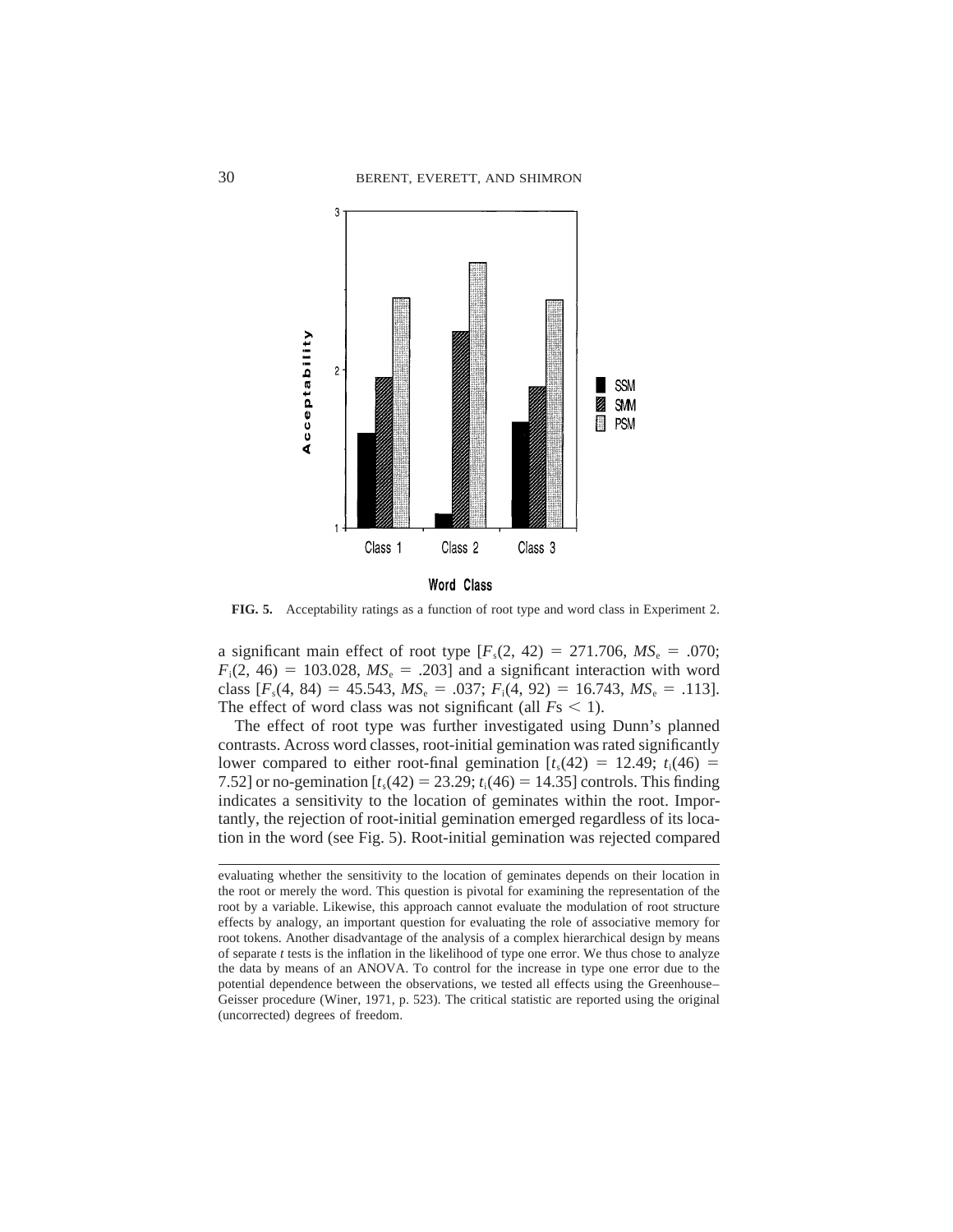to its no-gemination  $[t_s(84) = 6.09; t_s(92) = 3.62]$  and final-gemination  $[t<sub>s</sub>(84) = 14.81; t<sub>i</sub>(92) = 8.813]$  controls in the first class. A similar rejection of root-initial gemination relative to its final gemination  $[t_s(84) = 36.61;$  $t_i(92) = 11.85$ ] and no-gemination controls  $[t_i(84) = 27.59; t_i(92) = 16.41]$ was obtained even when the root was heavily affixed, in the second class. Likewise, root-initial gemination was rejected relative to its final-gemination  $[t_s(84) = 3.96; t_s(92) = 1.94, n.s.]$  and no-gemination controls  $[t_s(84) =$ 13.46;  $t_i(92) = 8.012$ ] in the third class, whose word structure is opaque. Thus, the rejection of root-initial gemination is general with regard to word structure. Word structure, however, did affect the acceptability of root-initial geminates. The rejection of root-initial geminates was especially pronounced in the second class, where they were not separated by a full vowel. Thus, surface adjacency enhances the unacceptability of root-initial geminates.

# *Is the Acceptability of Root-Initial Geminates Affected by Token Frequency?*

If the acceptability of root structure is affected by token properties, then the rejection of root-initial geminates may depend on their frequency. Our design contrasted two levels of frequency for root-initial geminates. Roots whose geminates never occur in root-initial position (the no-analogy roots) and roots whose geminates do appear in root-initial position (the analogy roots). The ANOVA by participants [2 (analogy)  $\times$  3 (root type)  $\times$  3 (word class)] revealed significant interaction of root type  $\times$  analogy  $[F_s(2, 42) =$ 12.632,  $MS_e = .035$ ;  $F_i(2, 44) = 1.049$ ,  $MS_e = .202$ ,  $p = .3578$ ] and a significant three way interaction of root type  $\times$  analogy  $\times$  word class [ $F_s(4)$ ,  $84) = 7.002$ ,  $MS_e = .036$ ;  $F_i(4, 88) < 1$ ]. To investigate this interaction, we conducted separate ANOVAs on the rating of analogous vs nonanalogous items.

*The no-analogy roots.* The analyses on the no-analogy items essentially replicate the findings of the omnibus analyses. The ANOVA revealed a significant main effect of root type  $[F_s(2, 42) = 283.118, MS_e = .082; F_i(2,$  $22$ ) = 96.757,  $MS_e = .131$ ] and a significant interaction of root type  $\times$  word class  $[F_s(4, 84) = 26.991, M_S_e = .046$ ;  $F_i(4, 44) = 6.838, M_{S_e} = .099$ ]. Across word classes, root-initial gemination was rated significantly lower compared to either root-final gemination  $[t_s(42) = 12.62; t_i(22) = 7.38]$  or no-gemination controls  $[t_s(42) = 23.78; t_i(22) = 13.9]$ . This rejection also emerged separately in each of the word patterns (see Table 8). Specifically, root-initial gemination was rated significantly lower compared to its final gemination control in the first  $[t_s(84) = 8.22; t_i(44) = 4.13]$  and second  $[t<sub>s</sub>(84) = 17.08; t<sub>s</sub>(44) = 8.59]$  classes. In the third class, the same trend was significant by participates  $[t_s(84) = 3.93; t_i(44) = 1.98, n.s.].$  Likewise, root-initial gemination was rated lower than its no-gemination controls in the first  $[t_s(84) = 15.38; t_s(44) = 7.74$ , second  $[t_s(84) = 24.89; t_s(44) =$ 12.52], and third classes  $[t<sub>s</sub>(84) = 14.79; t<sub>i</sub>(44) = 7.44$ . The interaction of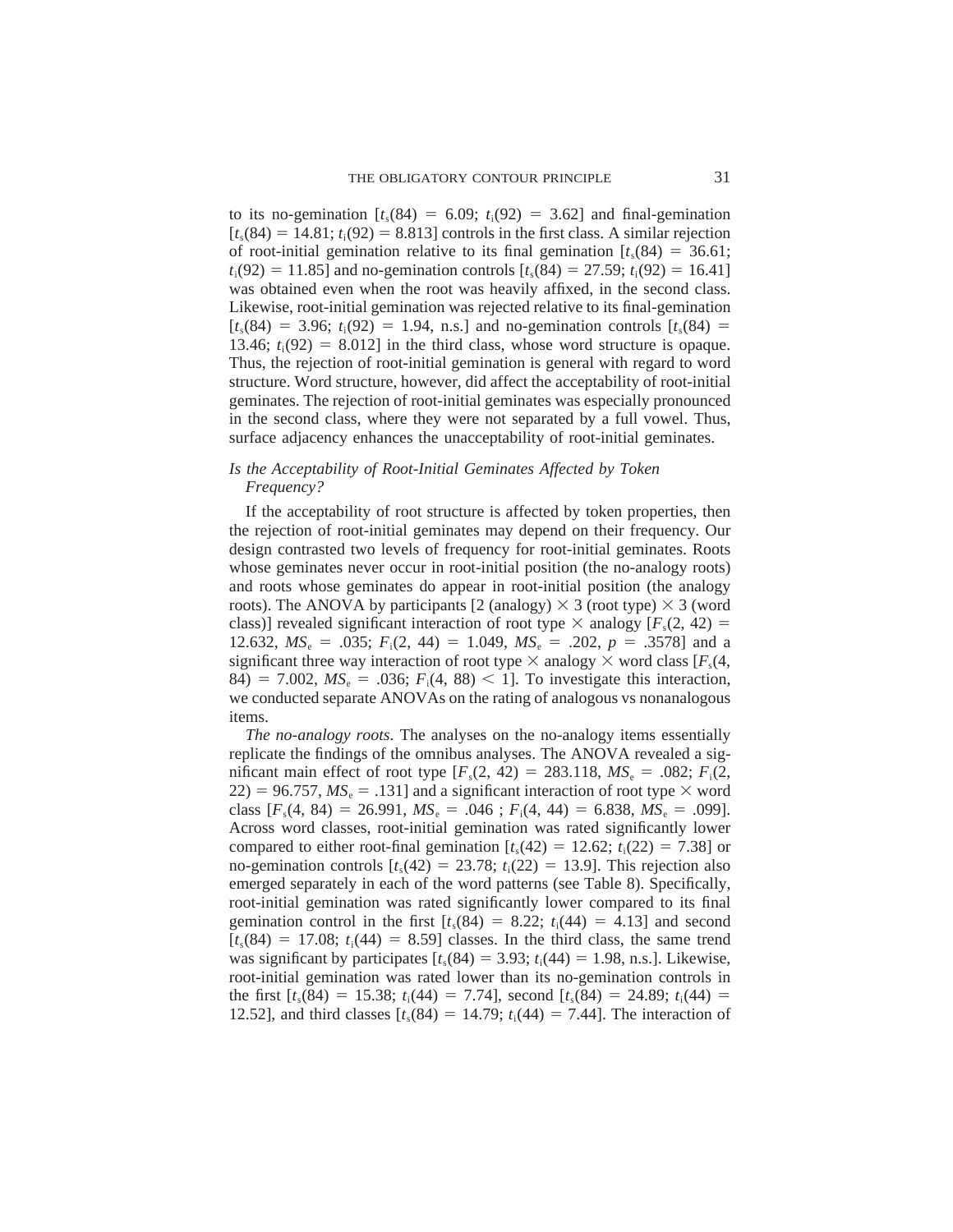|                         | ັ       |         |         |
|-------------------------|---------|---------|---------|
| Root type               | Class 1 | Class 2 | Class 3 |
| Root-initial gemination | 1.492   | 1.098   | 1.595   |
| Root-final gemination   | 2.023   | 2.201   | 1.849   |
| No gemination           | 2.485   | 2.705   | 2.549   |
|                         |         |         |         |

TABLE 8 Mean Acceptability Rating as a Function of Root Type and Word Class for the No-analogy Roots Presented in Experiment 2

root type  $\times$  word class reflects a stronger rejection of root-initial gemination for the second class, in which the initial geminates are adjacent.

*The analogy roots.* A separate analysis of the analogy roots [2 (analogy; mm vs nn or tt)  $\times$  3 (word class)  $\times$  3 (root type)] revealed a significant three-way interaction in the analysis by participants  $[F_s(4, 84) = 5.632, MS_e$  $= .097; F_1(2, 40) = 1.183, MS_e = .126, p = .3329$ . To examine its source, we conducted separate analyses on the two types of analogous items. Because each of these groups includes only six items, we limit our investigation to the analyses by participants.

The results of the weak analogy roots (root-initial nn and tt) did not differ from the no-analogy group. The analyses revealed a significant main effect of root type  $[F_s(2, 42) = 199.059, MS_e = .113]$  and a significant interaction of root type  $\times$  word class  $[F_s(4, 84) = 15.428, MS_s = .090]$ . Root-initial gemination was rejected compared to root-final gemination  $[t<sub>s</sub>(42) = 11.31]$ or no-gemination controls  $[t_s(42) = 19.89]$ . The rejection of root-initial gemination was also significant in each of the word classes compared to either no-gemination [in the first class,  $t_s(84) = 3.77$ ; in the second class,  $t_s(84)$  $= 12.68$ ; in the third class,  $t_s(84) = 5.52$ ] or final gemination [in the first class,  $t_s(84) = 9.29$ ; in the second class,  $t_s(84) = 18.45$ ; in the third class,  $t_s(84) = 10.88$ ] controls. As with the no-analogy roots, however, the rejection of root-initial gemination was particularly pronounced in the second class (see Table 9).

The separate analyses of the strong analogy roots (the m-analogy roots) revealed significant effects of root type  $[F_s(2, 42) = 56.826, MS_e = .175]$ and its interaction with word class  $[F_s(4, 84) = 29.346, MS_e = .136]$ . The

| For the fin and a Analogy Noots Fresented in Experiment 2 |         |         |  |  |
|-----------------------------------------------------------|---------|---------|--|--|
| Class 1                                                   | Class 2 | Class 3 |  |  |
| 1.606                                                     | 1.061   | 1.507   |  |  |
| 1.947                                                     | 2.208   | 2.008   |  |  |
| 2.447                                                     | 2.731   | 2.492   |  |  |
|                                                           |         |         |  |  |

TABLE 9 Mean Acceptability Rating as a Function of Root Type and Word Class for the nn and it Analogy Roots Presented in Experiment?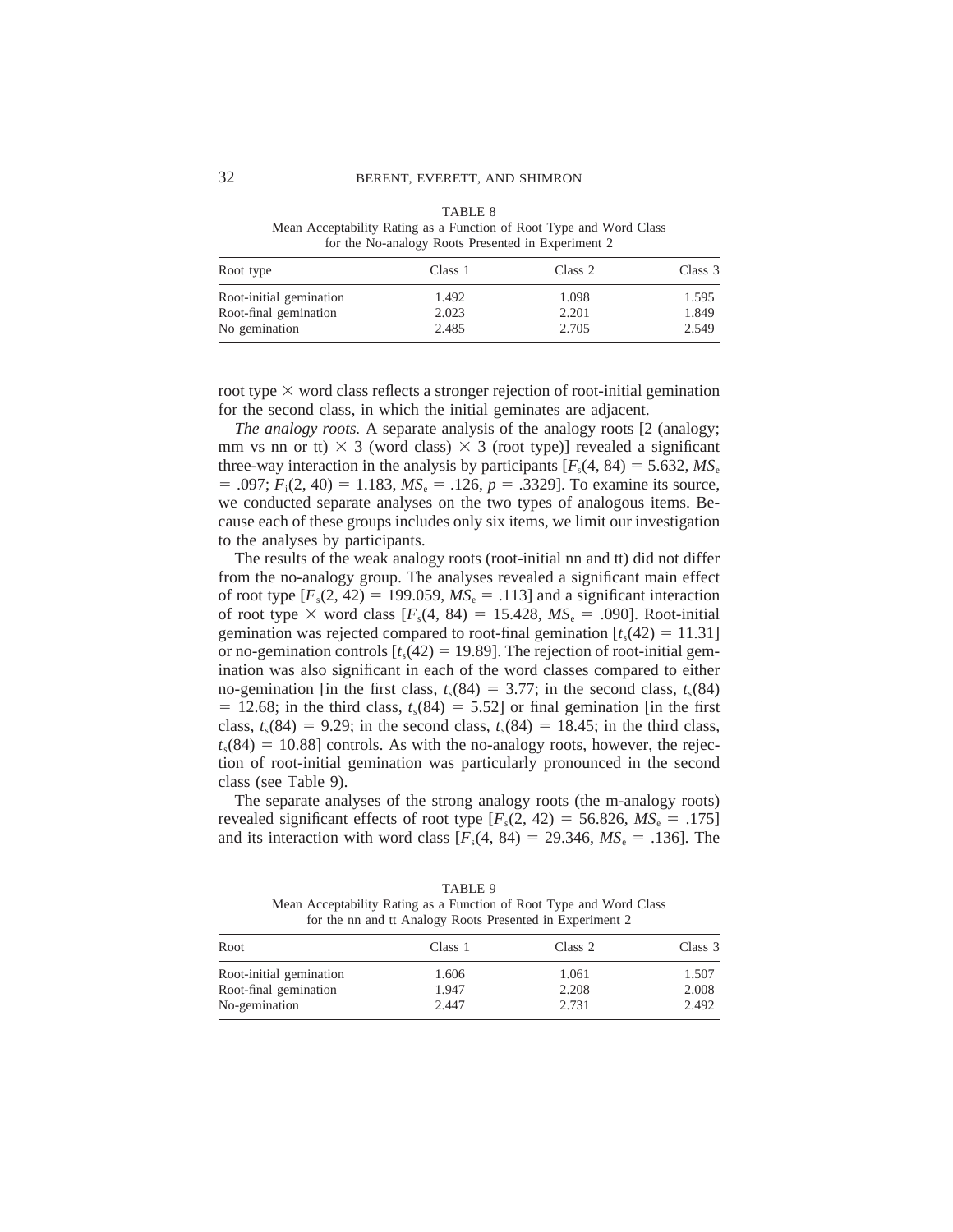

**FIG. 6.** Acceptability ratings for the strong analogy items (root-initial mm) as a function of root type and word class in Experiment 2.

source of these effects, however, was quite different than the no-analogy roots. Across root types, root-initial gemination was rejected compared to its no-gemination  $[t_s(42) = 5.62]$  or final-gemination controls  $[t_s(42) =$ 10.65]. This rejection, however, is largely due to the second-class items (see Fig. 6). As with the no-analogy and the nt-analogy roots, the roots with the initial-geminate mm were strongly rejected compared to final-gemination  $[t<sub>s</sub>(84) = 11.77]$  and no-gemination  $[t<sub>s</sub>(84) = 13.54]$  controls in the second class. In the first and third classes, there was also some evidence for the rejection of root-initial gemination relative to no-gemination controls  $[t_{s}(84)]$  $= 5.36$ ;  $t_s(84) = 1.97$ , n.s.; for the first and third classes, respectively]. These findings, however, do not necessarily reflect a sensitivity to the location of geminates in the root. Recall that the rejection of root-initial geminates in the second class is partly due to their adjacency. Likewise, the rejection of root-initial geminates relative to no-gemination controls may be due to a general avoidance of identity rather than the rejection of root-initial identity per sé. Indeed, when root-initial geminates are compared to final gemination controls, the rejection of root-initial gemination is altogether absent  $[t<sub>s</sub>(84)]$  $\leq$  1, for both the first and third classes]. Thus, the rejection of root-initial gemination is blocked for roots that are analogous to strong counterexamples. Conversely, roots analogous to weak geminates behave just like the noanalogy items.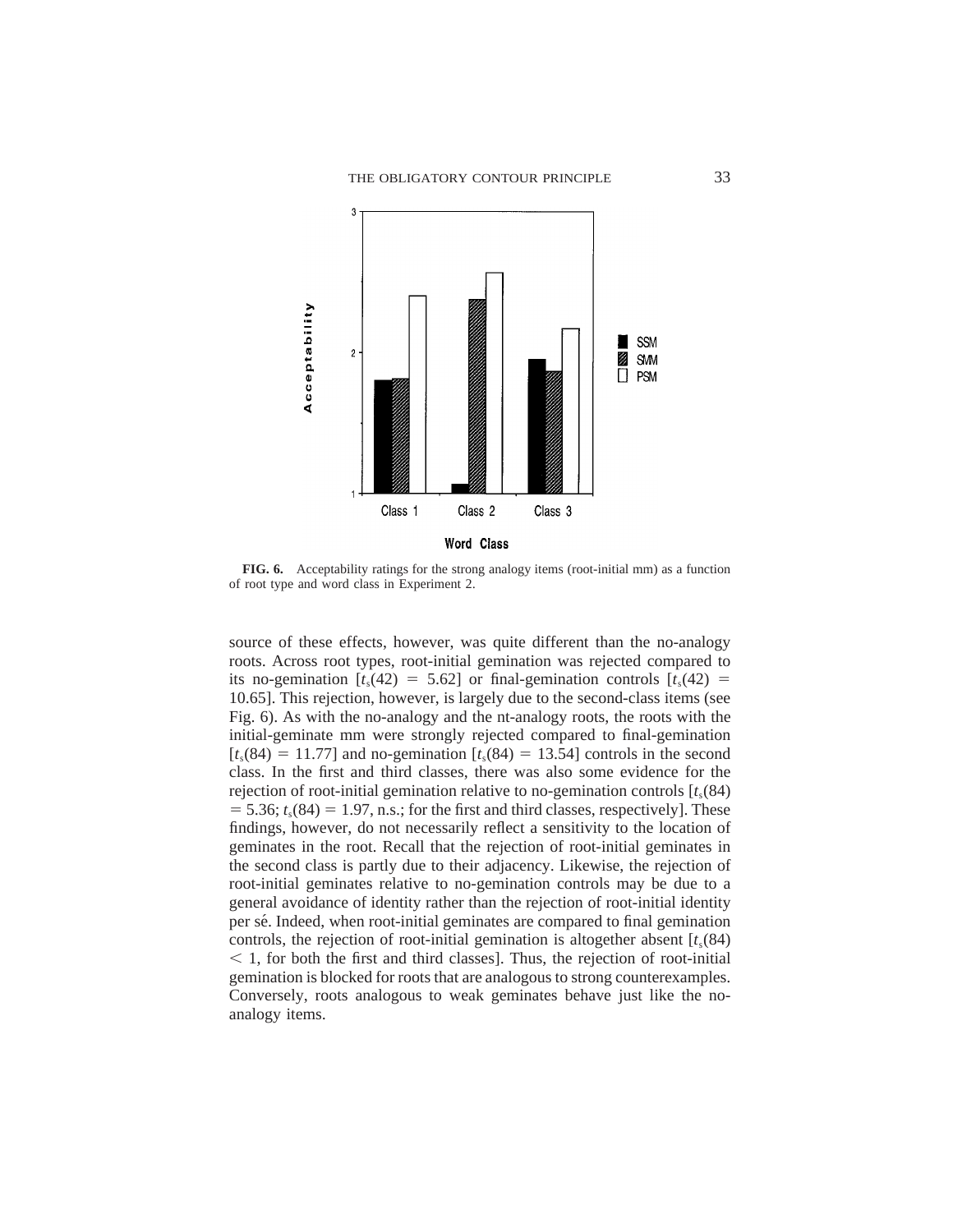## *Do Speakers Avoid Identity?*

The asymmetry in the rating of root-initial vs root-final geminates reflects a sensitivity to the location of geminates. Root-final gemination appears more desirable. However, is root-final gemination as desirable as no gemination?

Across analogy type and word classes, root-final gemination was rated significantly lower compared to no-gemination controls  $[t_s(42) = 10.79$ ;  $t<sub>i</sub>(46) = 6.82$ ]. The rejection of root-final gemination emerged in each of the three word classes [in the first class,  $t_s(84) = 8.718$ ;  $t_i(92) = 16.41$ ; in the second class,  $t_s(84) = 7.67$ ;  $t_i(92) = 4.56$ ; in the third class,  $t_s(84) =$ 9.501;  $t_i(92) = 6.06$ ]. The rejection of root-final gemination did not depend on root analogy. Significant rejection of root-final gemination relative to its no-gemination control emerged for either the analogy or the no-analogy items. Specifically, in the no-analogy group, root-final gemination was rejected across word classes  $[t_s(42) = 11.55; t_i(22) = 6.52]$  as well as in each of the word classes separately [in the first class,  $t_s(84) = 7.16$ ;  $t_i(44) =$ 3.604; in the second class,  $t_s(84) = 7.81$ ;  $t_i(44) = 3.93$ ; in the third class,  $t_s(84) = 10.86$ ;  $t_i(44) = 5.46$ . Likewise, for the analogy roots, root-final gemination was rejected across word classes  $[t_s(42) = 9.65; t_i(22) = 3.84]$ as well as within the first  $[t_s(84) = 7.11; t_i(44) = 3.76]$ , second  $[t_s(84) =$ 4.69;  $t_i(44) = 2.63$ ], and third  $[t_s(84) = 5.18; t_i(44) = 2.89, n.s.$ ] classes. Thus, despite the clear sensitivity to the location of identity, speakers prefer to avoid it altogether.

## Discussion

Experiment 1 demonstrated that triconsonantal roots are generated from biconsonantal inputs by means of rightward reduplication. Experiment 2 extended these findings in two directions. First, we examined whether the avoidance of root-initial geminates in Experiment 1 reflects their ill formedness. Second, we investigated whether the ubiquity of root-final gemination reflects their well formedness. A sensitivity to the constituent structure of geminates and their location relative to the root would implicate the representation of two variables, geminates and root. Our discussion summarizes the evidence for each of these variables.

## *The Representation of the Root*

The findings of Experiment 2 indicate that root-initial gemination is relatively unacceptable. Speakers consistently rate root-initial gemination (e.g., SSM) lower than no-gemination controls that are identical in all but the initial segment (e.g., PSM). Furthermore, root-initial gemination is rejected compared to controls in which the same geminates are root-final (e.g., SMM). Thus, the acceptability of geminates depends on their location. Importantly, the domain defining the location of geminates is the root: Geminates are consistently rejected in root-initial position, regardless of their position in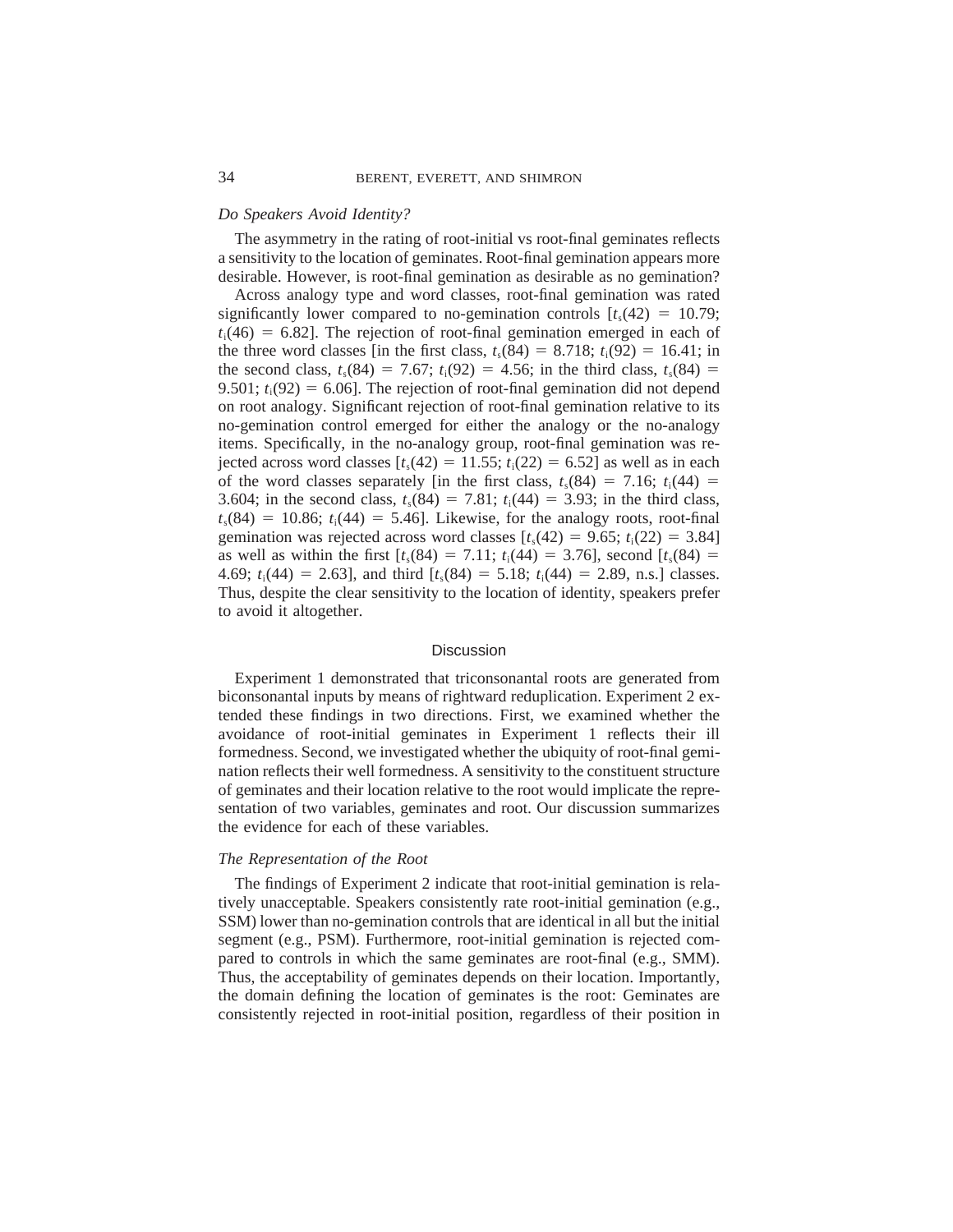the word (cf. SiSeM, maSSiMim, and hiStaSaMti). Although the rejection of root-initial geminates was general, its magnitude was modulated by word class. Replicating the findings of Berent and Shimron (1997), root-initial gemination in the second class was particularly unacceptable when the geminates were not separated by a full vowel (e.g., maSSiMim). Surface adjacency, however, is not necessary for the rejection of geminates. A similar rejection of root-initial geminates was obtained in the first class (e.g., Si-SeM). Even more striking is the rejection of root-initial gemination in the third class, whose morphological structure is highly affixed (e.g., hiStaSaMtem). Despite the extreme opacity of its word structure, speakers are sensitive to root structure, and reject root-initial gemination relative to controls. The consistent rejection of root-initial gemination demonstrates that speakers possess some long term knowledge that constrains Hebrew roots. The root, a variable, is thus mentally represented and serves as the domain of a linguistic constraint.

In addition to an abstract knowledge of root structure, our results also reflect knowledge of specific root tokens. Our materials included two types of roots whose initial bigram matches counter examples to the OCP. The weak analogy roots (*n* or *t-initial* geminates) exhibited essentially the same rejection of root-initial gemination observed for the no-analogy group. In contrast, strong analogy had a pronounced effect on the acceptability of rootinitial geminates. In the second class, roots with initial-m geminates (e.g., MMG) were rejected relative to final identity controls (e.g., MGG) only when the geminates were truly adjacent (e.g., maMMigiM). This rejection, however, may stem from the surface adjacency of root-initial geminates, rather than their root location. Indeed, when the root-initial geminates were separated by a vowel, in the first (e.g., MiMeG) and third (e.g., hitMaMaGti) classes, the rejection of these roots was eliminated. Thus, a strong analogy to counterexamples blocks the rejection of root-initial gemination.

Speakers' sensitivity to counterexamples disagrees with the robust tendency to reduplicate the m-initial biconsonantal roots in Experiment 1. This sensitivity suggests that acceptability is determined, at least in part, by statistical knowledge of specific tokens. Under General Discussion, we explain the role of token specific associations and their confinement to the rating tasks. Although our findings clearly implicate an associative mechanism, they are incompatible with a strong pattern associator hypothesis. The systematicity in the rating of root structure, despite the marked differences in word position, suggests that the root, a variable, is mentally represented. The distinction between weak and strong analogy roots is perfectly compatible with this proposal. Recall that the initial geminates in our weak and strong analogy roots are all frequent bigrams word initially. If the rejection of rootinitial geminates was merely guided by their word bigram frequency, then the rejection of root-initial gemination should have been blocked for both the weak and the strong analogy roots. Furthermore, neither of these root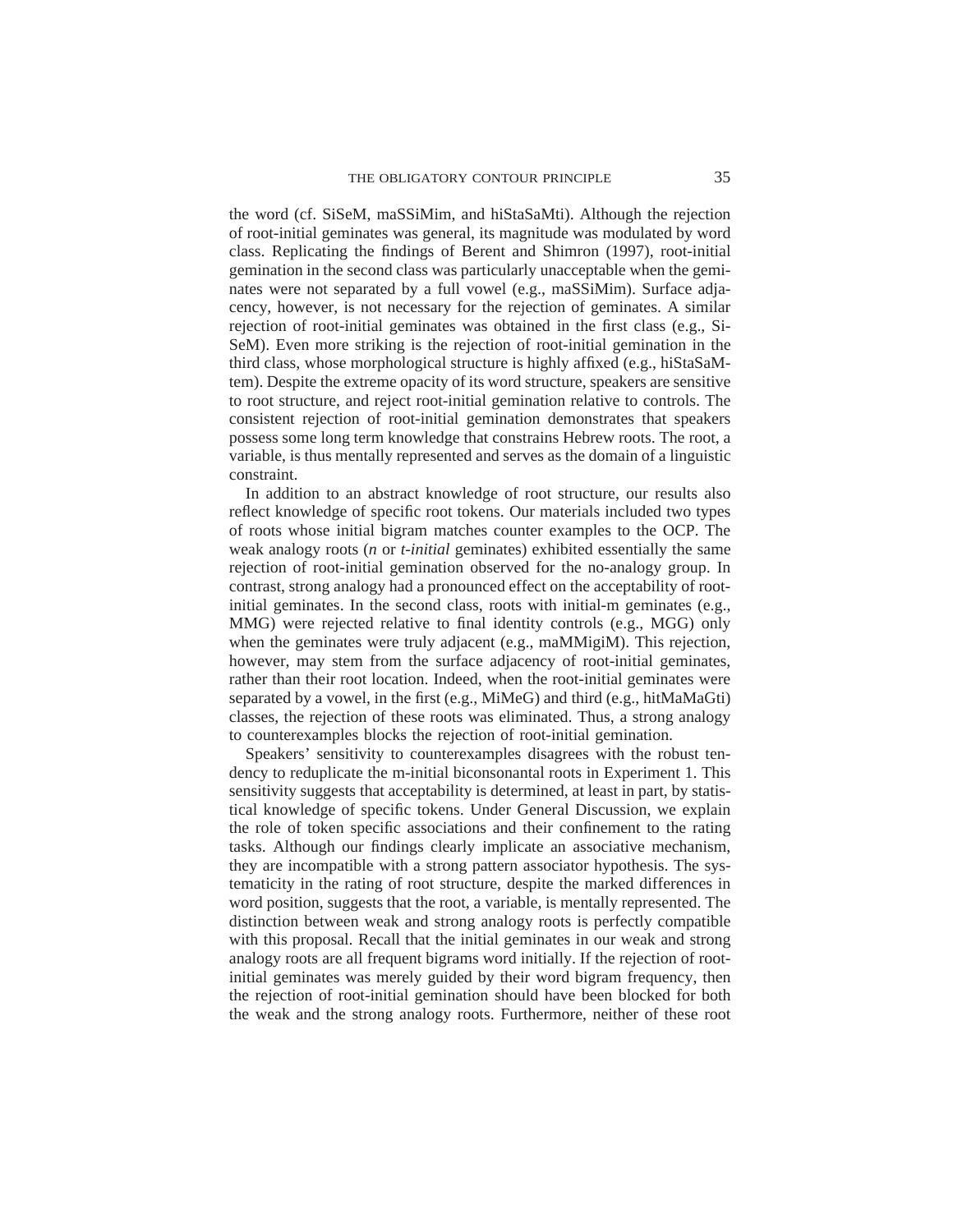types should have been rejected when the geminates were word medial, in the third word class. Our findings are incompatible with this prediction. Clearly, the token-specific knowledge guiding performance concerns the root, not the word. Speakers' sensitivity to the frequency of root tokens agrees with our claim that they represent the word's morphological structure.

# *The Representation of Identity: Evidence from an a-Frequency Effect*

The production task used in Experiment 1 provided strong evidence for the hypothesis that geminates are formed by reduplication, i.e., variable copying. However, this task also left us with a puzzle: Despite the strong preference of rightward reduplication, reduplication was not used across the board. In about a third of the trials, speakers preferred to avoid altering the root, even though this strategy resulted in the distortion of the word pattern. This finding suggests that reduplication is not entirely desirable.

Experiment 2 examined the acceptability of root-final identity by comparing their rating to no-gemination controls. Despite their higher bigram frequency, roots with final-gemination were rated as less acceptable than nogemination controls.19 Note that the rejection of root-final gemination is not *caused* by their greater frequency<sup>20</sup>: If frequency resulted in rejection, then roots with initial gemination, whose frequency is lower than their controls, should not have been consistently rejected. Thus, the rejection of root-final gemination is simply unrelated to token frequency. The rejection of rootfinal gemination is robust and replicable: It emerged within each of the word patterns, and it replicates similar findings reported in two of Berent and Shimron's experiments (1997). In the absence of a statistical account for the rejection of root final geminates, this phenomenon can only be explained by appealing to the formal structure of geminates, namely their identity. The rejection of root-final geminates provides strong support for the representa-

<sup>19</sup> To assure that the rejection of root-final gemination in our present study is not due to a few rare items, we reanalyzed our data after excluding all root trios whose final gemination member is less frequent than its no-gemination control. This procedure resulted in the exclusion of 8 root trios. For the remaining 16 root trios, the final gemination member was clearly more frequent than its no-gemination control  $[\Delta = 5.75, t(15) = 5.62]$ . Despite their higher frequency, roots with final gemination were still rated significantly lower than their nogemination controls  $[t(15) = 3.169]$ . Thus, root-final gemination is rejected despite its *higher* frequency.

 $20$  One may attempt to account for the rejection of root-final geminates by appealing to their type frequency. Specifically, although root tokens with final geminates are more frequent than no-gemination controls, as a type, root gemination is less frequent than no-gemination. Such an account, however, parts from the assumption that gemination is a structure distinct from nongemination and that speakers note the frequency geminates in the language. Furthermore, this account fails to explain why identity is a less frequent root type in the language and why speakers are sensitive to its presence. Thus, a type frequency account does not present an alternative to the representation of identity by a variable nor does it present a principled explanation for its avoidance in the language.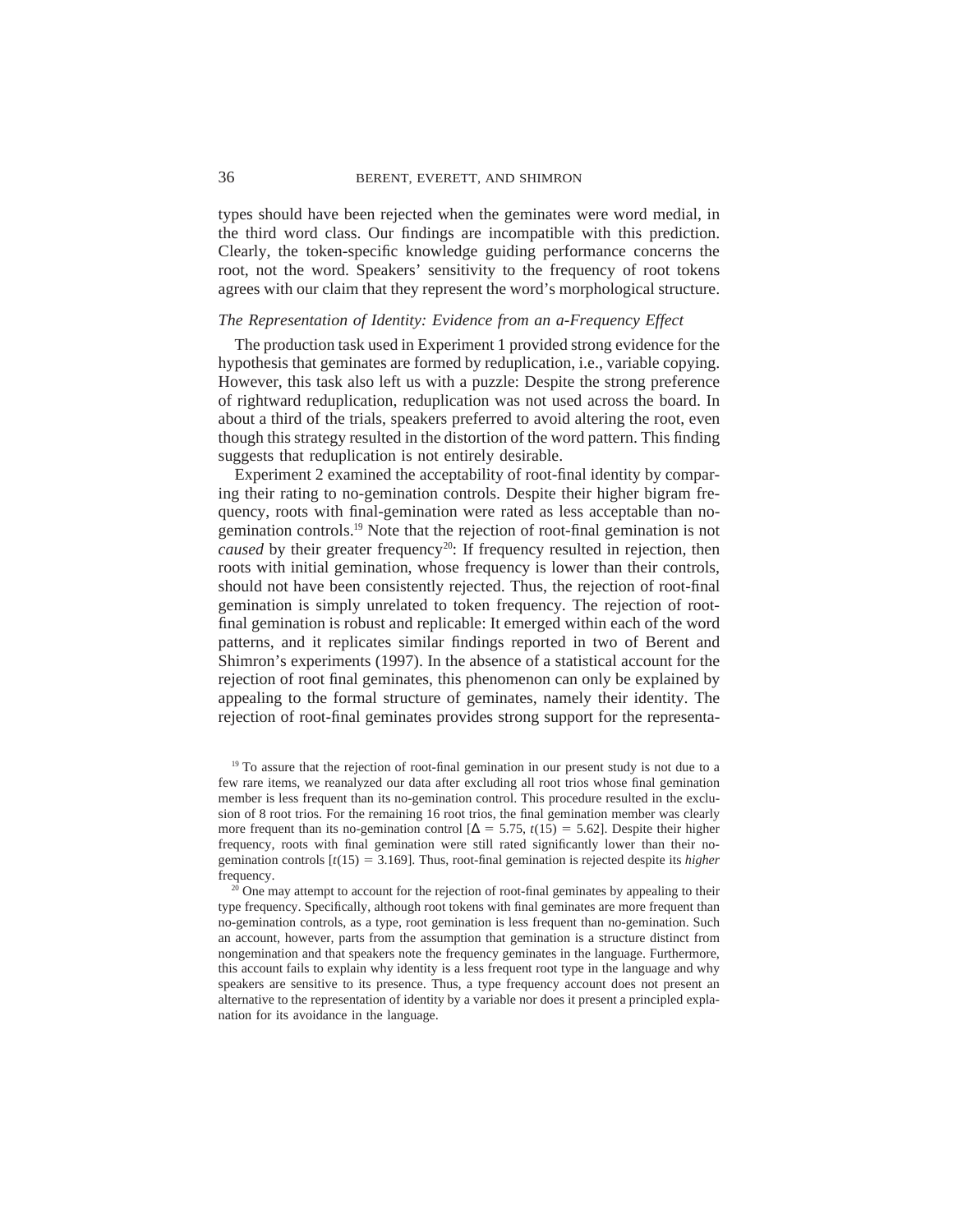tion of variables. These findings also carry some specific implications to phonological theory, implications we address under General Discussion.

## EXPERIMENT 3

The findings of Experiments 1–2 demonstrate that Hebrew speakers possess a knowledge that constrains root structure. However, the tasks employed in these experiments explicitly require attention to root structure. This limitation of our method is unlikely to affect our conclusions with regards to the existence of root-structure knowledge, as such knowledge clearly could not have been acquired by performing the experimental task. Nevertheless, the demand to compare root structures does limit our ability to assess the role of such knowledge in language processing. Do speakers apply knowledge regarding root structure in processing novel Hebrew words, even when such knowledge is not required in order to perform the experimental task?

Experiment 3 examines the generality of the constraint on root identity. To this end, we performed a simple variation in the rating procedure employed in Experiment 2. Instead of eliciting a relative rating of words that differ only on their root structure, we employ an absolute rating task. We presented our participants with the list of words used in Experiment 2 in a randomized order and asked them to rate the acceptability of each word individually. This task no longer calls for a comparison of words to other words. Furthermore, the words in the list differ on many dimensions other than their root structure. Thus, attending to root structure is no longer required for the performance of the experimental task. Using a similar task, Berent and Shimron (1997) observed a significant rejection of root-initial gemination. The present experiment is designed to replicate this finding. In addition, we explore the effect of counterexamples on the rejection of root-initial gemination. Because absolute rating may be based on either word structure or contents, this task may be strongly sensitive to token specific properties. The analogy of novel roots to counterexamples to the OCP may thus block their rejection. However, if speakers possess a knowledge that bans identity in the root, then this knowledge is most likely to become evident in rating the no-analogy roots.

#### *Method*

The design and materials are identical to those described in Experiment 2. The only difference compared to Experiment 2 is in the rating procedure. Participants in Experiment 3 were presented with a randomized list of the 216 words employed in Experiment 1. They were asked to rate each word for its own acceptability, rather than its acceptability compared to other words, as required in Experiment 2. We used a 5-point rating scale, with 1 indicating an impossible Hebrew word, 2 indicating a word that does not sound good, 3 indicating a word that sounds strange, 4 indicating a word that sounds good, and 5 indicating a word that sounds excellent.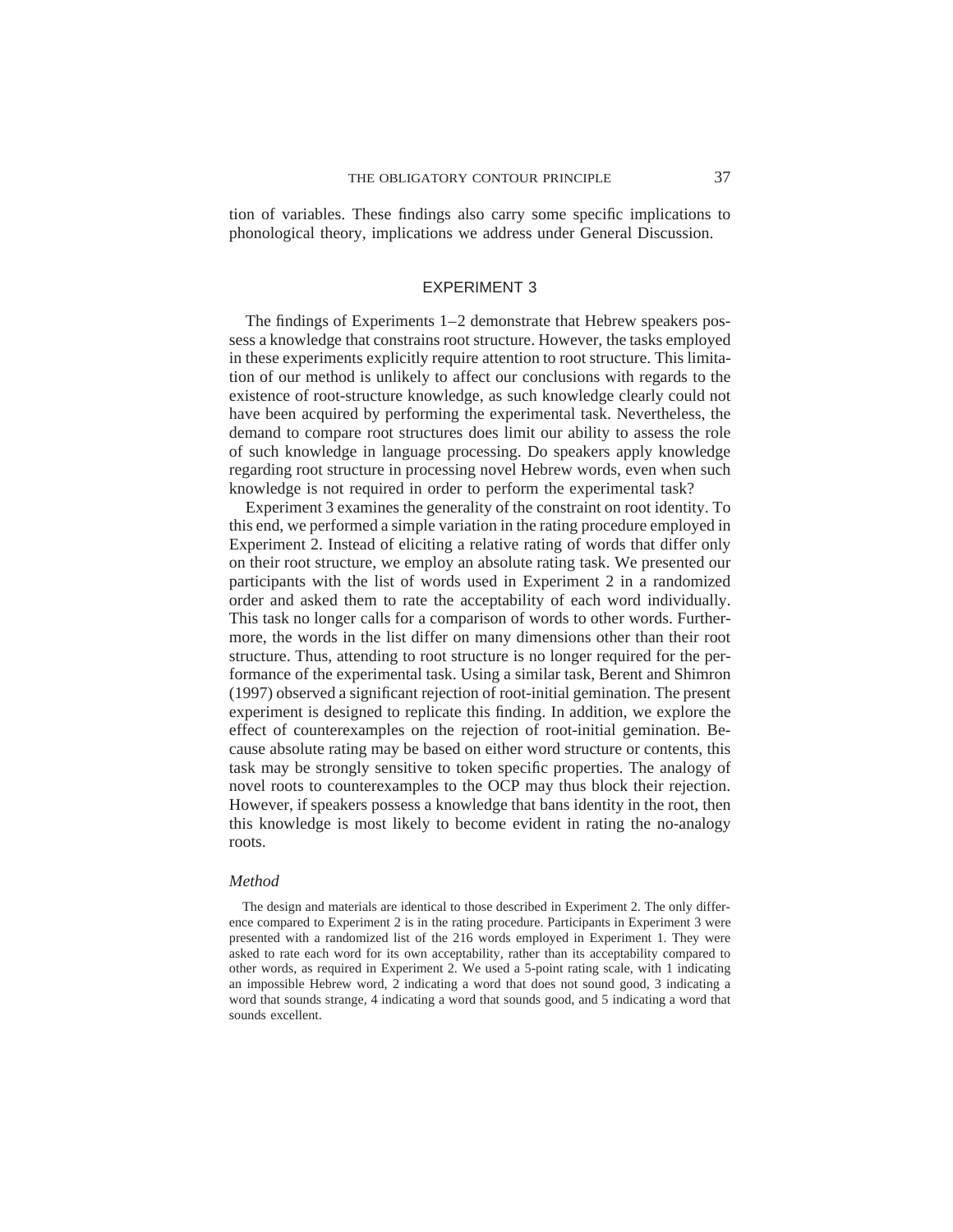| Class and Analogy in Experiment 3 |         |            |  |
|-----------------------------------|---------|------------|--|
|                                   | Analogy | No analogy |  |
| Word class 1                      | 3.926   | 3.692      |  |
| Word class 2                      | 3.284   | 3.281      |  |
| Word class 3                      | 3.031   | 3.022      |  |

TABLE 10 Mean Acceptability Rating as a Function of Word Class and Analogy in Experiment 3

*Participants.* Participants were 24 native Hebrew speakers. They were all students at the School of Education, University of Haifa, and received no compensation for their participation.

## *Results*

*The effect of analogy on acceptability.* To examine the effect of analogy on acceptability, we submitted the mean ratings to separate ANOVAs by participants and items [2 (analogy)  $\times$  3 (word class)  $\times$  3 (root type)]. For the sake of simplicity, we first focus on the effects involving the analogy factor. The analysis by participants revealed a significant main effect of analogy  $[F_s(1, 23 = 6.839), MS_e = .106; F_i(1, 22) < 1]$ , an interaction of analogy by word class  $[F_s(2, 46) = 6.713, MS_e = .093; F_i(2, 44) < 1]$  and a threeway interaction of analogy  $\times$  root type  $\times$  word class  $[F_s(4, 92) = 4.428$ ,  $\overline{MS_e}$  = .071;  $F_i(4, 88)$  = 1.006,  $\overline{MS_e}$  = .098,  $p = .4087$ ]. Across root types and word classes, words conjugated from roots analogous to counterexamples were rated higher than their no-analogy controls. This advantage, however, was clearly due to the first word class (see Table 10). Analogy roots in the first class were rated higher than the no-analogy roots, a difference significant by participants only (Tukey, HSD tests). Conversely, in the second and third classes, ratings for the analogy and no-analogy words were virtually identical. The significance of the three-way interaction in the analysis by participants, however, suggested that analogy and word class also modulate the effect of root type. To further investigate this effect, we submitted the ratings for the analogous and nonanalogous words to separate ANOVAs.

*The acceptability of no-analogy roots.* The ANOVAs performed on the no-analogy roots revealed significant main effects of root type  $[F_s(2, 46) =$ 74.547,  $MS_e = .144$ ;  $F_i(2, 22) = 24.365$ ,  $MS_e = .220$ , word class  $[F_s(2, 22)]$  $46$ ) = 13.02,  $MS_e$  = .63;  $F_i(2, 22)$  = 14.846,  $MS_e$  = .277], and their interaction  $(F_s(4, 92) = 19.667, M_s = .108; F_i(4, 44) = 10.887, M_s = .097$ . Across root types, the first word class was rated higher than the second and third word classes, which did not differ significantly (Tukey HSD tests). Importantly, word acceptability was affected by root structure (see Fig. 7). Root-initial gemination was rated significantly lower than either root-final gemination  $[t_s(46) = 9.17; t_i(22) = 5.17$  or no-gemination  $[t_s(46) = 11.56;$  $t_i(22) = 6.65$ ] controls. The rejection of root-initial gemination further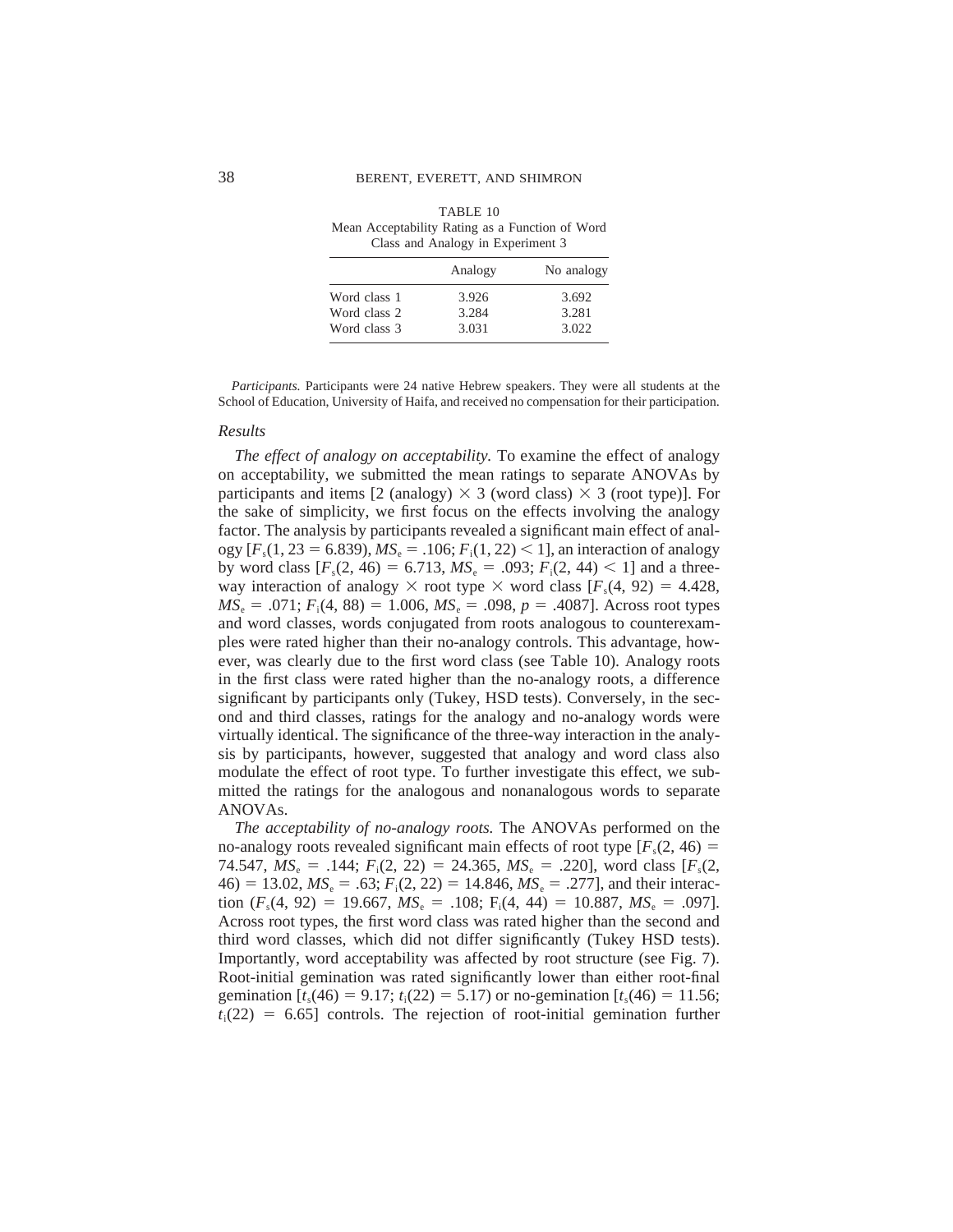

**FIG. 7.** Acceptability ratings as a function of root type and word class for the ''no analogy'' items in Experiment 3.

emerged in each of the word classes separately. Specifically, the analyses by participants revealed significantly lower ratings for root-initial gemination compared to its root-final and no-gemination controls, respectively, in the first  $[t_s(92) = 3.41; t_s(92) = 4.88]$ , second  $[t_s(92) = 11.51; t_s(92) = 14.56]$ , or the third  $[t_s(92) = 3.46; t_s(92) = 3.74]$  word classes. The rejection of rootinitial gemination was also significant by items in the second class  $[t_i(44) =$ 8.36;  $t_i(44) = 10.926$ , and approached significance in the first  $[t_i(44) =$ 2.54, n.s.;  $t_i(44) = 3.63$ ] and third  $[t_i(44) = 2.59, n.s.; t_i(44) = 2.78, n.s.]$ classes. However, there was no evidence for the rejection of root-final geminates, either across word classes  $[t_s(46) = 2.39, n.s., t_i(22) = 1.47, n.s.]$  or within the first or third word classes separately (all  $t_s < 1.5$ ). The only hint of the unacceptability of root-final geminates emerged in the second class, in the analysis by participants only  $[t_s(92) = 3.05; t_i(44) = 2.57, n.s.].$ 

*The acceptability of analogy roots.* Separate analyses of the acceptability of roots analogous to counterexamples [3 (root type)  $\times$  3 (word class)  $\times$  2 (analogy type; m vs (n-t)] revealed a significant main effect of root type  $[F_s(2, 46) = 43.862, MS_e = .341; F_i(2, 20) = 20.253, MS_e = .184$ , word class  $(F_s(2, 46) = 25.375, M_S = 1.203; F_i(2, 20) = 20.299, M_S = .377$ . and their significant interaction  $[F_s(4, 92) = 38.642, MS_e = .188; F_i(4, 40)$  $= 18.304$ ,  $\overline{MS}$  = .099]. Words in the first class were rated higher than in the second and third classes (Tukey HSD tests). Importantly, speakers were clearly sensitive to root structure as well. As in the no-analogy items, there was a significant rejection of root-initial gemination compared to its final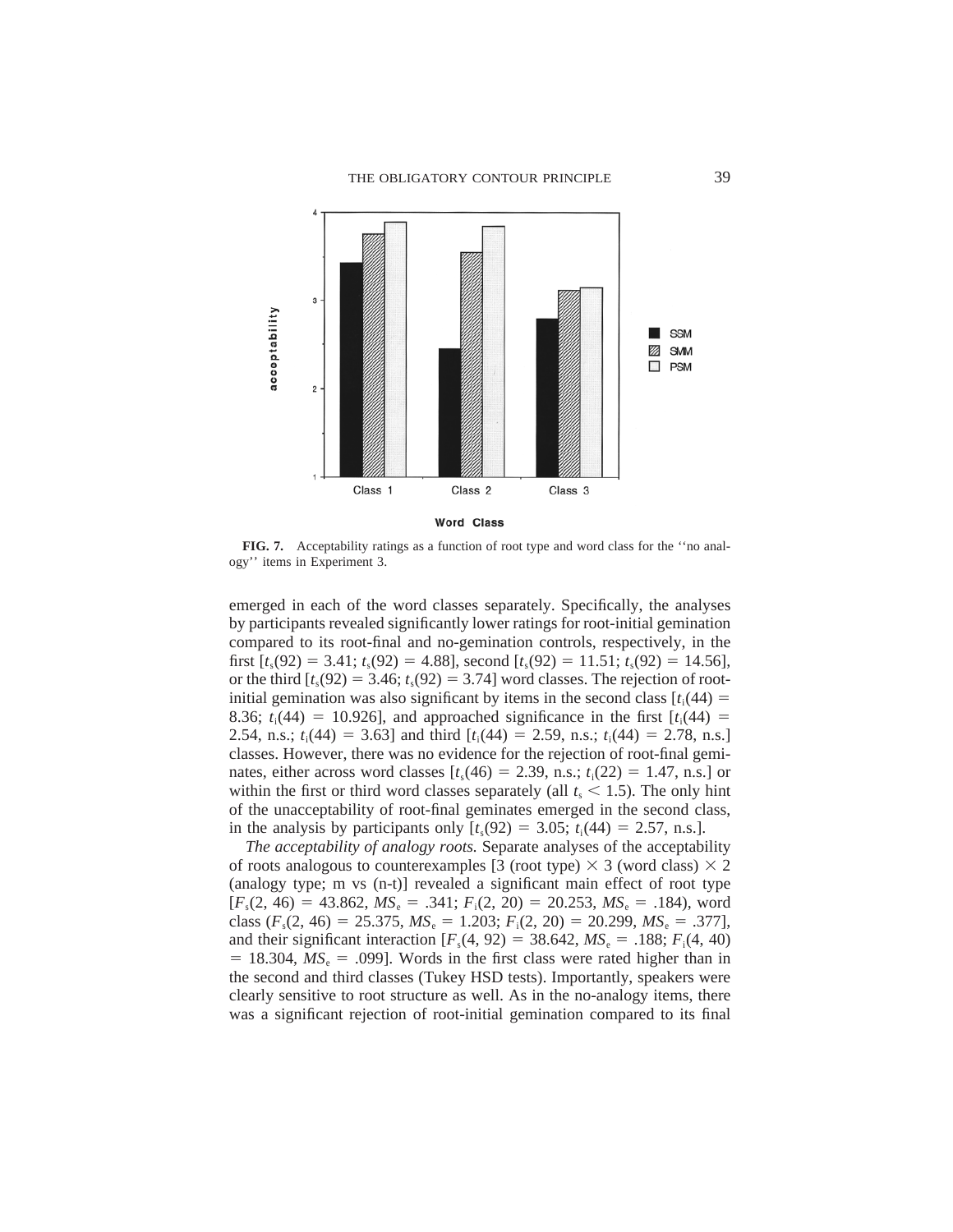

**Word Class** 

**FIG. 8.** Acceptability ratings as a function of root type and word class for the analogy items in Experiment 3.

gemination  $[t_s(46) = 7.19; t_s(20) = 4.87]$  and no-gemination  $[t_s(46) = 8.79;$  $t<sub>i</sub>(20) = 5.98$ ] controls and no evidence for the rejection of root-final geminates  $[t_s(46) = 1.59, n.s.: t_i(20) = 1.11, n.s.]$ . In contrast to the no analogy roots, however, the rejection of root-initial gemination was confined to the second word class (see Fig. 8). In particular, the ratings of root-initial gemination did not differ significantly from their final gemination controls in either the first  $[t_s(92) = 1.66, n.s.$ ;  $t_i(40) = 1.13, n.s.$ ] or third classes  $[t_s(92)$  $< 1$ ;  $t<sub>i</sub>(40) < 1$ ]. Likewise, root-initial gemination was not rejected compared to its no-gemination control in the third class  $[t_s(92) = 1.803, n.s.; t_i(40) =$ 1.24, n.s.], and was only marginally less acceptable in the first  $[t_s(92) =$  $3.14$ ;  $t<sub>i</sub>(40) = 2.16$ , n.s.]. The blocking of the rejection of root-initial gemination for these classes emerged regardless of the type of analogy, for either the m analogy roots or the n-t analogy roots.<sup>21</sup> Conversely, strong rejection

 $21$ <sup>21</sup> The analysis by participants suggested a modulation of the effects of root type and word class by the type of analogy (m vs n-t). In particular, the interaction of root type x analogy  $[F_s(2, 46) = 10.357, MS_e = .111; F_i(2, 10) = 1.589, MS_e = .184, p = .2289$  and the threeway interaction of word class  $\times$  root type  $\times$  analogy were significant by participants only  $[F_s(4, 92) = 3.693, MS_e = .103; F_i(4, 40) < 1]$ . To investigate the source of these interaction, we conducted separate analyses on the m and nt type roots. The results obtained for the separate analyses of the m and nt roots were essentially identical. Each of the analogy groups revealed a significant main effect of root type [for m-roots;  $F_s(2, 46) = 30.065$ ,  $MS_e = .184$ ;  $F_i(2, 10)$ ]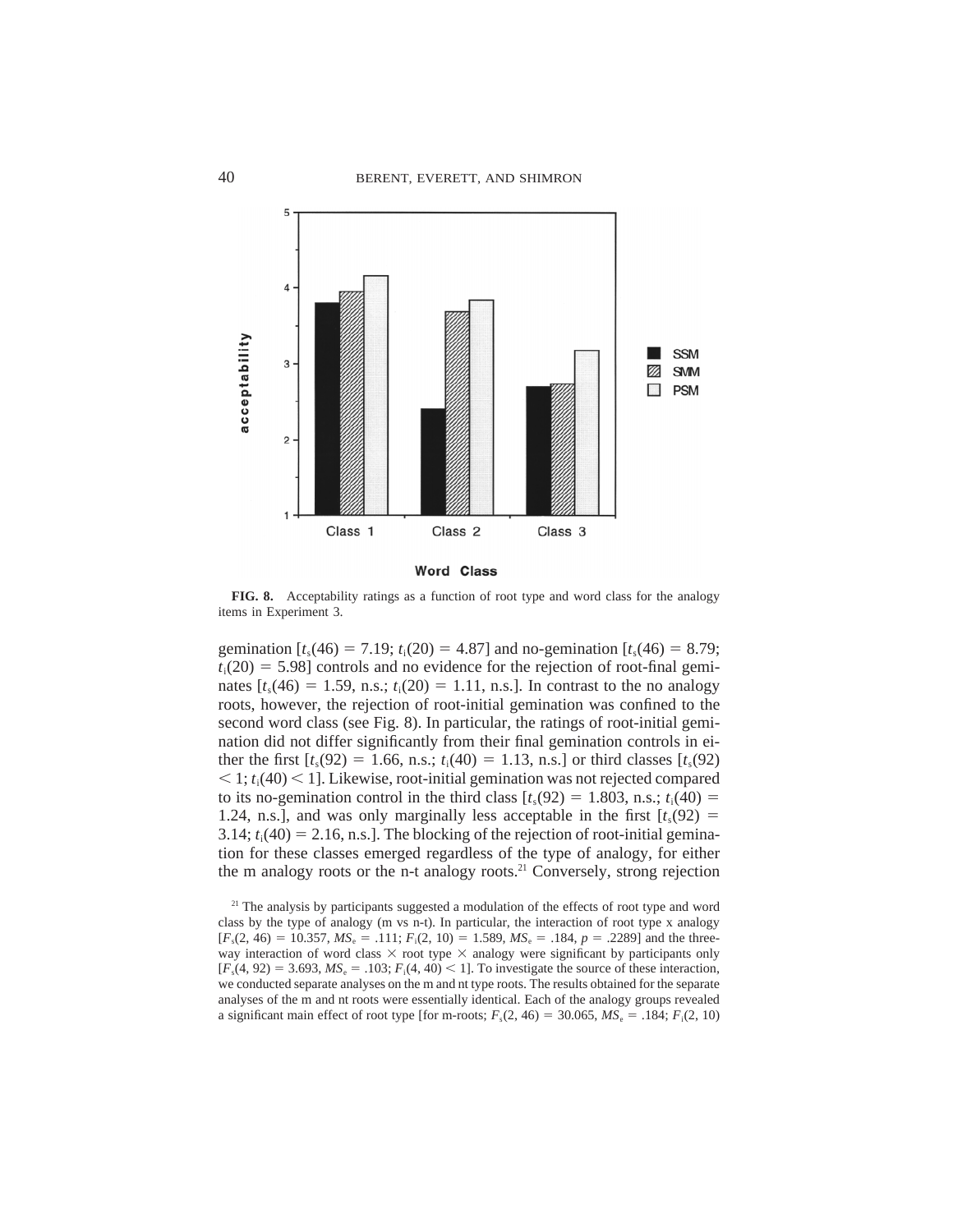of root-initial gemination was observed in the second class compared to either root-final gemination  $[t_s(92) = 14.39; t_i(40) = 9.89]$  or no-gemination  $[t<sub>s</sub>(92) = 15.57; t<sub>i</sub>(40) = 10.70]$  controls. Thus, the analogy to counterexamples blocks the rejection of root identity. Geminates are rejected only if they are adjacent.

## *Discussion*

Experiment 3 examined speakers' sensitivity to root structure in the absolute rating task. The results of the no-analogy roots replicate Experiments 1–2 in demonstrating the existence of an abstract knowledge that bans rootinitial gemination. As in our previous experiments, the rejection of rootinitial geminates emerged regardless of their location in the word. The novel contribution of Experiment 3, however, is in demonstrating root structure knowledge in a task that does not require explicit attention to the root. These results suggest that the contribution of root structure knowledge in processing Hebrew words may be general.

However, our investigation indicates some limitations in the application of this knowledge. These limitations do not concern task demands or word structure, but instead the similarity of the roots to stored root tokens. Replicating the findings of Experiment 2, the similarity of the experimental roots to strong counterexamples (the root-initial *mm* words) essentially blocked the rejection of root-initial gemination. In contrast to the findings of Experiment 2, however, the blocking of the constraint on root structure was ob-

 $= 10.830, M_s$ <sub>e</sub> = .128; for n-t roots:  $F_s(2, 46) = 39.467, M_s$ <sub>e</sub> = .268;  $F_i(2, 10) = 10.969$ ,  $MS_e = .240$ ) and its interaction with word classes [for m-roots;  $F_s(4, 92) = 31.763$ ,  $MS_e =$ .133;  $F_i(4, 20) = 12.916$ ,  $MS_e = .082$ ; for n-t roots:  $F_s(4, 92) = 21.676$ ,  $MS_e = .158$ ;  $F_i(4, 92) = 21.676$  $20$ ) = 7.358,  $MS_e$  = .117]. Across word classes, root-initial gemination was rejected compared to its final gemination [for m-roots:  $t_s(46) = 4.22$ ;  $t_i(10) = 7.03$ ; for n-t roots:  $t_s(46) = 5.365$ ;  $t_i(10) = 2.95$ ] and no-gemination controls [for m roots:  $t_s(46) = 3.81$ ;  $t_i(10) = 6.35$ ; for nt roots:  $t_s(46) = 8.75$ ;  $t_i(10) = 4.62$ . In each analogy group, however, the rejection of rootinitial gemination was due to the second word class, in which the geminates were adjacent in the surface The principal difference between the n-t and the m-analogy roots concerns the rejection of root-final gemination. The n-t roots manifested a rejection of root-final gemination compared to its no-gemination control in the analysis by participants  $[t_s(46) = 3.10; t_i(10)$  $= 1.67$ ]. No evidence for the rejection of root-final gemination emerged for the m-analogy roots  $[t_s(46) \le 1; t_i(10) \le 1]$ . An inspection of the cell means suggested that the rejection of root-final identity among the n-t roots is due to the third word class ( $\Delta = 0.4408$ ). To investigate the source of this spurious effect, we compared the two types of roots, the n vs the t roots (each consisting of three roots). This analysis by participants revealed a significant interaction of root type by analogy  $[F_s(2, 8) = 5.482, MS_e = .126]$  and a marginally significant interaction of root type  $\times$  word class  $\times$  analogy  $[F_s(4, 16) = 2.681, M_s^{\circ}]$ . These interactions indicate that the rejection of root-final gemination in the third class was specially due to roots whose initial consonant was t (e.g., tgg). Recall that the third word class is conjugated by affixing these roots with the prefix hit (e.g. hit-Ta-GeG). The elevated rejection of these items may reflect the undesirability of the identity between the prefix's last consonant and the root's initial consonant, which form adjacent surface geminates.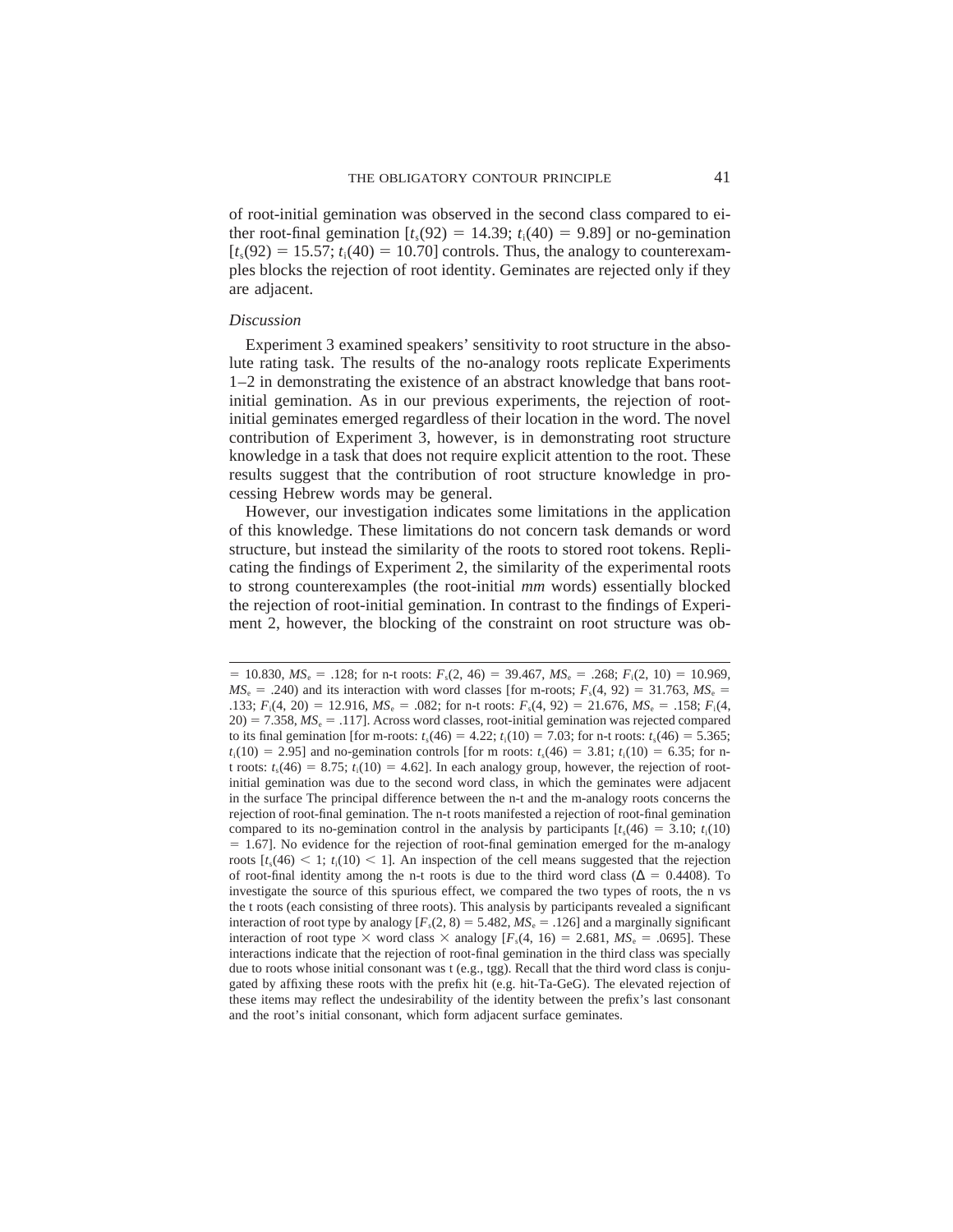served also for the weak type of analogy, the root-initial *nn* and *tt* roots. Thus, the use of an open ended rating procedure appears to have increased speakers' sensitivity to token properties.

Two additional differences between our present findings and Experiment 2 are worthy of mention. First, the use of an open ended rating procedure revealed some clear preferences with regards to word class. Replicating the findings of Berent and Shimron (1997), speakers prefer words in the first over the second and third classes. Second, the use of an open-ended rating procedure also eliminates the rejection of root-final gemination. There are several possible explanations for this finding. When presented with the nullification of an effect, one would most naturally question its reliability. Specifically, the nullification of final identity avoidance may stem from some random variability. Although such an explanation can never be ruled out, it is highly unlikely. The rejection of root-final gemination in the relative rating task is highly reliable and replicable. A highly significant rejection of rootfinal identity has been previously documented in three separate studies (Berent and Shimron, 1997, Experiment 1 and its replication; Berent, Everett, & Shimron, in preparation). In addition, these findings nicely complement the avoidance of reduplication in the production task (Experiment 1). Thus, the aversion of root-final identity in the relative rating task is a robust phenomenon. Equally consistent, however, is its absence in the absolute rating task. The rejection of root-final identity in relative rating and its acceptance in absolute rating replicate the findings of Berent and Shimron (1997). To demonstrate that the rejection of final identity is systematically linked to the rating procedure, we conducted a meta-analysis comparing Experiments 2– 3. The ANOVA [2 (experiment)  $\times$  3 (word class)  $\times$  3 (root type)] revealed a significant interaction of root type  $\times$  experiment. Tukey HSD comparisons revealed that root-final identity was rated significantly lower than its nogemination control in Experiment 2 ( $p < .01$  by participants and items), but not in Experiment 3 ( $p > .05$ ). Thus, the acceptance or rejection of rootfinal identity is directly linked to the nature of the rating judgment.

Why does the rating procedure affect the rejection of root-final identity? Could the relative rating task encourage or even cause the rejection of rootfinal identity? We believe that the view of identity aversion as a task artifact is improbable. It is difficult to see how identity aversion could have been elicited by the relative rating task. In fact, as we argued earlier, the task did not even require attention to identity. Participants in this task could have discriminated between the root trios by attending to token frequency. Such a strategy, as we explained, should have resulted in a higher acceptability of root-final geminates. The discrepancy between the two tasks also does not seem to stem from differences in their sensitivity. The absolute rating procedure is just as sensitive to root-initial identity as the relative rating technique. In fact, the absolute rating technique is more sensitive to wordclass properties and token characteristics. Thus, the rejection of root-final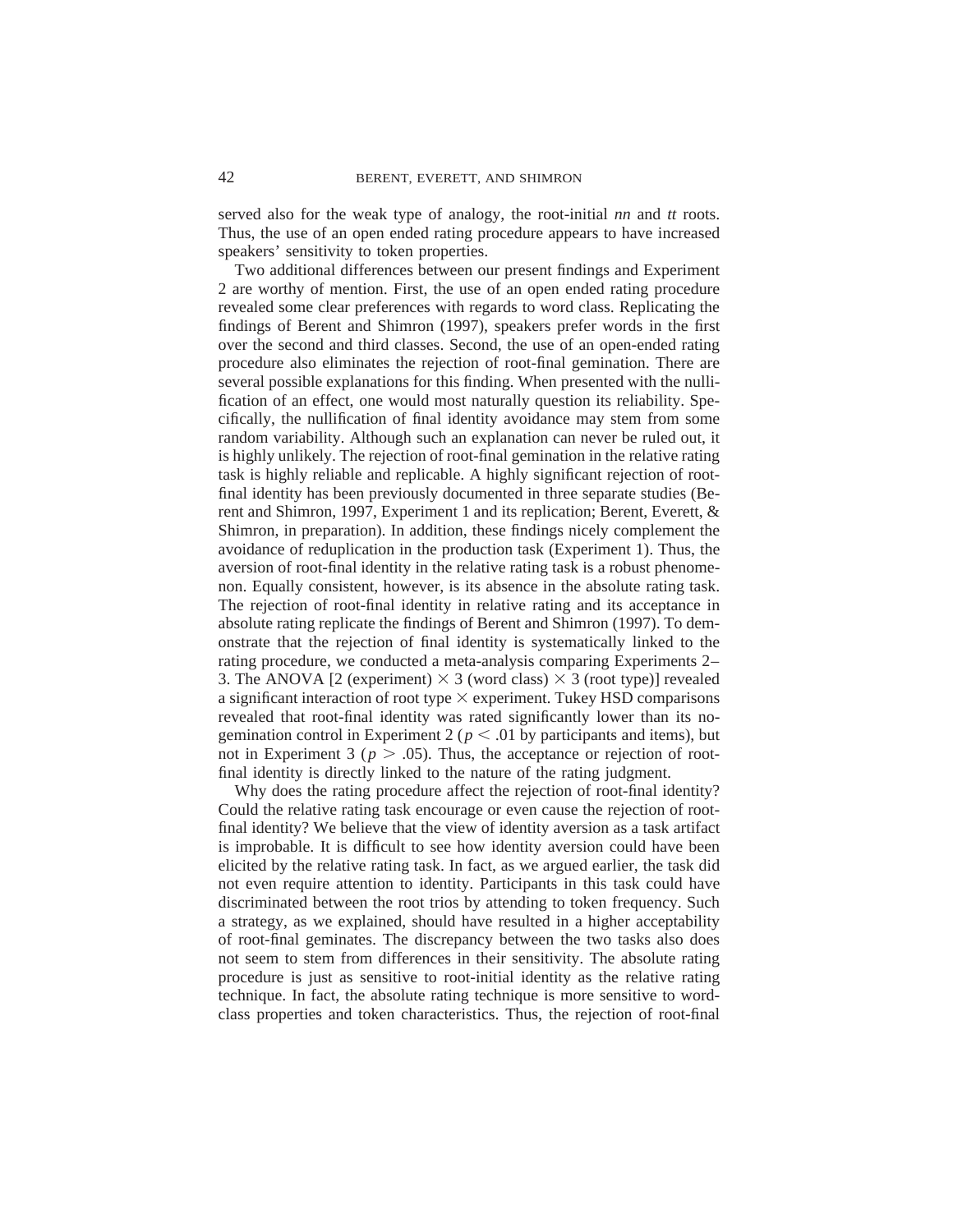identity in Experiment 2 is neither caused nor encouraged by the experimental task. Its absence in Experiment 3 is unlikely due to its insensitivity. Under General Discussion, we outline a principled account for this finding in terms of Comparative Optimality. At present, suffice it to say that root-final identity is rejected only when it is directly compared to no-gemination controls. In contrast, the rejection of initial identity is observed regardless of task demands in each of our three experiments.

Our results converge with existing research in Hebrew (Bentin & Feldman, 1990; Deutsch, Frost, & Forster, 1998; Feldman & Bentin, 1994; Feldman, Frost, & Pnini, 1995; Frost, Forster, & Deutsch, 1994) obtained using online measures in suggesting that the decomposition of words into their morphological constituents may be general. Because existing Hebrew roots correspond to frequent units at the orthographic, phonological, and semantic levels, evidence for decomposition is often ambiguous with regards to the nature of the decomposed units: abstract variables vs specific tokens (Rueckl et al., 1997). Our present findings contribute to the resolution of this ambiguity. We demonstrate that the unit decomposed in processing Hebrew words is constrained by knowledge that applies to variables. Thus, variables affect the processing of Hebrew words in the present experimental task. Because this task did not require attention to the root, our findings suggest that the contribution of these symbolic processes may be general and may not depend on speakers' control.

## GENERAL DISCUSSION

This set of experiments addressed a fundamental question for theories of language: Do linguistic representations specify variables? Variables are central to symbolic accounts of cognition, but are considered obsolete according to the pattern associator hypothesis. To test these hypotheses, we examined the role of two variables in the representation of Hebrew words: the root morpheme and identity. We open our discussion by reviewing the evidence in support of the representation of the root and geminates by variables. We then proceed to address a second core question: Does the specification of variables entail inviolable rules? Although our findings support the symbolic hypothesis, they are clearly incompatible with the view of linguistic knowledge as governed by inviolable rules. We propose an alternative linguistic account for our findings, an account couched in terms of a theory of inviolable constraints, Optimality Theory. Finally, we consider the role of statistical structure in the acquisition of lexical representations. Despite the support provided for variables, our data also strongly implicate the role of an associative mechanism in the acquisition of lexical representations. We propose that the acquisition of lexical representations is achieved by both a default, symbolic process, and an associative network. We explore the division of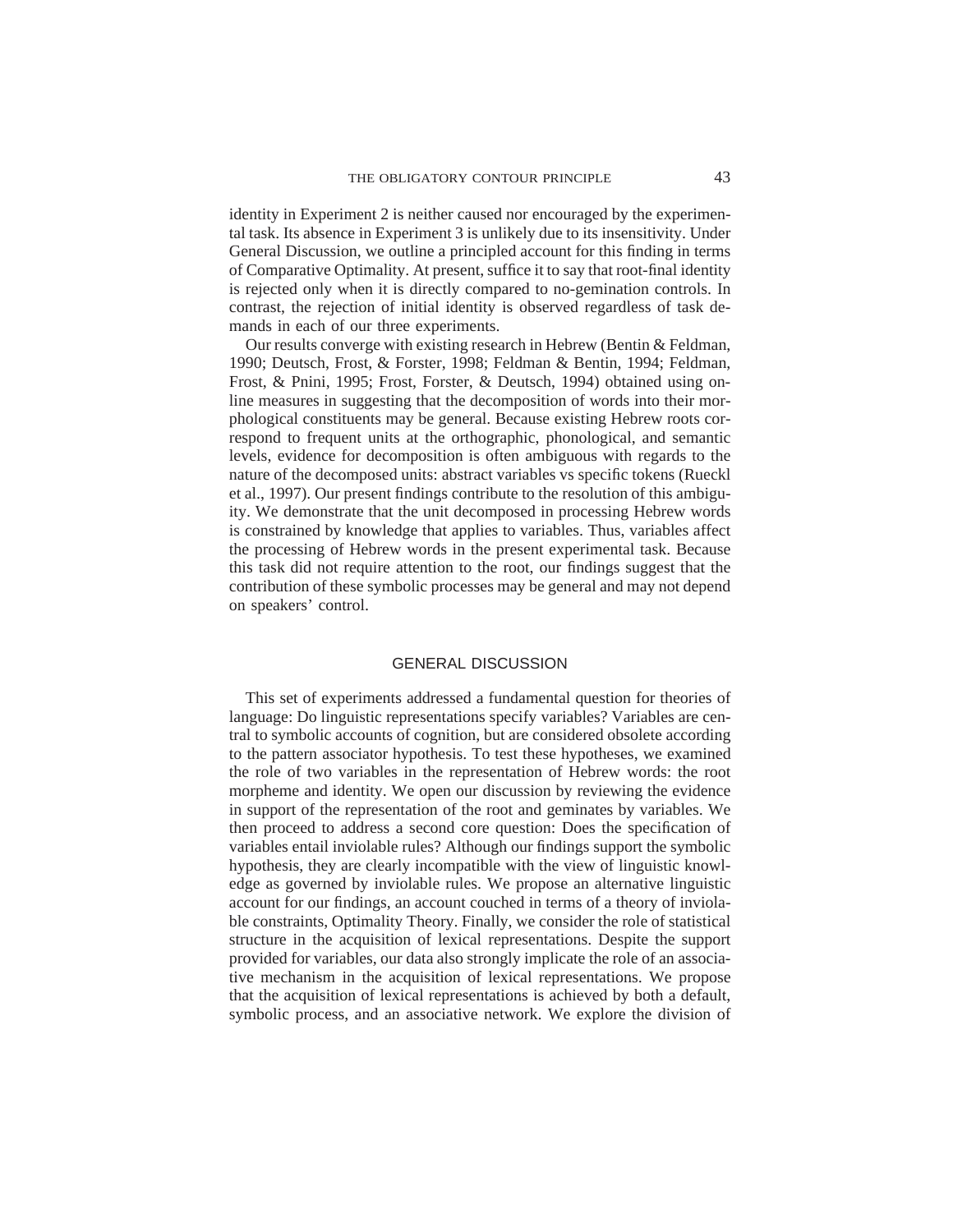labor between these processes and discuss its implications to the acquisition of lexical representations and language processing.

# *Do Linguistic Mental Representations Specify Variables?*

Our three experiments demonstrate a strong asymmetry in the production and rating of root-initial vs root-final geminates. These results implicate the representation of variables by linguistic competence. Before reviewing the evidence for variables, we wish to clarify the relevance of our conclusions to linguistic competence. Our present experiments all used off-line methods. One may thus criticize our conclusions as reflecting metalinguistic knowledge rather than linguistic competence. Our findings are incompatible with this proposal. First, the constraint on root structure is not patent to Hebrew speakers, nor is it explicitly taught in the school system. Participants are thus typically unaware of the constraint on root structure and are unable to explain the unacceptability of words with root-initial geminates (Berent & Shimron, 1997). Second, the findings obtained in the rating and production tasks replicate in on-line methods. Because nonwords generated from novel roots with initial gemination are ill formed, their rejection in a lexical decision task is significantly faster compared to roots with final gemination (Berent, Shimron, & Vaknin, in press). Likewise, words with root-initial geminates exhibit lesser interference with color naming in the Stroop task (Berent, Bibi, & Tzelgov, 2000). The sensitivity to root structure in situations in which such behavior is clearly contrary to task demands is incompatible with its attribution to a deliberate metalinguistic strategy. The convergence between these findings and our current results suggests that they reflect the contents of linguistic competence. We further claim that such knowledge appeals to two variables, the root morpheme and identity. The representations of variables may thus be critical for the adequacy of theories of linguistic competence.

*The representation of the root.* Our findings indicate a marked asymmetry in the acceptability of geminates in Hebrew roots: Root-final gemination is preferred over root-initial gemination. This finding was observed as an overwhelming asymmetry in the production of words from biconsonantal roots (in Experiment 1) and in rating these outputs (in Experiments 2–3). Importantly, the unacceptability of root-initial gemination was observed regardless of its location in the word: Root-initial gemination was rejected or avoided when the geminates were word initial (e.g., SiSeM) or word internal (e.g., maSSiMim and hiStaSaMtem). Thus, the knowledge guiding this behavior cannot be defined in reference to the word. Instead, it is the root, an abstract variable, that constitutes the domain of speakers' knowledge.

We claim that a constraint on root structure challenges connectionist models that eliminate variables. To acquire a constraint on root structure, pattern associators<sup>22</sup> must be able to decompose Hebrew words into their morpholog-

<sup>&</sup>lt;sup>22</sup> To reiterate, pattern associators should not be equated with any specific brand of connectionist models: we use pattern associators to refer to the class of connectionist models that eliminates variables.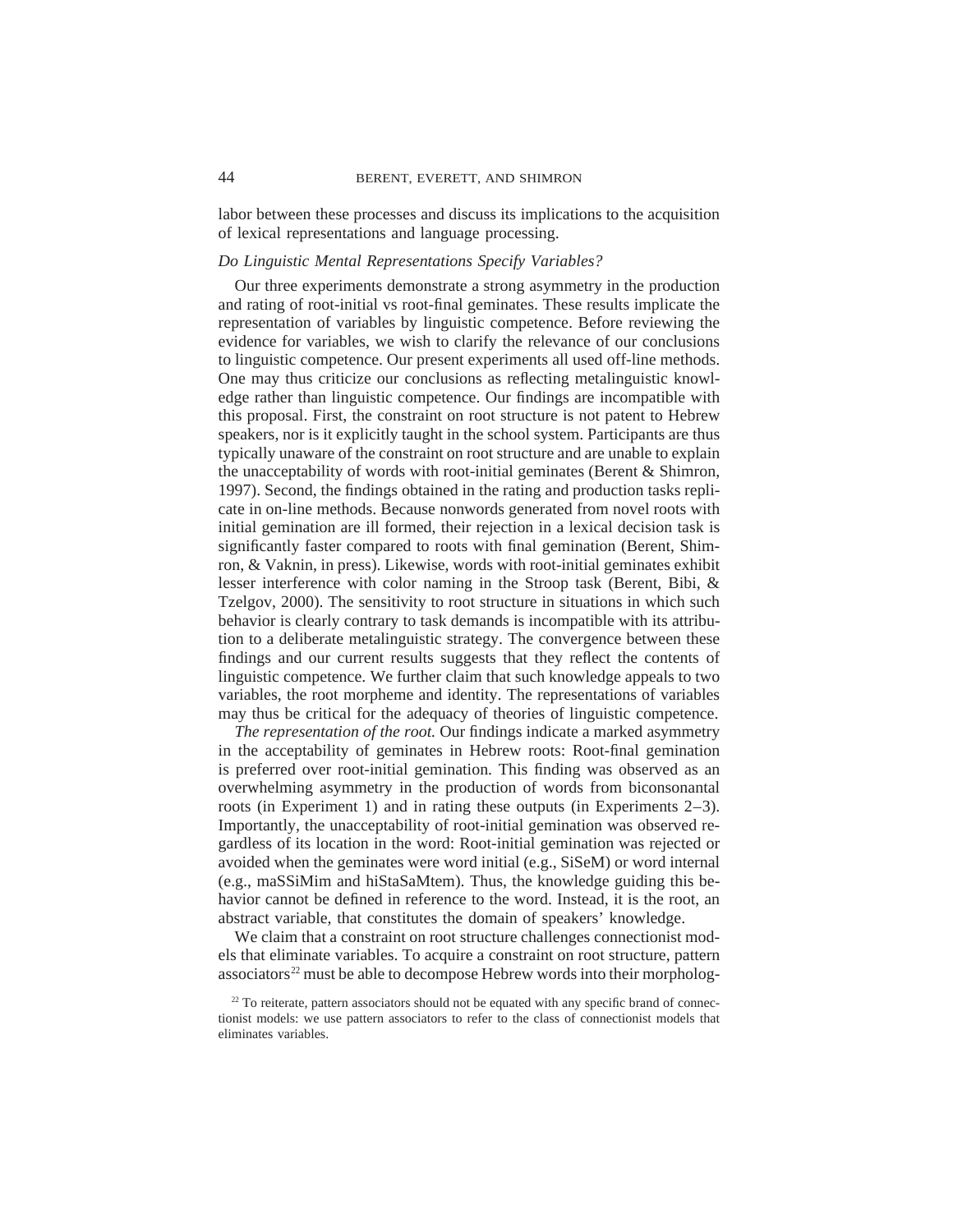ical constituents. This initial step is not necessarily unattainable in the absence of an explicit root variable, as Hebrew affixes often correspond to sub-word units associated with some relatively invariant orthographic, phonological, and semantic features. In many words, bare root forms could thus be extracted by attending to the statistical structure of Hebrew words. However, a statistical decomposition process is not infallible. One challenge for a statistical decomposition is the presence of linearly discontinuous roots. For instance, the metathesis between the affix and the root-initial radical in hiStaSaMtem can easily trick a statistical procedure into parsing the words as composed of the prefix *hi* and the root *stsm,* a quadruple root that contains no geminates, hence, does not violate the OCP. The results of Berent and Shimron (1997) demonstrate that speakers are not led the garden path by such words. Decomposition, however, is only the first step in the acquisition of root structure constraints. The main challenge facing pattern associators is to acquire adequate *generalizations* over root tokens. Note that the set of all existing triliteral Hebrew roots share no orthographic, phonological, or semantic feature. The only common denominator to these items is formal. There are currently no computational models of the OCP. Thus, the ability of pattern associators to acquire the constraint on root structure is yet uncertain. Specifically, it is presently unclear whether pattern associators can decompose linearly discontinuous roots, treat dissimilar root tokens as members of a single class, abstract significant generalizations regarding their structure, and ignore their specific idiosyncrasies. We hope that our findings encourage a systematic investigation of these challenges.

*The representation of identity.* Our experiments indicate that Hebrew speakers are not only sensitive to root structure, but they specifically constrain identity within the root. Our findings provide two sources of support for the representation of identity by a variable: Identity avoidance and identity formation. Identity avoidance was evident in the ubiquity of no-gemination responses in Experiment 1. These responses were puzzling, since they resulted in the distortion of the word pattern. Additional evidence for identity aversion was observed in Experiment 2. The relative rating task reflected a reliable and consistent rejection of roots with final identity compared to nogemination controls despite their higher token frequency. Such a distinction between geminate and nongeminate bigrams is only explicable in reference to their structure.

Although the evidence for identity avoidance is highly reliable, its scope is limited. The results of Experiment 3 provide no evidence for the avoidance of root-final identity. We return to discuss the contrast between Experiments 2–3 in ''An Alternative: Violable Constraints on Identity.'' Even if one rejects our account and chooses to conclude that identity avoidance is a limited phenomenon, such conclusion would not obviate the need to represent variables. Indeed, our results provide a second, independent evidence for the representation of geminates by a variable. This evidence concerns identity formation. According to McCarthy (1986), final identity in triliteral surface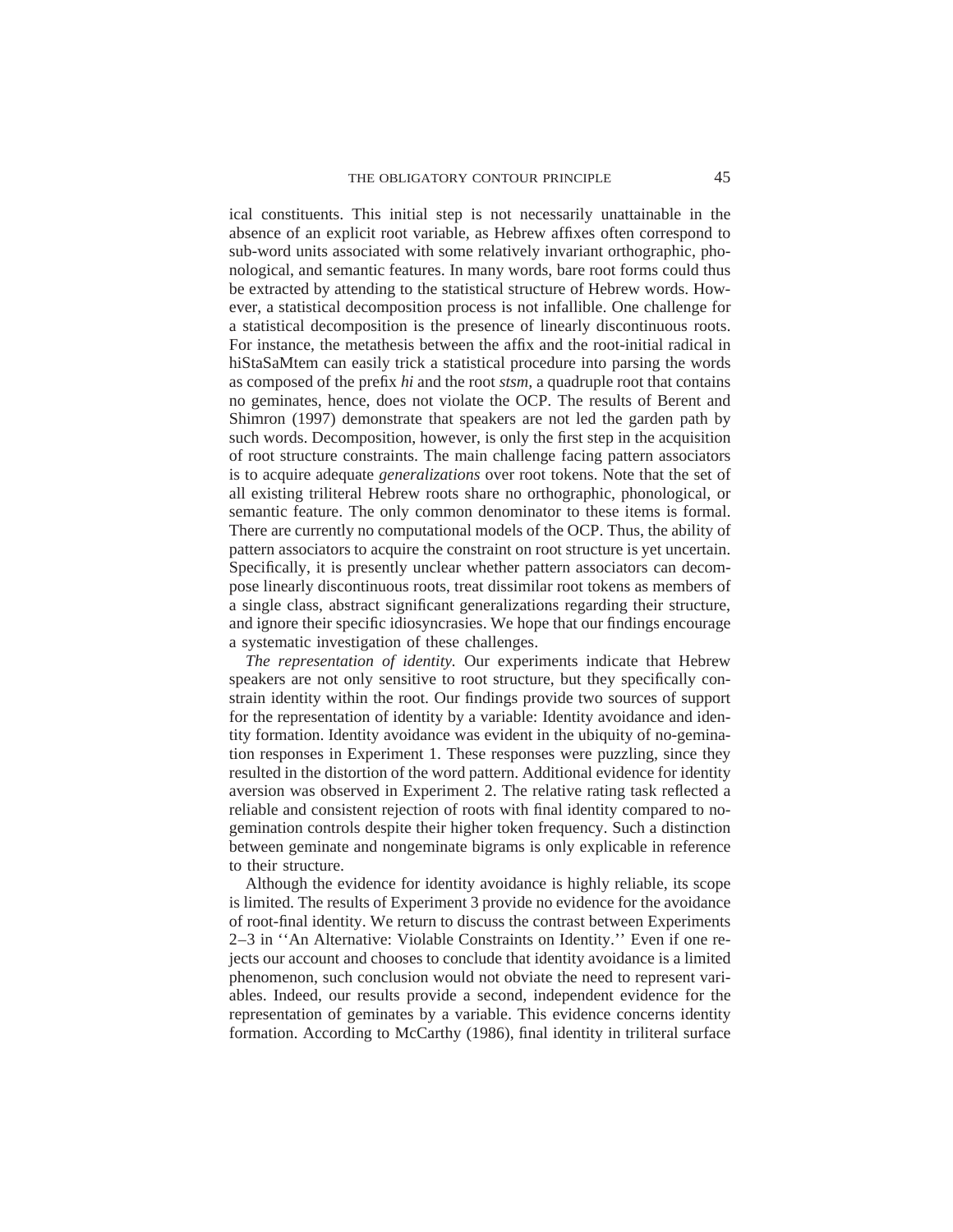roots is formed by reduplication of biconsonantal inputs. The findings of Experiment 1 provide strong support for the use of root-final gemination as the principal, perhaps the only, strategy for the formation of triliteral roots from their biconsonantal input. Importantly, the formation of root-final geminates cannot be attributed to segment addition. Gemination was the most frequent response despite the fact that its expected probability is far lower than the addition of a new segment. Furthermore, the formation of geminates was unaffected by their similarity to counterexamples. Thus, our findings suggest that geminates are formed by a symbolic process of reduplication: A process of variable copying that is blind to segment contents or the frequency of the resulting bigram.

The representation of identity has been systematically investigated by Marcus (1998a, 1998b, in press). Marcus demonstrated that a simple recurrent network and feedforward networks fail to generalize a simple identity function such as "an X is an X." After training the network on nine instances of this function (e.g., *a rose is a rose; a tulip is a tulip),* it was presented with a 10th new token (e.g., a *lilac*). Despite excellent performance on the 9 trained items, the network failed to generalize to the 10th item. This failure is robust and principled. The failure to generalize does not depend on the number of training examples, the parameters of learning rate and momentum, the number of hidden units or hidden layers. It is also not due to a failure to represent the novel token. To rule out a representational failure, Marcus trained a single network on two frames. Frame A was *The bee sniffs the X,* whereas frame B was the identity function (*an X is an X*). The network was trained on the instance *lilac* on frame A (*The bee sniffs the lilac*), but not on frame B. Marcus observed that, despite the successful performance with *lilac* in the context of frame A, the network was unable to generalize the identity function to this item.

Marcus (1998a, 1998b, in press) concluded that the robust failure to generalize the identity function is principled. Pattern associators cannot generalize to items containing features on which the model was not trained. This limitation stems from their training independence: The setting of weights for any given unit (input or output) to the hidden units is independent of the other units. Thus, these models cannot exploit trained nodes to constrain the activation of untrained nodes. For some functions, this limitation is nondetrimental. Pattern associators will perform adequately on any function that does not require generalization outside the training space. Identity, however, is not one of those functions. Identity applies to any segment, regardless of its content . Because identity concerns variables, rather than tokens, its relevant training space, is, by definition, infinite. For functions defined over variables, the failure of pattern associators to generalize outside its training space is virtually guaranteed. One may criticize the relevance of Marcus' formal analysis to our present results on the grounds that they do not directly demonstrate generalization outside the training space. The linguistic experience of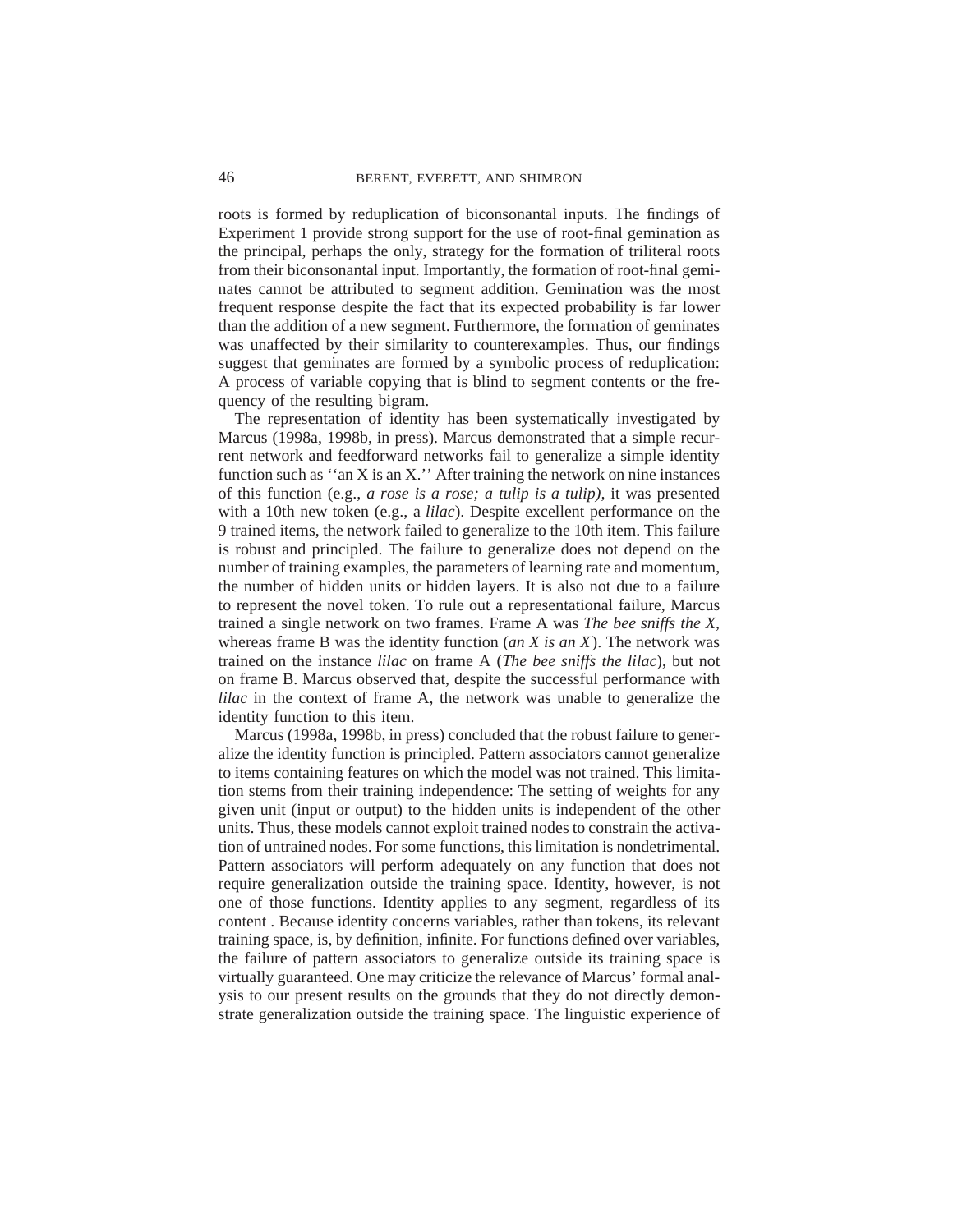our adult participants has effectively resulted in their ''training'' on all Hebrew geminates. Our tasks thus did not require that they extend this generalization to untrained phonemes or features. Although our present experiments do not probe for the generalization of reduplication to *untrained* items, our investigation nevertheless systematically assessed whether this behavior is sensitive to the *degree* of training, i.e., the familiarity with trained items. This approach is perfectly compatible with the pattern associator hypothesis. For instance, Rhode and Plaut (1999) have recently noted that: "language development depends critically on the *frequency* with which forms occur in the language and not simply on whether or not they occur at all'' (p. 98). There are indeed numerous documentations of the sensitivity of pattern associators to type frequency (e.g., Daugherty & Seidenberg, 1992; Plunkett & Marchman, 1993; Rumelhart & McClelland, 1986). If Hebrew geminates were represented as the association between stored tokens, then the probability of forming geminates and their acceptability should have reflected their frequency. The marked discrepancy between the expected and observed probability of geminate formation in Experiment 1, insensitivity to counterexamples, and the phenomenon of identity aversion in Experiments 1–2 demonstrate speakers' insensitivity to the degree of familiarity with trained items.

Given that reduplication extends regardless of the familiarity with trained phoneme combinations, we expect this behavior to emerge also for untrained phonemes. Our subsequent investigation tested this prediction (Berent, Marcus, & Shimron, 2000). This experiment obtained ratings of novel words generated from novel roots that include foreign phonemes, i.e., segments that do not form part of the Hebrew inventory (e.g., ch, th, w, j). As in our present experiments, we constructed root trios in which one of these foreign phonemes appeared in root-initial geminates (e.g., ChChK), root-final geminates (e.g., KChCh), or in a nongemiante root-initial bigram (e.g., ChPK). These roots were conjugated such that root-initial geminates were either word initial (e.g., ChiCheK) or word internal (e.g., hiChtaChaKtem). Participants were presented with a randomized list of these words. They were asked to read each word aloud and rate its absolute acceptability. There are no existing Hebrew roots with geminates including these phonemes; hence, a statistical knowledge cannot constrain the location of foreign geminates in the root. The results nevertheless replicate the findings of our present Experiment 3. Speakers rate root-initial gemination as significantly less acceptable than either root-final gemination or no-gemination controls, and this finding emerged regardless of the location of geminates in the word. Furthermore, the rejection of root-initial gemination was obtained even when the foreign phoneme includes phonetic features that do not occur in Hebrew. Such phonemes clearly fall outside the training space of Hebrew speakers. Participants' sensitivity to the structure of roots with foreign features demonstrates their ability to extend the constraint on root identity outside their training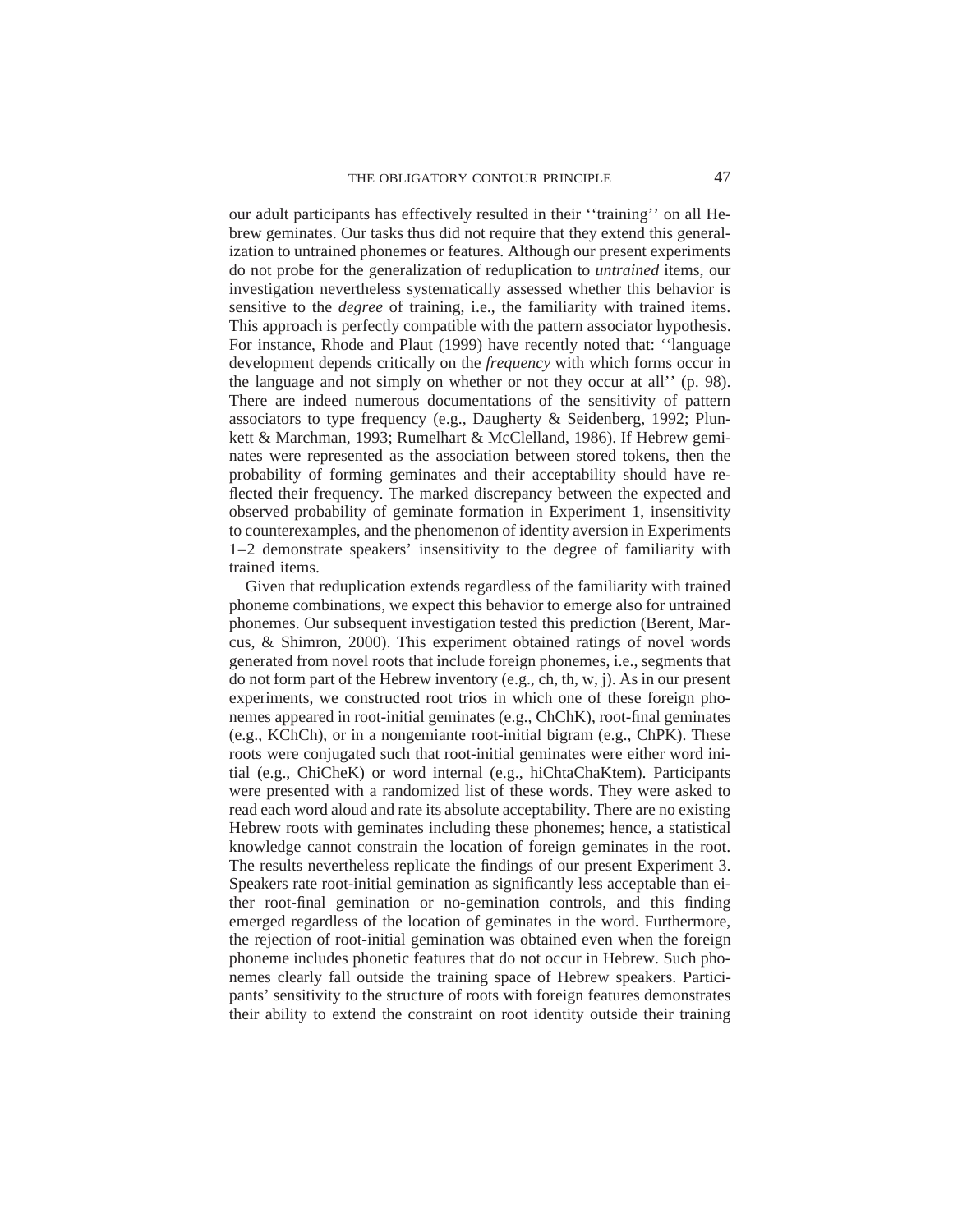space. Marcus' (1998a) formal proof suggests that such behavior may be unattainable by pattern associators.

In summary, the pattern associator hypothesis attributes linguistic knowledge to the statistical properties of the linguistic input (e.g., Elman, 1993; Plaut et al., 1996; Seidenberg, 1997; Rhode & Plaut, 1999). Our investigation includes numerous assessments of the statistical structure of the Hebrew language. None of these analyses explains our data. In view of the known sensitivity of pattern associators to the statistical structure of the language, our findings raise doubts regarding the ability of pattern associator models to account for the OCP. Furthermore, the problem of root decomposition and generalization across dissimilar root tokens, coupled with Marcus' (1998a) formal analysis of the identity function, suggest that the phenomenon we observe may tap into some principled limitations of these models. In the absence of a systematic computational investigation of the OCP phenomenon, we currently cannot rule the possibility that pattern associator models may rise to these challenges. We certainly do not claim that this constraint is unrepresentable by connectionism. Instead, we believe that, in order to represent these phenomena, the network may require the implementation of two variables: the root and identity.

# *Evidence against Inviolable Rules*

The constraint on root structure provides strong support for the representation of variables. However, our data are incompatible with the attribution of this knowledge to inviolable rules. Our findings present two challenges to the view of the OCP as an inviolable constraint. One challenge concerns OCP counterexamples. Hebrew contains about four roots with initial gemination, two of them are highly productive and familiar. One could try to maintain the view of OCP as inviolable by attributing these violations to a few stipulations in the lexicon. However, this solution would not do. The acceptance of root-initial geminates is not limited to the handful of existing Hebrew roots, but is productively applied to novel roots that are analogous to these counterexamples. Our observation of productive violations of the lexical OCP agrees with the violations of identity avoidance as a derivational constraint and a rule triggering device which have been amply discussed in the linguistic literature (e.g., Odden, 1986; Yip, 1988; Myers, 1994). These observations are incompatible with the view of the OCP as inviolable.

An ever stronger challenge to McCarthy's (1986) account is the rejection of root-final geminates. Experiment 1 reflected a curious aversion of reduplication. A similar avoidance of root-final identity emerged in Experiment 2 as a rejection of root-final geminates relative to their no-gemination controls. These findings are inexplicable by McCarthy's (1986) account. According to this proposal, root-final geminates do not require the lexical specification of identity; hence, they should be as acceptable as their no-gemination controls. To account for the aversion of root-final identity, one may propose a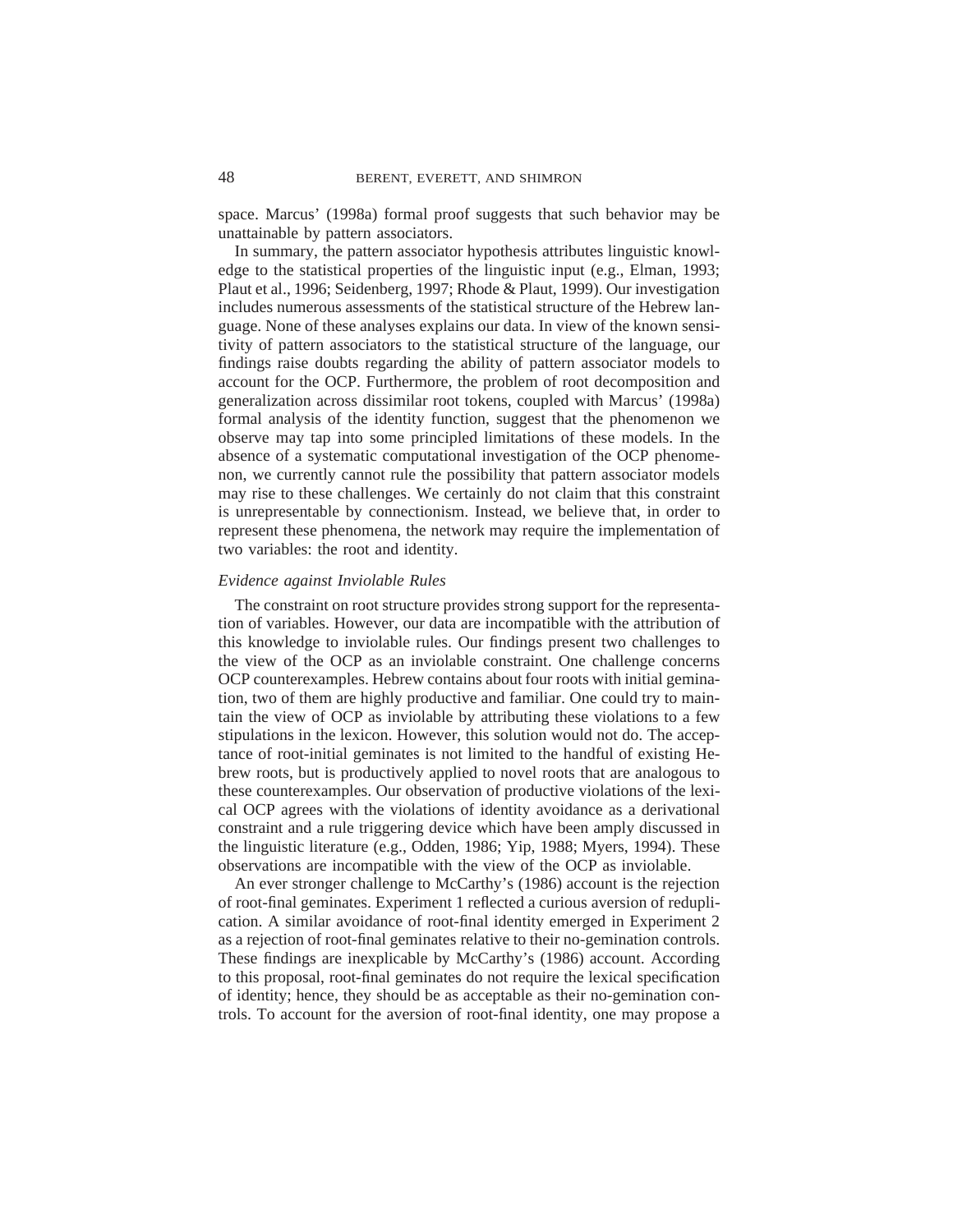constraint against root-final gemination. Such a solution, however, suffers from a deep incompatibility with McCarthy's (1986) proposal. In contrast to root-initial gemination, root-final gemination is extremely frequent in Semitic. If one were to ban root-final gemination, then this constraint would be routinely violated. It is thus impossible to capture the desired generalization without making incorrect, too strong, predictions under the view of phonological principles as inviolable. In contrast, these results may be readily explained by a theory of violable constraints, Optimality Theory.

# *An Alternative: Violable Constraints on Identity*

Our results demonstrate that Hebrew speakers' knowledge appeals to the representation of abstract variables. However, the constraints governing these variables are violable. To accommodate these findings, we propose an account couched within a theory of violable constraints, Optimality Theory (Prince & Smolensky, 1993, 1997; for additional discussions of the OCP in optimality theory, see Gafos, 1998; Myers, 1994, Yip, 1995). In what follows, we briefly describe our account. The goals of the following discussion are twofold. First, we wish to illustrate how the constraint on root identity may be accommodated within a theory of violable constraints. Second, we account for our empirical findings that are at odds with McCarthy's (1986) proposal. These include the rejection of root-final identity and its confinement to the relative rating procedure.

Optimality theory accounts for linguistic phenomena without assuming rules or derivations. Instead, phonological representations are generated and evaluated with respect to a ranked set of violable constraints. The constraints are considered universal, but their ranking is language specific. All constraints apply directly to phonological outputs. Specifically, linguistic objects are produced by two functions: GENERATE and EVALUATE. GENER-ATE computes a set of outputs to a given input. These outputs are then evaluated for their optimality with respect to the constraint ranking by the EVALUATE function. The candidate that violates the minimum number of highest ranked constraints is considered optimal. Importantly, the optimality of a candidate output is strictly relative: An optimal output can, and often does, violate constraints. Its optimality simply reflects the fact that its constraint violation is less severe than other candidates.

Our specific account for the experimental results assumes a family of constraints that ban identity from phonological representations (see also Everett & Berent, 1998). IDENTITY bans identity from the root. A higher ranked constraint, ADJACENT IDENTITY, specifically bans adjacent identical elements in phonological representations. Although identity is undesirable, identity (like any other constraint) is violable when outranked by higher constraints. The primary motivation for identity formation is the need to supply Hebrew words with three root consonants. This pressure may be attributed to either a constraint on syllable structure which requires bisyllabicity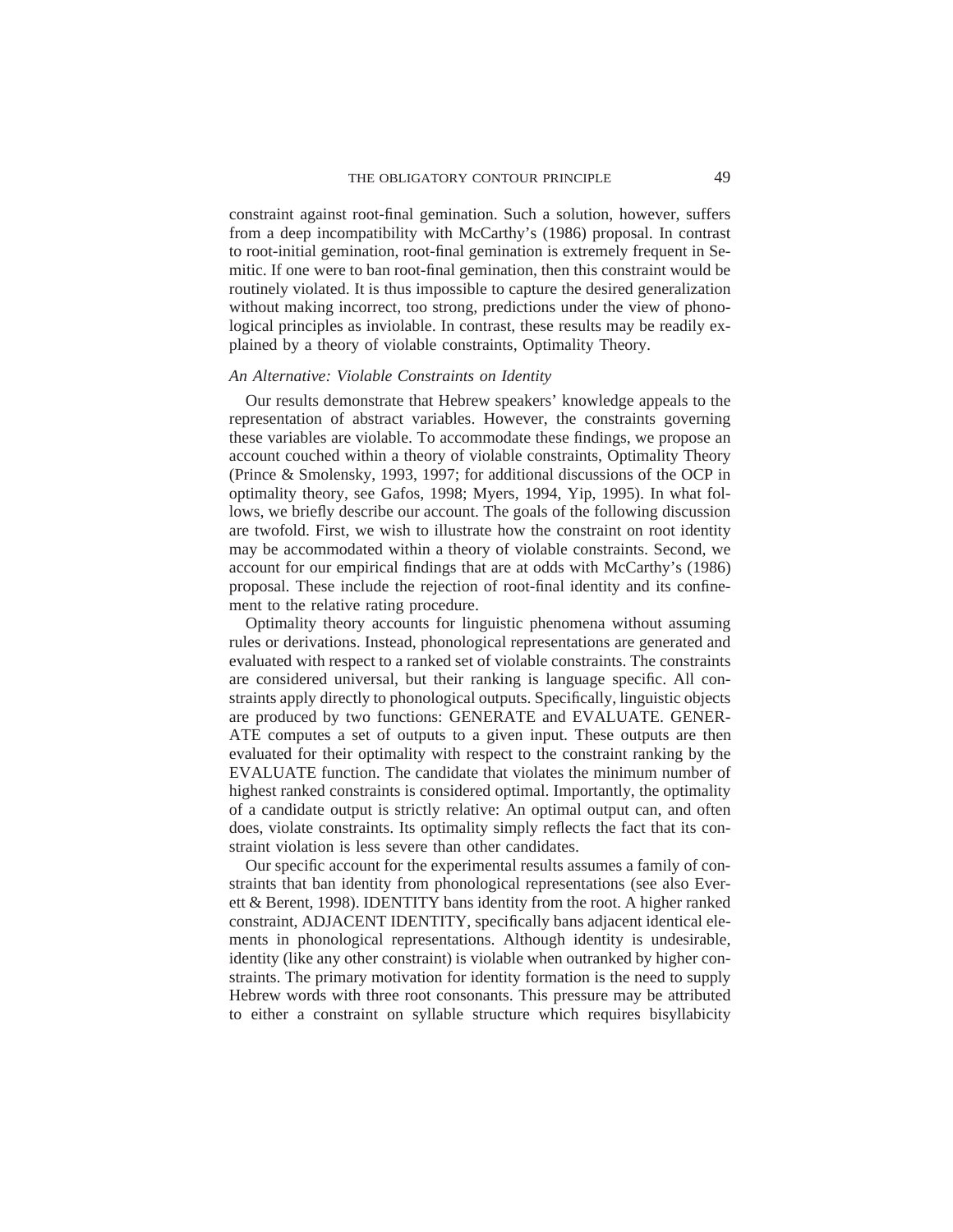### 50 BERENT, EVERETT, AND SHIMRON

| ш |  |
|---|--|
|---|--|

The Optimality of Three Candidates (SiSeM, SiMeM, and SiMeT) with Respect to Two Constraint Families, CORRESPONDENCE and IDENTITY

| Output               | Constraints           |                 |
|----------------------|-----------------------|-----------------|
| $(input: SM, \_i_e)$ | <b>CORRESPONDENCE</b> | <b>IDENTITY</b> |
| SiMeM                |                       | *               |
| SiSeM                | *                     | $\ast$          |
| SiMeT                | *                     |                 |

*Note.* Constraint ranking is indicated by their left-to-right order. A constraint violation is indicated by an asterisk, and fatal violations are indicated by an exclamation mark.

(Gafos, 1998) or to the full alignment of the three consonant slots in the word pattern with the root input (i.e., MAXIO, see Everett & Berent, 1998). The need for an extra root consonant may be met in several ways. Table 11 illustrates several output candidates for the biconsonantal root SM and the word pattern \_i\_e\_. It describes the optimality of these candidates with respect to two constraint families, CORRESPONDENCE and IDENTITY. In this and all subsequent tables, the ranking of the constraints is indicated by their left-to-right order (highly ranked constrained are to the left). A constraint violation is indicated by a star, and a fatal violation is indicated by an exclamation mark.

Each of the candidates in Table 11 represents a solution to the problem of aligning a biconsonantal root and the three root slots in the word pattern. One solution is the insertion of a new consonant (e.g., SiMeT). This solution, however, violates the highly ranked family of constraints requiring the COR-RESPONDENCE of the output to the input.<sup>23</sup> To avoid its violation, speakers may obtain the additional output segment by means of reduplication. This results in either SiSeM or SiMeM. According to Gafos (1998), leftward reduplication in SiSeM fatally violates two other members of the CORRESPON-DENCE constraint family.<sup>24</sup> Leftward reduplication is thus avoided. In contrast, SiMeM, generated by rightward reduplication does not violate any CORRESPONDENCE constraints. Thus, despite the violation of the lower ranked IDENTITY constraint, SiMeM is the optimal candidate.

The principal entailment of our account is that reduplication is the optimal strategy for the formation of a word from a biconsonantal root. This prediction agrees with the results of our production experiment. When presented

<sup>23</sup> Specifically, the DEPIO constraint requires that output segments correspond to input segments.

 $24$  These constraints govern the correspondence between the base and affix: The ANCHOR-R constraint requires that the rightmost element of the reduplicative affix correspond to the rightmost element of the base and the ALIGNAFF-R\_ R constraint aligns the reduplicated consonant with the right edge of output.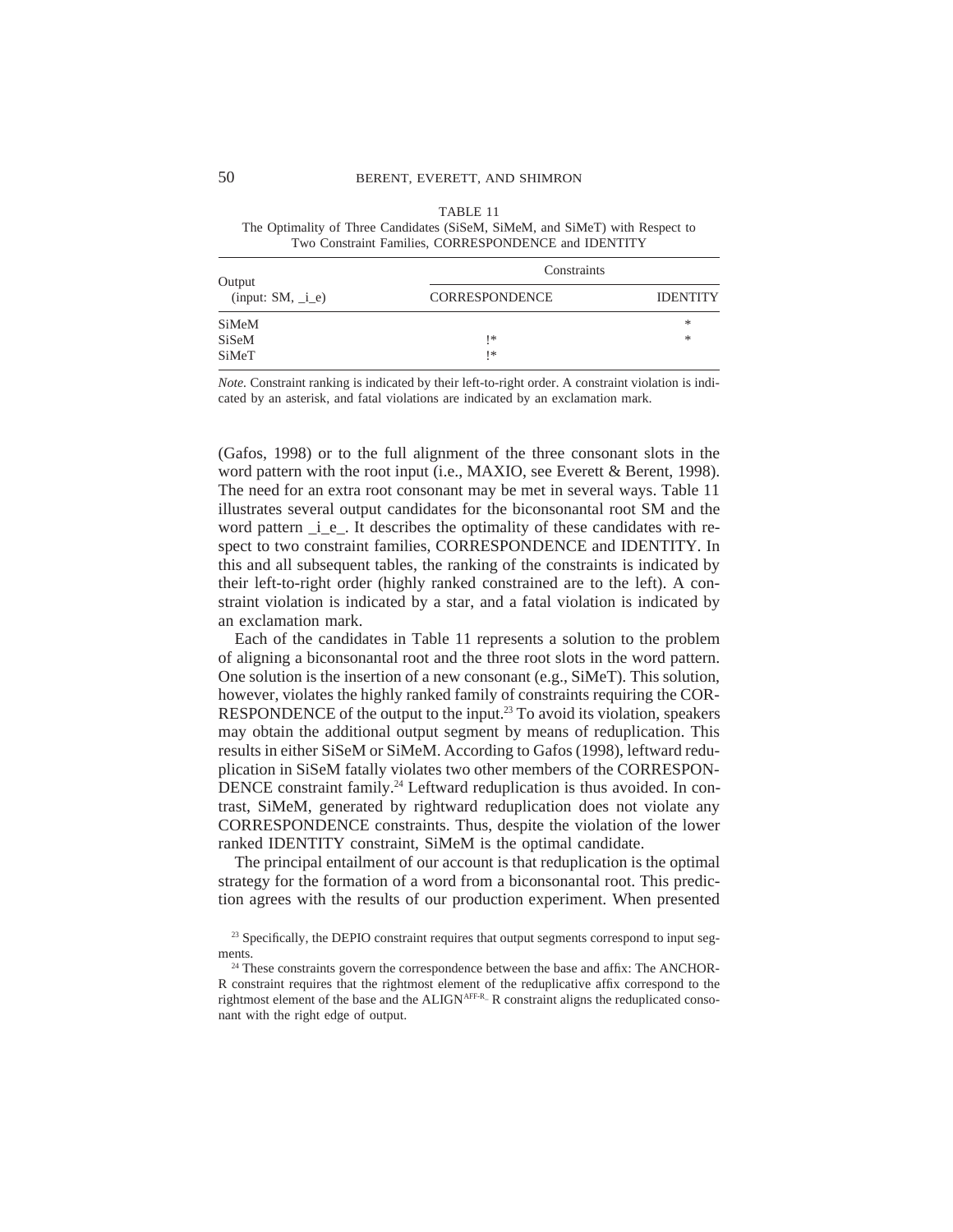with a biconsonantal root, speakers solve the mismatch between the word pattern and the input root by means of reduplication rather than segment addition. Our account also states that reduplication proceeds rightward. Accordingly, the production task reflected a robust preference for reduplicating root-final over root-initial radicals. Converging evidence for the optimality of rightward reduplication is found in the rating tasks. Nonwords rating, however, is more complex than in their production. Before we can examine the rating results, we must first address the demands of the rating task.

In the rating task, speakers assess the acceptability of novel words derived from novel roots. We propose that acceptability reflects the optimality of a word as an output of its lexical representation. Thus, to determine the acceptability of a word, speakers must first identify its lexical representation. In contrast to the production study, participants in the rating studies are not provided with a lexical input. They also cannot simply retrieve it from the lexicon, since these forms are all novel. To evaluate the acceptability of a word, speakers must *infer* its lexical representation. This task resembles the acquisition of new roots by the child. Smolensky (1996) proposed that the child identifies the lexical input by applying structural constraints to its surface form. In a similar vein, participants in the experiment can infer the lexical representation of surface forms by applying to them the constraint ranking. The optimal output of this computation will be stored as the word's lexical representation. Specifically, the optimal lexical input for roots with geminates (initial or final) is biconsonantal because it does not violate any identity constraint. Armed with this ''lexical'' input, speakers can now turn to evaluate the optimality of the target word as an output of that ''lexical'' input. Forms with root-initial gemination are rejected because they fatally violate CORRESPONDENCE . Conversely, root-final gemination is optimal; hence, these forms are rated higher than the initial gemination counterparts.

Importantly, however, within a theory of violable constraints, the optimality of root-final gemination does not imply no constraint violation. Recall that root-final gemination violates IDENTITY. Because the identity family is dominated by the CORRESPONDENCE constraint family, words exhibiting root-final geminates are optimal candidates despite the violation of at least one member of the identity family. However, IDENTITY violations nevertheless carry consequences that may be observed in certain experimental settings. In the absolute rating task, speakers determine whether SiMeM is optimal relative to its inferred input, SM. The answer to that question is clearly yes, since no better candidate is available. However, in the relative rating experiment, speakers are asked to *compare* the optimality of different words. For instance, they compare the optimality of SiMeM and PiSeM. To perform this task, speakers cannot simply compare the optimality of SiMeM relative to its input, SM, as required in the absolute rating task. Instead, they must determine how the optimality of SiMeM as an output of SM compares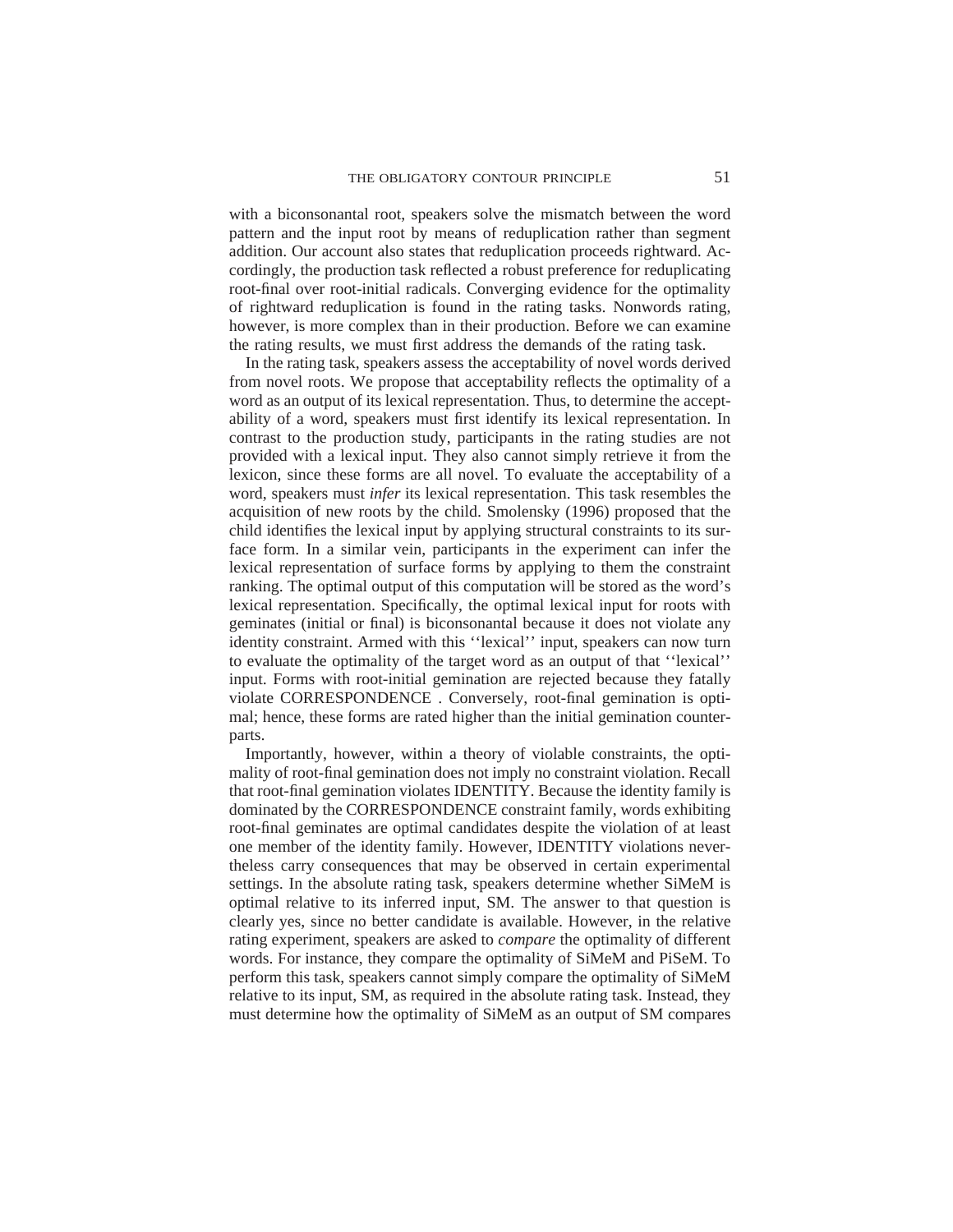#### TABLE 12

The Comparative Optimality of Three Outputs (SiSeM, SiMeM, and PiSeM) Relative to Their Inputs (Not Shown) with Respect to the CORRESPONDENCE Constraint Family and the IDENTITY Constraint

|                       | Constraints           |                 |  |
|-----------------------|-----------------------|-----------------|--|
|                       | <b>CORRESPONDENCE</b> | <b>IDENTITY</b> |  |
| <b>SiSeM</b>          | 1*                    | $\ast$          |  |
| <b>SiMeM</b><br>PiSeM |                       | $\ast$          |  |

*Note.* Constraint ranking is indicated by their leftto-right order. A constraint violation is indicated by an asterisk, and fatal violations are indicated by an exclamation mark.

to the optimality of, say, PiSeM relative to its input, PSM. Table 12 represents the outcomes of comparing SiSeM, SiMeM and PiSeM as outputs of their respective inputs.

On our account, SiMeM (but not PiSeM), violates IDENTITY; hence, SiMeM is less optimal than PiSeM. If speakers can compute comparative optimality, then, despite its Optimality relative to its input, SiMeM should be less acceptable than PiSeM. Because SiSeM violates the higher ranked CORRESPONDENCE constraints, its constraint violation is more severe than either SiMeM or PiSeM, rendering it lowest on the comparative optimality rank. Our account views the divergence between the two rating experiments as principled and theoretically significant. First, this divergence demonstrates that speakers can compare the optimality of different input-output pairs. Second, the rejection of SiMeM despite its optimality and relative frequency suggests that speakers' linguistic competence includes a violable constraint on Identity.

The account proposed so far explains why SiMeM is frequent yet is rejected relative to PiSeM. It also explains why the rejection of SiMeM emerges only when speakers are asked to perform relative rating. However, this account cannot address the effect of counterexamples. Root-initial gemination fatally violates IDENTITY and CORRESPONDENCE. If so, why do participants in the rating tasks accept root-initial geminates when they are analogous to counterexamples?

# *The Role of Symbolic and Associative Processes in the Acquisition of Lexical Representations*

Our results suggest that root identity is productively formed by a symbolic process of rightward reduplication. This finding has direct implications to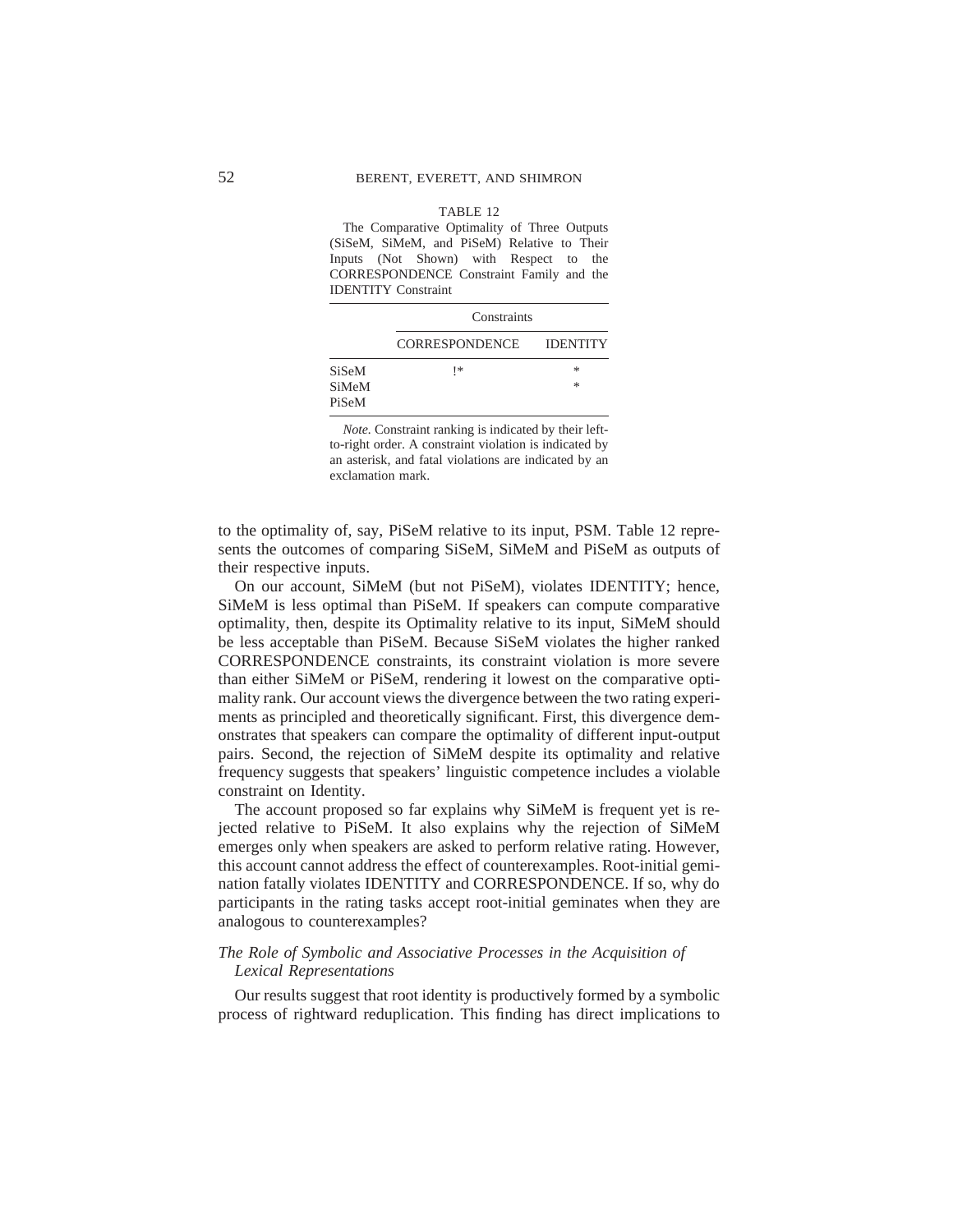#### TABLE 13

| LUAIUAI RUPIUSUHAHUIIS |                                 |                |  |
|------------------------|---------------------------------|----------------|--|
| Overt form             | Inferred lexical representation | CORRESPONDENCE |  |
| SiSeM<br><b>MIMES</b>  | SМ<br><b>MMS</b>                | 1*             |  |

The Lexical Representations Inferred for SiSeM and MiMeS and the Violations of CORRESPONDENCE Incurred by Generating Each of These Words from Their Inferred Lexical Representations

*Note.* Constraint ranking is indicated by their left-to-right order. A constraint violation is indicated by an asterisk, and fatal violations are indicated by an exclamation mark.

the structure of lexical representations as well. If speakers form root-final identity by means of a productive process, then the lexical representations that serve as the input for this productive process must eliminate geminates. Our findings imply a default symbolic process that erases identity from the lexicon: This process transforms any surface root whose form is XXY or XYY into XY. Its application is sensitive to the form of the input and blind to its contents.

However, the investigation of counterexamples suggests that identity erasure may be overridden. The rejection of root-initial geminates is blocked when their content is similar to OCP violations.<sup>25</sup> To account for these findings, we propose that OCP violations are lexically stored as triliteral roots. These marked forms can block identity erasure by triggering an associative mechanism. Specifically, when presented with a word, speakers decompose its triliteral surface root. If this surface representation is sufficiently similar to a stored OCP counterexample, it blocks the default identity erasure. As a result, the new root is stored in the lexicon in its triliteral form, despite its root-initial identity. In contrast to the default identity erasure, which operates over variables, the associative mechanism is sensitive to token specific properties. It is the similarity to stored tokens that triggers the associative mechanism and permits the acquisition of counterexamples to the OCP.26

The division of labor between the associative and default symbolic processes can nicely account for several additional aspects of our results. First, our account explains the acceptance of root-initial gemination that is analogous to counterexamples (see Table 13). Recall that root-initial gemination

<sup>25</sup> The integration of terminology from Autosegmental phonology and Optimality theory results in some inconsistency. Our previous discussion has referred to root-initial geminates as OCP violations, following McCarthy (1986). However, within the OT account proposed in the previous section, the rejection of root-initial gemination is attributed to the violation of the Identity and Correspondence constraints. For the sake of simplicity, we keep referring to root-initial gemination as OCP violations, although we no longer adopt the OCP (as described in McCarthy, 1986) as a theoretical explanation for their rejection.

 $26$  An alternative account may capture the associative mechanism within the grammar by proposing an analogy constraint that is triggered by similarity and overrides Identity. The resolution of these two conflicting accounts goes beyond the scope of the present work.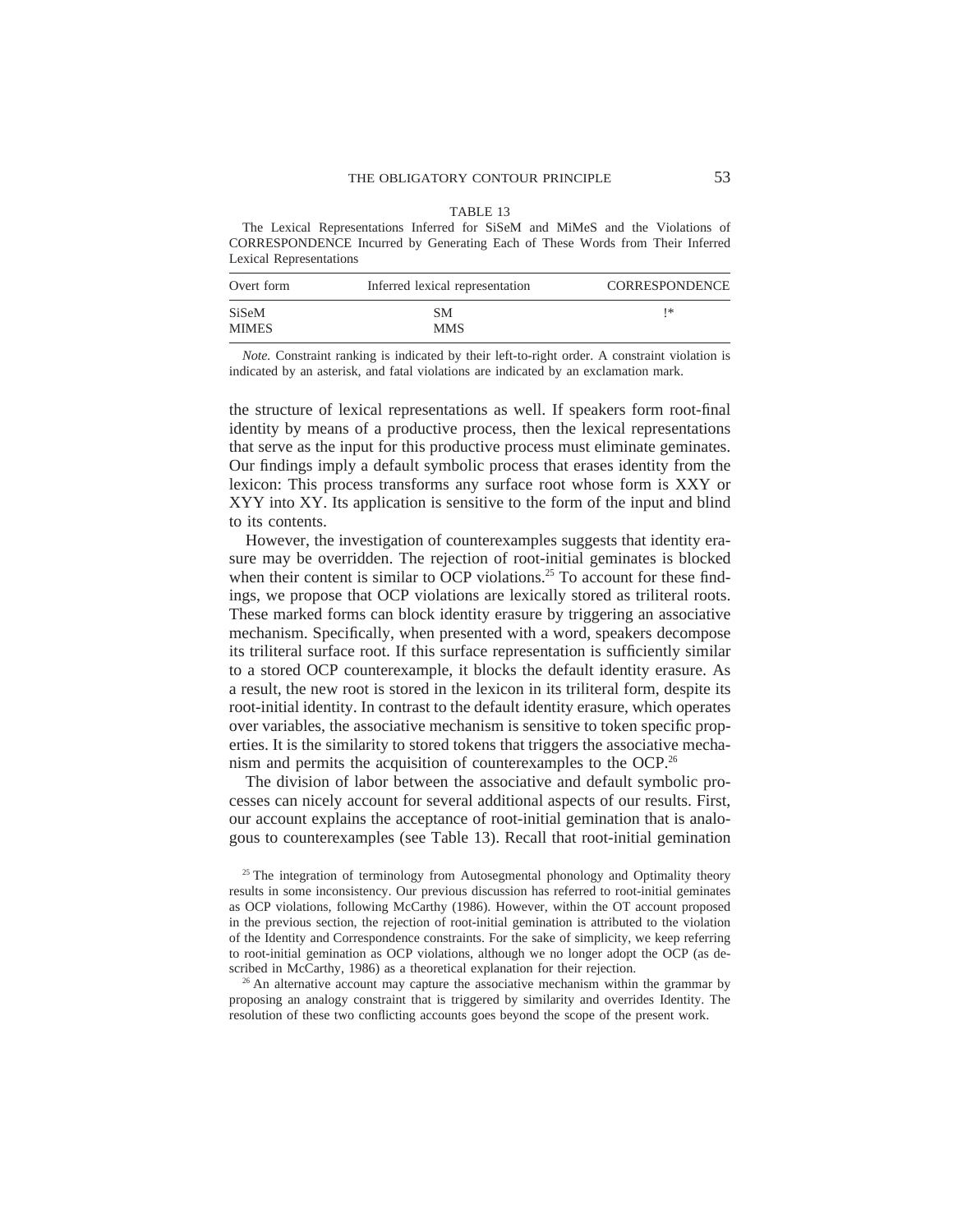#### TABLE 14

| CORRESPONDENCE Violations Incurred by Generating MiMeK from Its Lexical |  |
|-------------------------------------------------------------------------|--|
| Representations (Inferred or Given) in the Rating and Production Tasks  |  |

|            | Lexicon | Output | <b>CORRESPONDENCE</b> |
|------------|---------|--------|-----------------------|
| Rating     | MMK     | MiMeK  |                       |
| Production | MК      | MiMeK  | 1*                    |

*Note.* Constraint ranking is indicated by their left-to-right order. A constraint violation is indicated by an asterisk, and fatal violations are indicated by an exclamation mark.

is ill formed because its generation from its inferred biconsonantal root incurs a fatal violation of members of the CORRESPONDENCE family. In contrast, the lexical representations inferred for words analogous to counterexamples are triconsonantal. Thus, these roots can form words without violating CORRESPONDENCE.

The associative process also nicely accounts for the divergence in identity avoidance depending on its specific manifestation and the experimental task. For instance, consider root-initial identity. Experiments 2–3 demonstrate that the rejection of root-initial identity is blocked for counter examples (e.g., MiMeK). Conversely, in Experiment 1, biconsonantal roots whose initial radical is identical to a counterexample (e.g., MK) did not yield root-initial gemination (e.g., MiMeK). If counterexamples block the rejection of rootinitial identity, then why don't speakers reduplicate the initial radical in the production task?

This puzzle is readily solved by the distinction between the effects of analogy in lexical acquisition and word formation. According to our account, the associative process can block identity erasure from inferred lexical representations, but cannot affect word formation. The production task provides speakers with biconsonantal roots. Because lexical representations are given, their acquisition cannot be overridden by the associative process. As illustrated in Table 14, the production of root-initial gemination from a biconsonantal input violates CORRESPONDENCE. In contrast, participants in the rating studies are presented with words rather than with roots. To rate these words, they must first infer their lexical representation. It is during the acquisition of a lexical representation that the default and associative processes exercise their effect. Because the surface triliteral representation of counterexamples is similar to stored tokens, it can now activate the associative process and override identity erasure, yielding a triliteral lexical representation. This avoids the violation of CORRESPONDENCE during the formation of a word and permits generating words from these candidates. As a result, rating, but not production, is affected by similarity to counterexamples.

A third contribution of the associative process in accounting for our results concerns the disagreement between the distinct manifestations of identity avoidance. Our investigation included different forms of identity: root-initial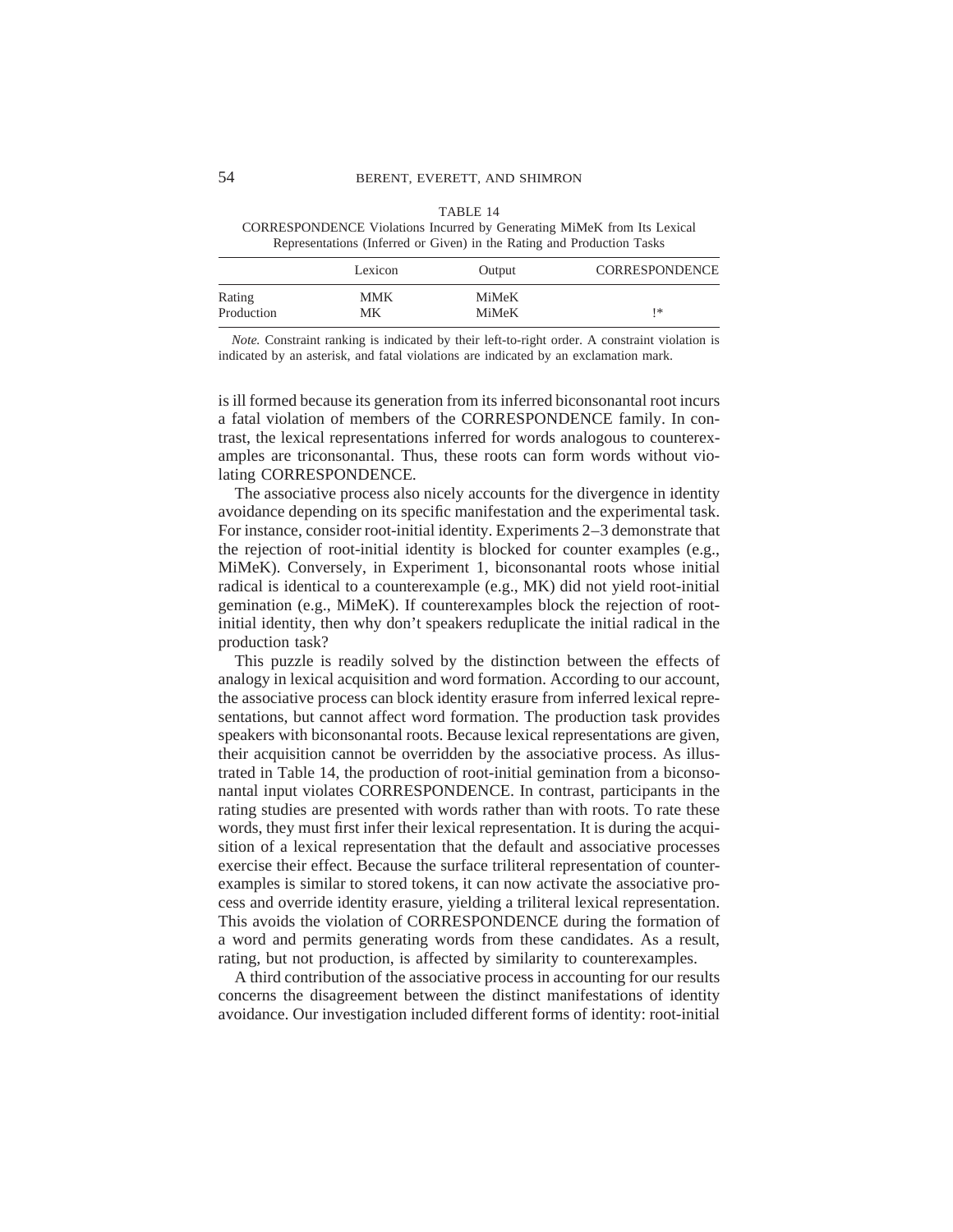## THE OBLIGATORY CONTOUR PRINCIPLE 55

#### TABLE 15

| Overt form | Lexicon    | Correspondence | Adjacent identity | Identity |
|------------|------------|----------------|-------------------|----------|
| maMMiKot   | MMK        |                | 1*                | *        |
| MiMeK      | MMK        |                |                   | *        |
| MiKeK      | МK         |                |                   | *        |
| PiSeM      | <b>PSM</b> |                |                   |          |

The Violations of CORRESPONDENCE and IDENTITY Constraints Incurred by Generating Overt Forms from Their Inferred Lexical Representations

*Note.* Constraint ranking is indicated by their left-to-right order. A constraint violation is indicated by an asterisk, and fatal violations are indicated by an exclamation mark.

identity among nonadjacent consonants, root-initial identity among adjacent consonants, and root-final identity among nonadjacent consonants. In each of these forms we observed some evidence for identity avoidance. However, these distinct manifestations do not always co-occur. In particular, despite blocking the rejection of root-initial gemination in our two rating experiments for counterexamples (e.g., MiMeK), the same roots were rejected when the geminates were adjacent in the surface (e.g., maMMiKot). This finding is puzzling: If speakers tolerate the presence of identity in the root, then why do they specifically reject identity when the geminates are adjacent? A similar dissociation between different manifestations of identity avoidance was observed in the relative rating task. Recall that counterexamples with root-initial geminates (e.g., MiMeK) were as acceptable as their final gemination controls (e.g., MiKeK), but both forms of identity were rejected compared to the no-gemination controls (e.g., PiMeK). We have demonstrated that the rejection of root-final identity is not a frequency effect; hence, it must indicate the representation of geminates by a variable. However, if speakers do represent identity in these roots, then why are they insensitive to its location?

Our account explains this divergence by assuming that the evaluation of word candidates for the violation of structural constraints, including identity, is independent of the evaluation of their roots during the acquisition of lexical representations (see Table 15). On our account, strong counterexamples are spared from identity erasure due to the activation of the associative mechanism. For instance, given experimental words such as MiMeK, participants infer a triliteral root, MMK. Compared to other possible candidates (e.g., MiMe and MiMeKD), the analogy-word MiMeK is the optimal output of mmk. Importantly, despite their optimality, analogy-words do exhibit identity; hence, they violate the IDENTITY family. For nonadjacent geminates (e.g., MiMeK), words with root-initial gemination violate the lowest ranked constraint, IDENTITY, a rather weak violation that is equivalent to that incurred by root-final gemination (e.g., MiKeK). The weak violation IDENTITY explains their equal rejection relative to no-gemination control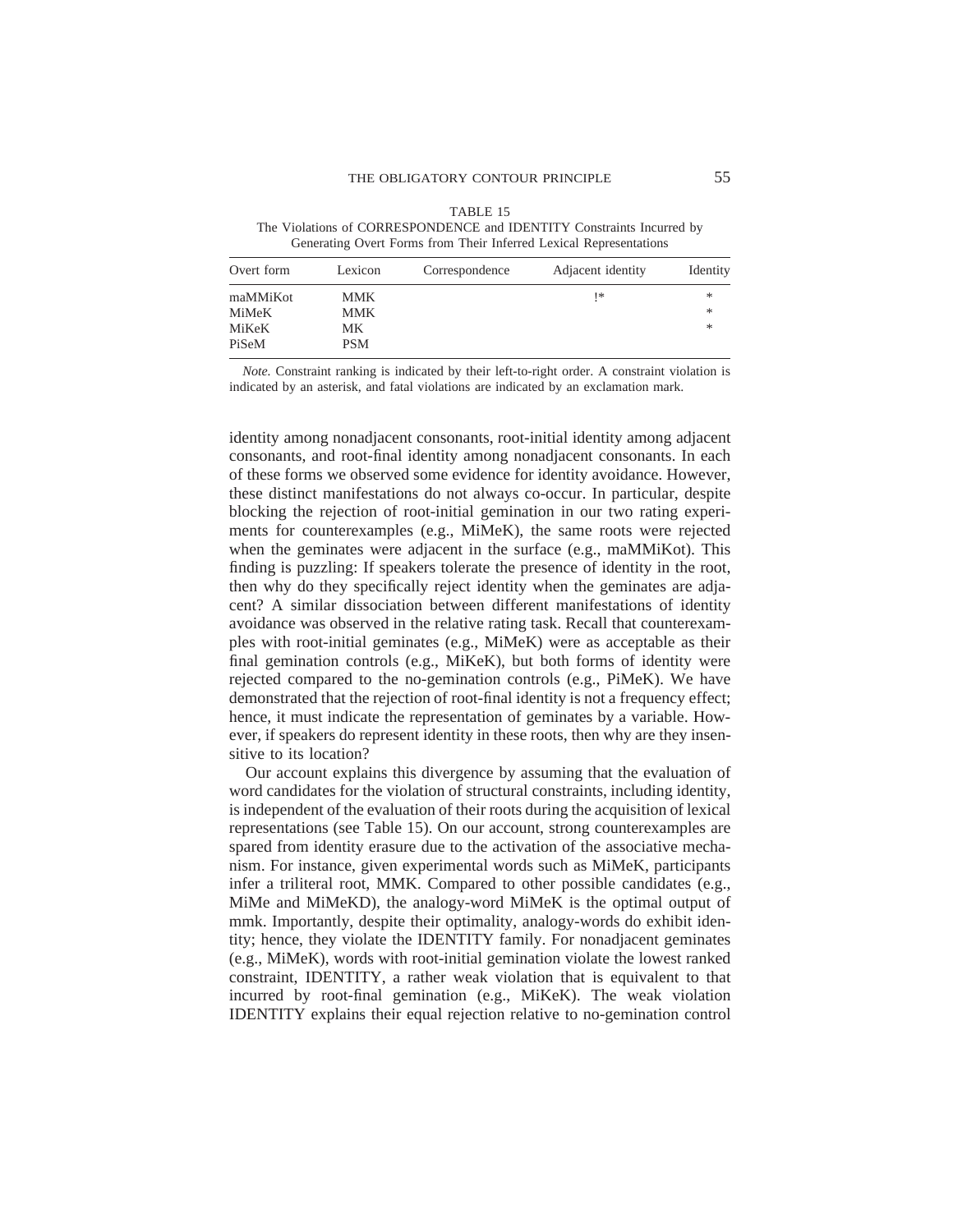in the relative rating task. Conversely, truly adjacent geminates (e.g., maMMiKot) fatally violate the higher ranked ADJACENT IDENTITY constraint; hence, these roots are rejected relative to either their final-gemination or no-gemination controls.

The division of labor between the associative and default, symbolic processes in the acquisition of lexical representations resembles the proposals of Pinker (1991, 1999) and Marcus et al. (1995) with regard to inflectional morphology. Pinker (1991, 1999) and Marcus et al (1995) marshal numerous arguments in favor of a distinction between an associative and default processes of inflection. The associative process is governed by similarity and applies whenever the input under considerations activates similar stored irregular tokens. When a root token is absent or irretrievable, a default mechanism applies. In contrast to the associative process, the default symbolic process is blind to token properties and is sensitive only to the combinatorial structure of formal constituents. The proposal of default vs associative processes in the acquisition of lexical representations is a natural extension of the Pinker (1991) and Marcus et al. (1995) account of inflection. Indeed, the two processes are tightly linked: the abstraction of lexical representations from morphologically complex words is the mirror image of their inflection.

Our proposal of two processes of lexical acquisition raises numerous questions. One question concerns the generality of identity erasure in language processing. Our results suggest that the default representation of root identity is biconsonantal. If our proposal extends to word processing, then it would imply that all familiar Hebrew words containing root identity are lexically stored as biconsonantal roots and that identity is productively formed by reduplication. However, it is possible that the familiarity with a root results in the storage of a triliteral representation by the associative process, in addition to its default biconsonantal representation. The triliteral representation of such roots may thus be obtained by either a default reduplication or by retrieval of its stored triliteral form. The actual contribution of default reduplication and retrieval in the processing of root identity would depend on their relative speed, which, in turn, may depend on familiarity and the demands of the experimental task. Future research is required to investigate the lexical representation of familiar roots using time-limited paradigms.

A more general question concerns the relationship between default identity erasure and other proposals regarding the erasure of redundancy from the lexicon. These proposals include the elimination of affixation that is predictable by the default inflectional process and the elimination predictable phonological features by phonological underspecification (e.g., Archangeli, 1988). The relationship between these different forms of redundancy avoidance awaits further research. One view may attribute these distinct manifestations to a single principle of lexical organization, namely the avoidance of redundancy in the lexicon (e.g., Di Sciullo & Williams, 1987). Conversely, the various manifestations of redundancy avoidance may be due to the operation of distinct, autonomous principles.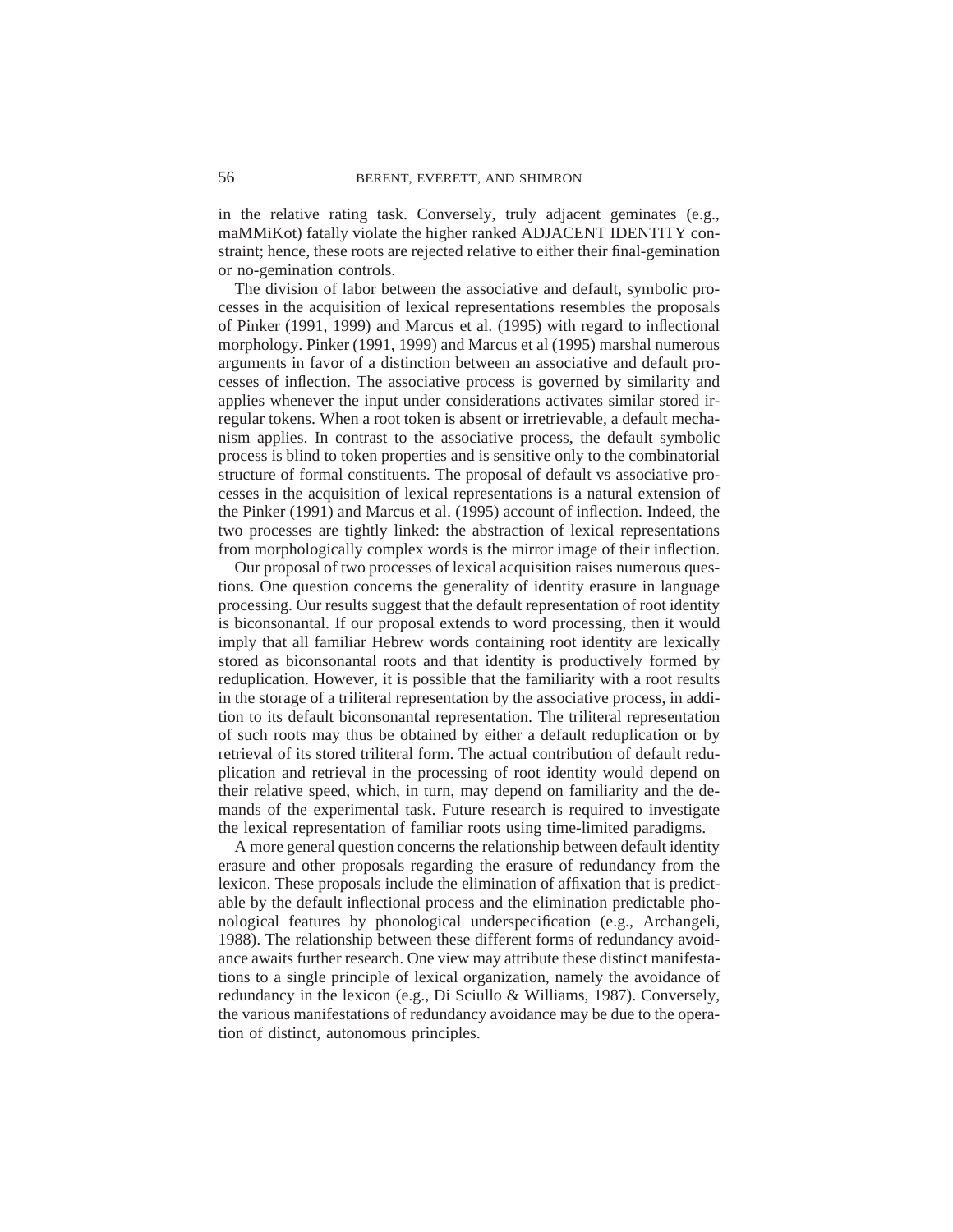Understanding the relationship between the different manifestations of redundancy erasure is crucial for carving specific models of linguistic competence. For our present purposes, however, it is the convergence of evidence for symbolic processes that is of principal interest. The goal of the present investigation was to contrast two rival accounts for the productivity of language: the symbolic hypothesis and the pattern associator view. Our investigation of identity avoidance in Hebrew agrees with the evidence from inflectional morphology in demonstrating that speakers posses an associative process that productively constrains novel forms by computing statistical information over stored tokens. Indeed, the role of statical knowledge in cognition is undeniable. The center of debate between the two hypotheses concerns the role of variables. The combinatorial structure of variables is fundamental for explaining linguistic productivity according to the symbolic account, but is obsolete, according to the pattern associator hypothesis. We have demonstrated that Hebrew speakers possess tacit knowledge that constrains two variables, root and identity. Our results suggest that variables play a causal role in linguistic behavior. The appeal to variables is thus necessary for the adequacy of theories of language.

## REFERENCES

- Alegre, M., & Gordon, P. (1996). Red rats eater exposes recursion in children's word formation. *Cognition,* **60,** 65–82.
- Altmann, G., & Dienes, Z. (1999). Rule learning by seven-month-old infants and neural networks. *Science,* **284,** 977.
- Archangeli, D. (1988). Aspects of underspecification theory. *Phonology,* **5,** 183–207.
- Aronoff, M. (1994). *Morphology by itself.* Cambridge, MA: MIT Press.
- Bentin S. & Feldman, L. B. (1990). The contribution of morphological and semantic relatedness in visual word recognition: Evidence from Hebrew. *Quarterly Journal of Experimental Psychology,* **42A,** 693–711.
- Berent, I., Bibi, U., & Tzelgov, J. (1999). *Root structure constraints in the performance of the Stroop task.* Manuscript in preparation.
- Berent, I., Bibi, U., & Tzelgov, J. (2000). *The autonomous computation of linguistic structure in reading: Evidence from the Stroop task.* A paper presented at the 41st meeting of the Psychonomic Society. New Orleans, LA.
- Berent, I. Everett D., & Shimron, J. (2000). *Identity vs. place of articulation avoidance in Hebrew.* Unpublished data.
- Berent, I., Marcus, G., & Shimron, J. (2000). *Training spaces and generalization: Evidence from Hebrew word-formation.* Manuscript in preparation.
- Berent, I., Pinker, S., & Shimron, J. (1999). Default nominal inflection in Hebrew: Evidence for mental variables. *Cognition,* **72,** 1–44.
- Berent, I., & Perfetti, C. A. (1995). A rose is a REEZ: The two cycles model of phonology assembly in reading English. *Psychological Review,* **102,** 146–184.
- Berent, I., & Shimron, J. (1997). The representation of Hebrew words: Evidence from the Obligatory Contour Principle. *Cognition,* **64,** 39–72.
- Berent, I., Shimron, J., & Vaknin, V. (in press). *Phonological constraints on reading: Evidence*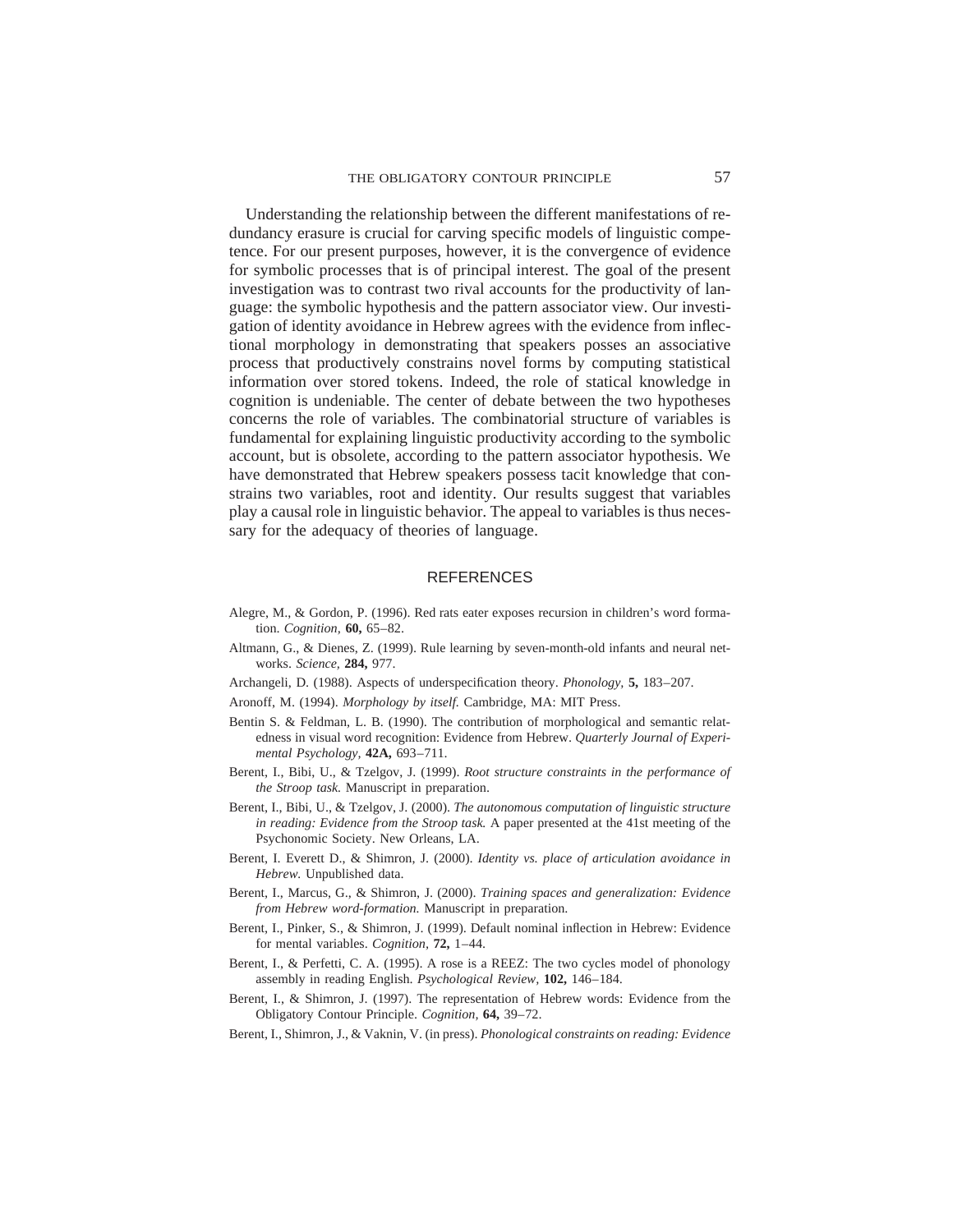*from the Obligatory Contour Principle. Journal of Memory and Language,* doi:10.1006/ jmla.2000.2760.

- Chomsky, N. (1965). *Aspects of the theory of syntax.* Cambridge, MA: MIT Press.
- Chomsky, N. (1980). Rules and representations. *Behavioral and Brain Sciences,* **3,** 1–61.
- Daugherty, K., & Seidenberg, M. (1992). Rules or connections? The past tense revisited. In *Proceedings of the 14th Annual Conference of Cognitive Science Society* (pp. 259–264). Hillsdale, NJ: Erlbaum.
- Deutsch, A., Frost, R., & Forster, K. I. (1998). Verbs and nouns are organized and accessed differently in the mental lexicon: Evidence from Hebrew. *Journal of Experimental Psychology: Learning, Memory, and Cognition,* **24(5),** 1238.
- Di Sciullo, A., & Williams, E. (1987). *On the definition of a word.* Cambridge, MA: MIT Press.
- Eimas, P. (1999). Do infants learn grammar with algebra or statistics? *Science,* **284,** 433.
- Elman, J. (1993). Learning and development in neural networks: The importance of starting small. *Cognition,* **48,** 71–99.
- Elman, J., Bates, E., Johnson, M., Karmiloff-Smith, A., Parisi, D., & Plunkett, K. (1996). *Rethinking innateness. A connectionist perspective on development.* Cambridge, MA: MIT Press.
- Even-Shoshan, A. (1993). *Ha'milon ha'xadash* [The new dictionary]. Jerusalem: Kiryat-Sefer.
- Everett, D. L., & Berent, I. (1998). An experimental approach to the OCP: Evidence for violable identity constraints in Hebrew roots. *Rutgers Optimality Archive.* Available: http:// ruccs.rutgers.edu/roa.html (ROA-235).
- Feldman, L. B. (1994). Beyond orthography and phonology: Differences between inflection and derivations. *Journal of Memory and Language,* **33,** 442–470.
- Feldman, L. B., & Bentin, S. (1994). Morphological analysis of disrupted morphemes: Evidence from Hebrew. *Quarterly Journal of Experimental Psychology,* **47A,** 407–435.
- Feldman, L. B., Frost, R., & Pnini, T. (1995). Decomposing words into their constituent morphemes: Evidence from English and Hebrew. *Journal of Experimental Psychology: Learning, Memory & Cognition,* **21,** 947–960.
- Fodor, J., & McLaughlin, B. (1990). Connectionism and the problem of systematicity: Why Smolensky's solution doesn't work. *Cognition,* **35,** 183–204.
- Fodor, J., & Pylyshyn, Z. (1988). Connectionism and cognitive architecture: A critical analysis. *Cognition,* **28,** 3–71.
- Fowler, C., Napps, S., & Feldman, L. (1985). Relations among regular and irregular morphologically related words in the lexicon as revealed by repetition priming. *Memory & Cognition,* **13,** 241–255.
- Frost, R., Forster, K., & Deutsch, A. (1994). *Morphological and orthographic analysis in word recognition contrasted.* Paper presented at the 35th meeting of the Psychonomic Society, Saint Louis: MO.
- Gafos, D. (1998). Eliminating long-distance consonantal spreading. *Natural Language and Linguistic Theory,* **16,** 223.
- Goldsmith, J. (1990). *Autosegmental & metrical phonology.* Cambridge, UK: Basil Blackwell.
- Gordon, P. (1985). Level ordering in lexical development. *Cognition,* **21,** 73–93.
- Hare, M., & Elman, J. (1995). Learning and morphological change. *Cognition,* **56,** 61–98.
- Hornik, K., Stinchcombe, M., & White, H. (1989). Multilayered feed-forward networks are universal approximators. *Neural Networks,* **26,** 359–366.
- Hummel, J. E., & Holyoak, K. J. (1997). Distributed representations of structure: A theory of analogical access and mapping. *Psychological Review.* **104,** 427–466.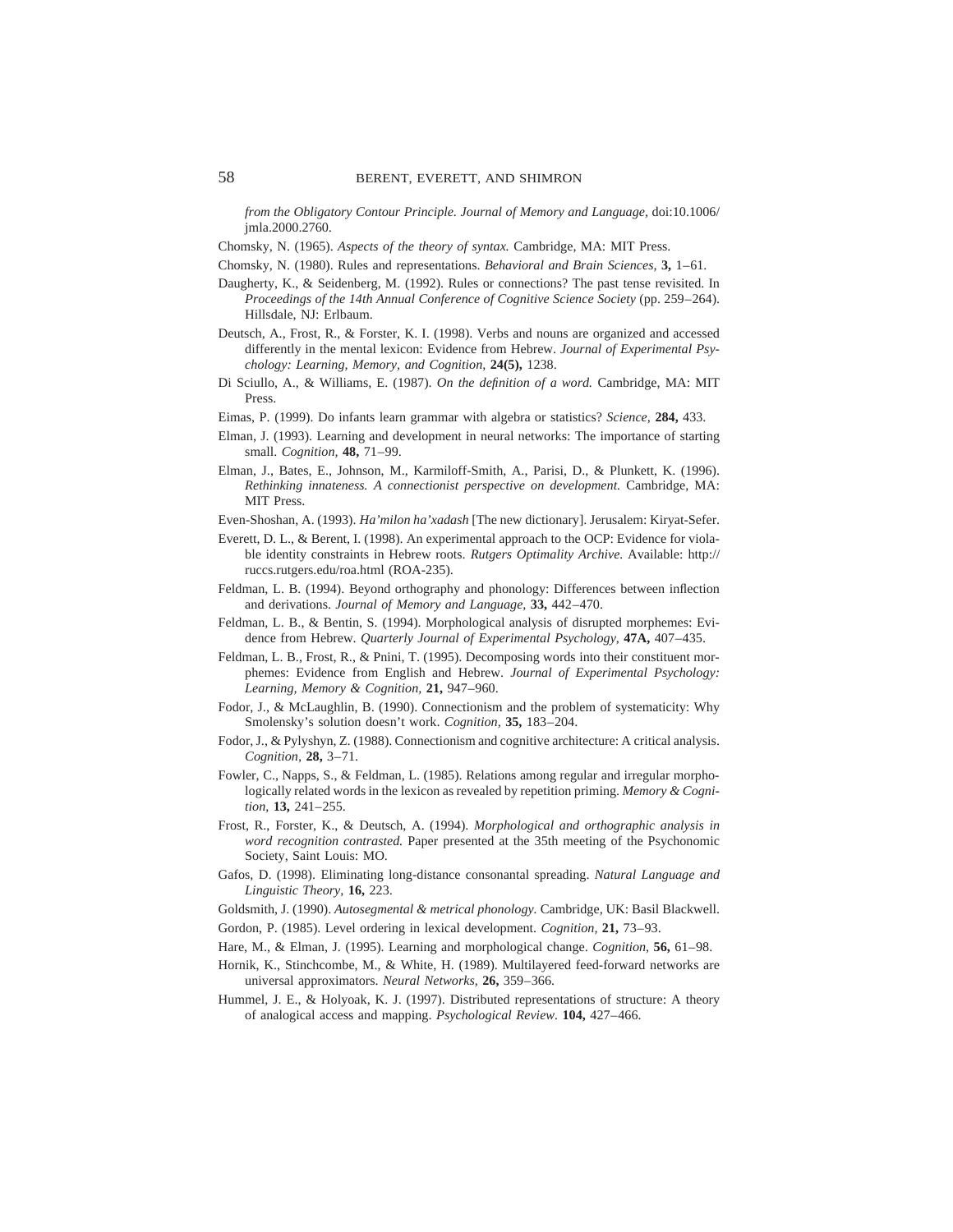Kenstowicz, M. (1994). *Phonology in generative grammar.* Cambridge, MA: Blackwell.

- Kim, J., Marcus, G., Pinker, S., Hollander, M., & Coppola, M. (1994). Sensitivity of children's inflection to grammatical structure. *Journal of Child Language,* **21,** 179–209.
- Kim, J., Pinker, S., Prince, A., & Prasada, S. (1991). Why no mere mortal has ever flown out to center field. *Cognitive Science,* **15,** 173–218.
- Kirk, R. (1982). *Experimental design: procedures for the behavioral sciences.* Pacific Grove: Brooks/Cole.
- Marcus, G. (1998a). Can connectionism save constructivism? *Cognition,* **66,** 153–182.
- Marcus, G. (1998b). Rethinking eliminative connectionism. *Cognitive Psychology,* **37,** 243– 282
- Marcus, G. (1999a). Response—Do infants learn grammar with algebra or statistics? *Science,* **284,** 433.
- Marcus, G. (1999b). Response (technical comments): Rule learning by seven-month old infants and neural networks. *Science,* **284,** 977.
- Marcus, G. (1999c). Connectionism: With or without rules? *Trends in Cognitive Sciences,* **3,** 168–170.
- Marcus, G. (in press). *The algebraic mind: Reflections on connectionism and cognitive science.* Cambridge, MA: MIT Press.
- Marcus, G., Brinkmann, U., Clahsen, H., Wiese, R., & Pinker, S. (1995). German inflection: The exception that proves the rule. *Cognitive Psychology,* **29,** 189–256.
- Marcus, G. F., Vijayan, S., Bandi Rao, D., & Vishton, P. M. (1999). Rule learning by sevenmonth-old infants. *Science,* **283,** 77–80.
- Marslen-Wilson, Komisarjevsky Tyler, L., Waksler, R., & Older, L. (1994). Morphology and meaning in the English mental lexicon. *Psychological Review,* **101,** 3–33.
- McCarthy, J. (1979/1985). *Formal problems in Semitic phonology and morphology.* New York: Garland Press.
- McCarthy, J. (1986). OCP effects: Gemination and antigemination. *Linguistic Inquiry,* **17,** 207–263.
- McCarthy, J. J. (1989). Linear order in phonological representation. *Linguistic Inquiry,* **20,** 71–99.
- McClelland, J., & Plaut, D. (1999). Does generalization in infant learning implicate abstract algebra-like rules? *Trends in Cognitive Sciences,* **3,** 166–168.
- Myers, S. (1994). *OCP effects in Optimality theory.* Rutgers Optimality Archive (http:// ruccs.rutgers.edu/roz.html)
- Negishi, M. (1999). Rule learning by seven-month-old infants and neural networks. *Science,* **284,** 875.

Odden, D. (1986). On the Obligatory Contour Principle. *Language,* **62,** 352–383.

- Pinker, S. (1991). Rules of language. *Science,* **253(2),** 530–535.
- Pinker, S. (1994). *The language instinct.* New-York: Morrow.
- Pinker, S. (1999). *Words and rules: The ingredients of language.* New York: Basic Books.
- Pinker, S., & Prince, A. (1988). On language and connectionism: Analysis of parallel distributed processing model of language acquisition. *Cognition,* **28,** 73–193.
- Plaut, D., McClelland, J., Seidenberg, M., & Patterson, K. (1996). Understanding normal and impaired word reading: Computational principles in quasi-regular domains. *Psychological Review,* **103,** 56–115.
- Plunkett, K., & Marchman, R. (1993). From rote learning to system building: acquiring verb morphology in children and connectionist nets. *Cognition,* 21–69.